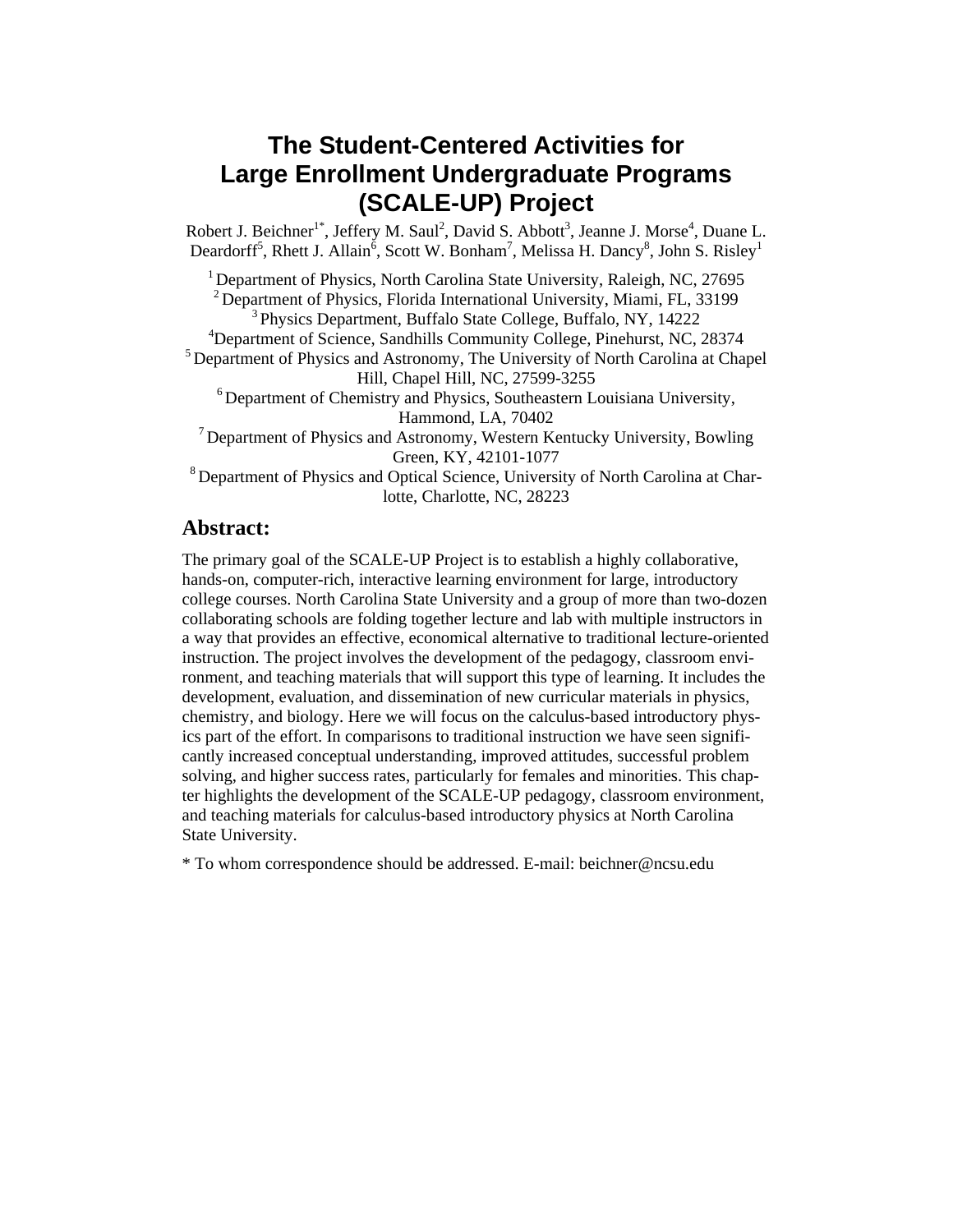# **Table of Contents**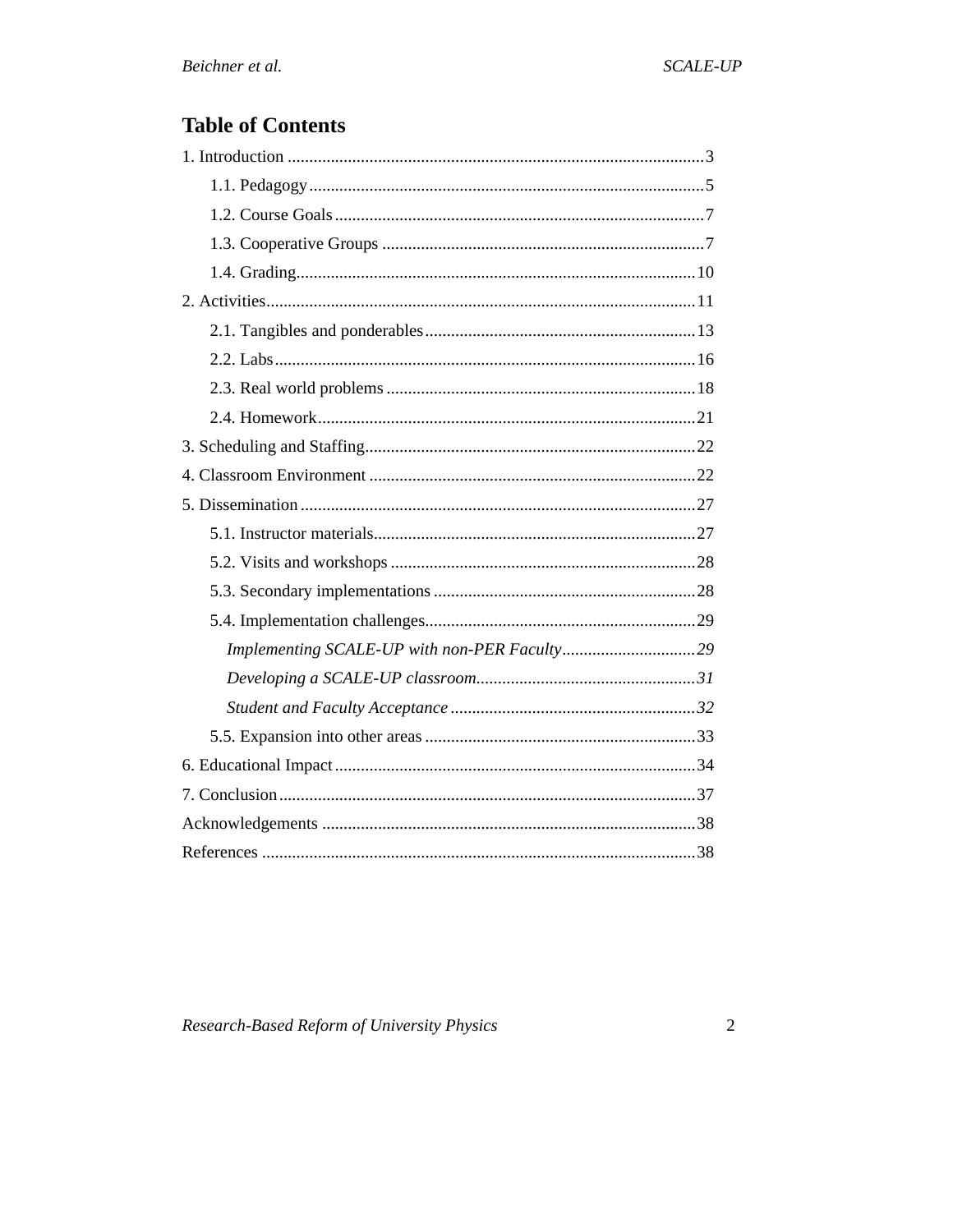# <span id="page-2-0"></span>**1. Introduction**

*"… I point to the following unwelcome truth: much as we might dislike the implications, research is showing that didactic exposition of abstract ideas and lines of reasoning (however engaging and lucid we might try to make them) to passive listeners yields pathetically thin results in learning and understanding–except in the very small percentage of students who are specially gifted in the field."*

A. Arons  $(1997)^1$  $(1997)^1$  $(1997)^1$ 

Students learn more physics in classes where they interact with faculty, collaborate with peers on interesting tasks, and are actively engaged with the material they are learning.<sup>[2](#page-41-1)</sup> Research on learning and curriculum development has resulted in instructional materials that can correct many of the shortcomings of traditional physics instruction. Careful study of these research-based introductory curricula in undergraduate classes indicate that they can significantly improve students' conceptual understanding. Not unexpectedly, the most effective instruction is where all components of the course work tightly together towards the same goal. While great efforts can be made to try to synchronize teaching in different parts of a course (lecture, laboratory, and recitation), we believe that integrating all components of the course into a single studio-style class is the surest way to achieve this.

Studio/workshop classes like SCALE-UP offer instructors another choice by replacing the lecture/laboratory format with 4-6 hours of activity-based instruction per week, typically in 2-hour blocks. The entire class is taught in the same room with the same students and instructors in each class. Because of this, all activities, including laboratory experiments, can be arranged to build on one another in sequence for greater learning impact. This is much harder when activities are taught in small sections running parallel to the lecture course. For example, when a lab section is taught as a separate course, it is often either weeks or at best a few days ahead of or behind the lecture. For some students, the lab course is not even taken in the same term as the lecture. In addition to better integration of lab experiments into the course, a studio format also allows for a greater variety of hands-on activities including microcomputer-based laboratory (MBL) and simulations since each student group can have access to a computer and lab equipment during any part of the course. Last, but not least, an effective studio class will take place in a room where the instructors can easily move around to interact with each group, identifying and helping students with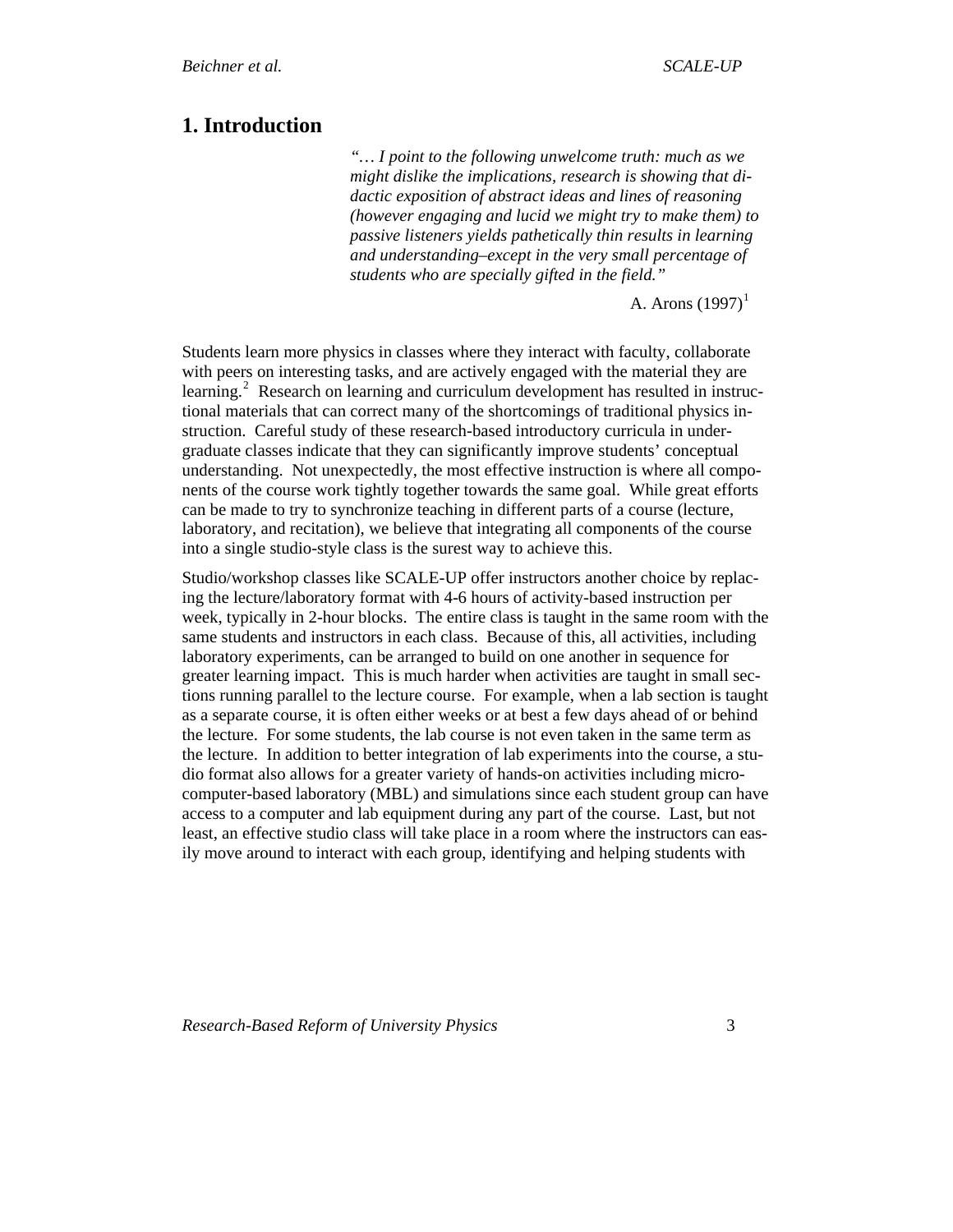difficulties, as well as ensuring that no student can avoid interacting with instructors by hiding in the middle of the row, away from the lecture hall aisles. In the studio format, instructors can interact with any group at any time.

There are several examples of studio/workshop-style curricula<sup>[3](#page-41-1)</sup> in the Physics Education Research (PER) literature including the Workshop Physics curriculum developed at Dickinson College. These curricula have the advantages described above, but are difficult to implement at large research universities because of class size limitations. Workshop Physics is designed for 20-30 students per class and Studio Physics is hard to implement in classes of more than 50 students. Introductory physics instructors with large classes who want to incorporate active learning into their classrooms must typically choose between hands-on activities in small class sections that supplement the lecture (recitation or laboratory sections) and interactive lecture activities for lar-ger classes like Peer Instruction<sup>[4](#page-41-1)</sup> and Interactive Lecture Demonstrations  ${{(ILDs)}^5}$  ${{(ILDs)}^5}$  ${{(ILDs)}^5}$  that do not permit hands-on experiments and limit faculty interactions with individual groups. (There is some direct evidence that at least in biology, a studio approach is more effective than ILDs.<sup>[6](#page-41-1)</sup>) The SCALE-UP project is an effort to create studio classes that would be large enough to provide an effective, yet affordable alternative to the standard lecture/laboratory format at large research universities.

The project has its roots in North Carolina State University's IMPEC (Integrated Math, Physics, Engineering, and Chemistry) project (1993-1997), part of the NSF's SUCCEED coalition.<sup>[7](#page-41-1)</sup> Physics, chemistry, mathematics, and introductory engineering science were integrated into an experimental one-year sequence of studio courses. Although the IMPEC classes were highly successful in minimizing attrition, improving student understanding of the course material and providing a positive learning experience for 36 students per year, the project was suspended because it was impractical to expand the program to more than a small fraction of the thousands of stu-dents entering the NC State Engineering program each year.<sup>[8](#page-41-1)</sup> The SCALE-UP project was started to see if we could take what has been learned from smaller studio classes and "scale up" studio instruction to a size that would be viable at large universities. The project's main goal is to develop techniques and materials that permit use of research-based pedagogies in large-enrollment studio classes of up to 100 students, even though many of these materials were originally created for small class settings.

As with the other research-based curricula described above, in SCALE-UP classes the students work through activities in small groups of 3-4 students each. However, in SCALE-UP classes, both the activities and the classroom have been modified for larger student/faculty ratios ranging from 24:1 to 50:1, which permits class sizes of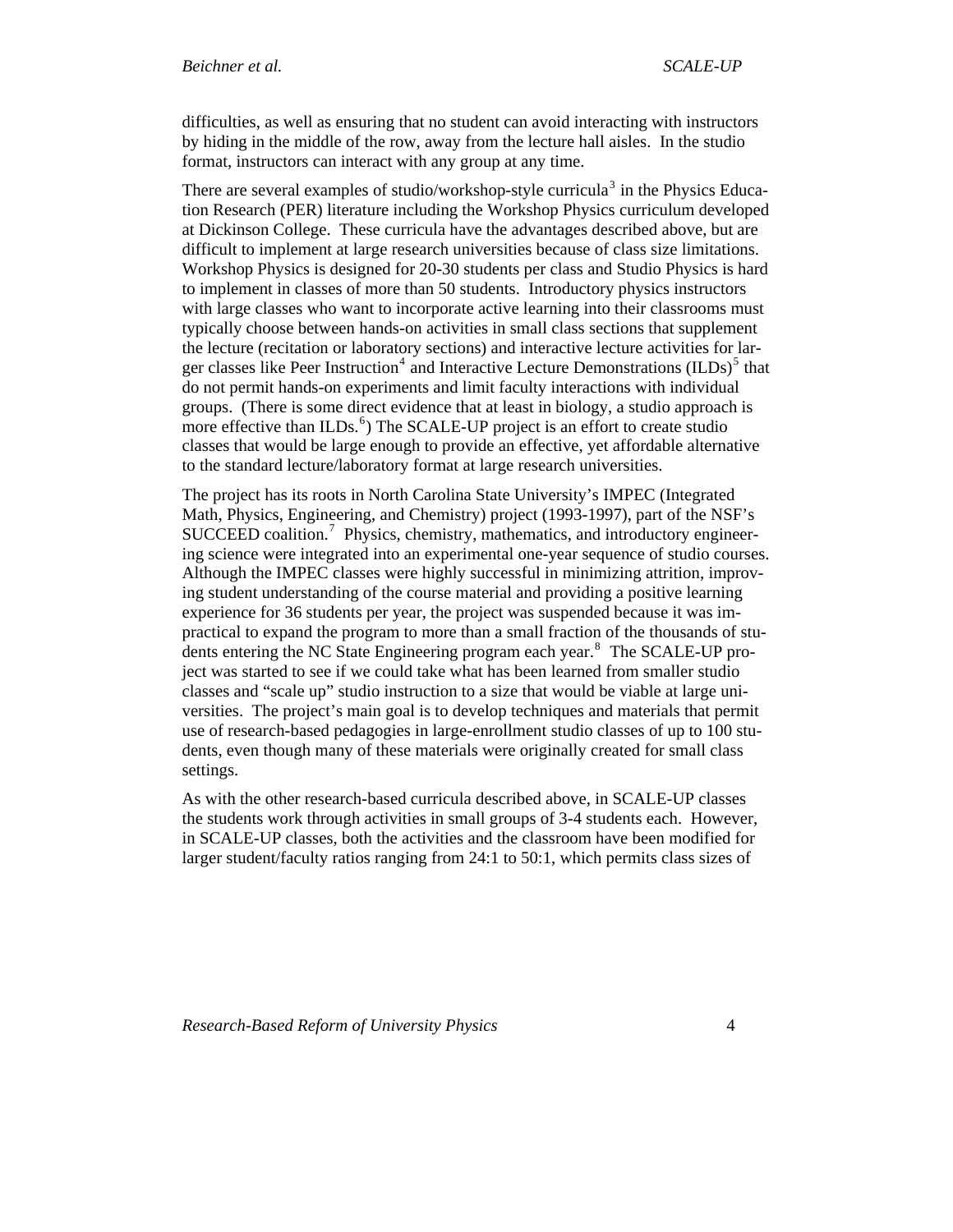<span id="page-4-0"></span>50-100 students with 2-4 instructors (faculty & TAs). Thus SCALE-UP makes it practical to offer activity-based classes with integrated hands-on labs even at schools like North Carolina State University (NCSU) and the University of Central Florida (UCF), where thousands of students are enrolled in the introductory calculus-based physics classes each year. This format takes advantage of cooperative learning techniques and helps students form learning communities which can make education at large universities seem much less impersonal, particularly for students taking mainly large introductory classes in their freshman and sophomore years. Although SCALE-UP was developed for classes of 80-100 students, dissemination efforts have resulted in successful implementations in classes ranging in size from 25 to 100 students.

This chapter will describe some of the changes we incorporated into the IMPEC physics curriculum, pedagogy and the classroom environment to facilitate active, collaborative learning in large classes at NCSU and UCF. Details of the research on student learning and an evaluation of the project will be described in a separate article submitted for publication.

## **1.1. Pedagogy**

The main pedagogy of the SCALE-UP approach is as follows:

- To create a cooperative learning environment that encourages students to collaborate with their peers, questioning and teaching one another.
- To use PER-based activities as much as possible and to minimize lecture during class.
- To coach the students during activities by assisting them in answering their own questions and by letting students present their results to the class for review by instructors and peers as opposed to just telling students the answer.

In SCALE-UP, students begin learning about a topic by doing assigned readings before the topic is discussed in class. Students are asked to focus on the key ideas and express them in their own words before completing an assignment based on the reading. In class, the student groups do activities that help them understand the basic concepts from the reading, practice basic skills including learning multiple visual representations, and apply these concepts in experiments and problems. Follow-up homework is assigned to help students practice what they have learned in class and deepen their understanding.

Many different physics education research groups have created a rich array of carefully refined teaching materials. A substantial fraction of the SCALE-UP curriculum is based upon this work. In some cases very little needed to be done to utilize exist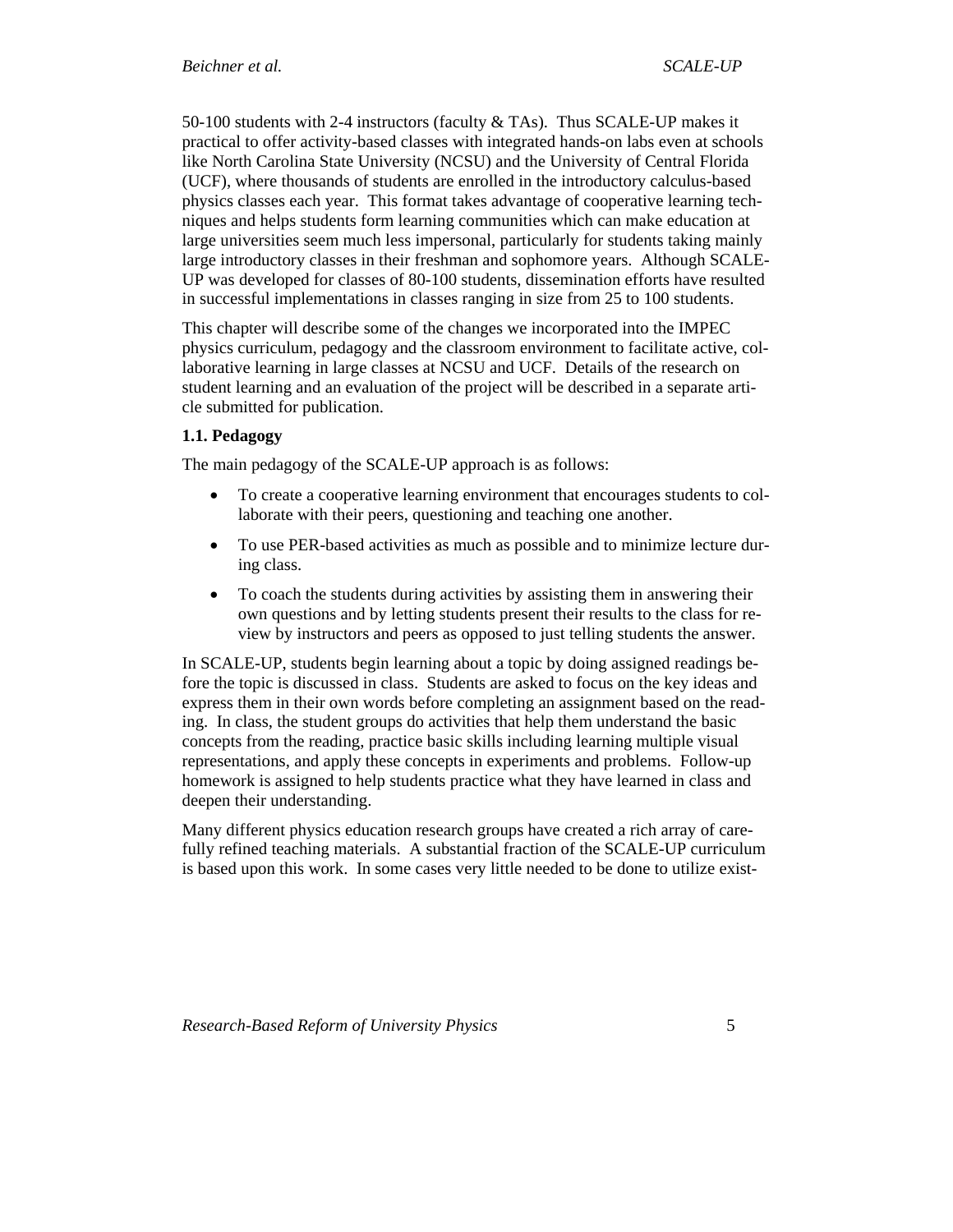ing materials. For some of the lessons, considerable revision had to be carried out before the materials would work in a large classroom setting. For example, we tried different ways to utilize the excellent *Tutorials*<sup>[9](#page-41-1)</sup> developed by McDermott and the University of Washington Physics Education Group. We found that in large classes the lessons must usually be broken up into 5 to 15 minute segments interspersed with brief, class-wide discussions. This format makes sure everyone is spending a reasonable amount of time on each part of the activity and provides opportunities to address difficulties before any group gets too far behind. In-class activities typically emphasize problem solving as well as conceptual understanding.

In SCALE-UP, textbook readings are used to mostly replace the lecture as an introduction to the course material. Online reading quiz assignments due *before* the material is covered in class encourage students to be well prepared. Students come to class already acquainted with the material and are able to perform in-class activities at a higher level. This allows topic coverage comparable to regular lecture sections. Lecture is not eliminated, but is limited to substantially less than one hour per week, usually given in 10 to 15 minute periods. Lecture is used primarily for motivation, to summarize, and to provide an overview of topics. We find that a formal discussion is still useful for organizing material, to motivate a topic, supplement the text, or to show applications of the topic.

Technology is used to provide a phenomenological focus for students, allowing data collection, analysis, mathematical modeling, microcomputer-based laboratories, and video-based laboratories as well as applets and simulations. As student attention is drawn into analyzing different physical situations, teachers circulate around the room and engage students in semi-Socratic dialogs.<sup>[10](#page-41-1)</sup> The use of a web-based problem delivery and grading system, *WebAssign,*[11](#page-41-1) encourages students to review the textbook before attending class, provides much needed student practice of simple physics problems, allows for follow-up of in-class assignments to insure that every student has completed the task, and greatly reduces the amount of hand grading. This technology also facilitates in-class polling and permits students to conduct evaluations of each other's work.

Semi-Socratic dialogs, where students are asked to explain their thinking, are often used to help students resolve cognitive conflict.<sup>[12](#page-41-1)</sup> Because we believe the best learning is done while wrestling with ideas, we try to encourage students, even when they are wrong. If the class is working the way it is supposed to, students are willing to take risks and make mistakes. An interaction from class illustrates how this happens:

The students were studying a system with fans placed on low-friction PASCO carts on tracks to learn about constant force motion. A group was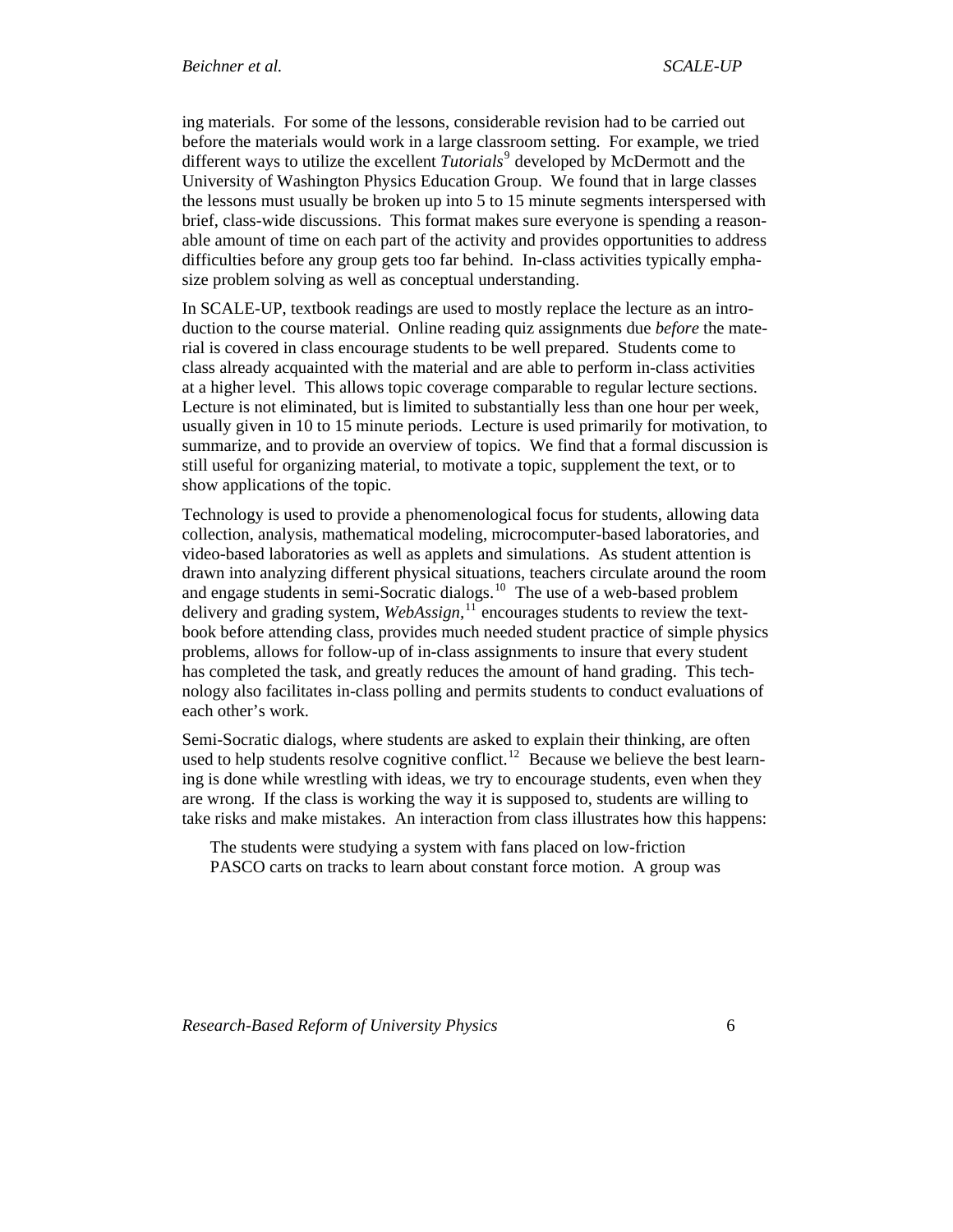<span id="page-6-0"></span>having trouble reconciling their free-body diagram with their motion graphs. Their free-body diagram showed a net force and their motion graphs showed constant acceleration and the velocity changing at a constant rate. This group felt that a constant force should produce a constant velocity. The instructor asked them to recall what they learned from a previous activity where they pulled an air puck (a small hovercraft) with strings connected to springscales. "How much force was needed to pull the puck so it moved with constant velocity?" One student answered that they had to stop pulling to get the air puck to move with constant velocity. "What do the rest of you think? Is she right?" The other students agreed. "So how much net force is needed to make something move with constant velocity?" The students answered "none." They quickly recalled that when they pulled the air puck, it accelerated. "So if there is a net force on the fan cart, how should it move?" The students responded it should accelerate. "Does this have anything to do with Newton's laws of motion?"…

This is an example of how a teacher in the SCALE-UP environment can start with a wrong answer from a student and turn it into a positive learning experience for the entire group.

## **1.2. Course Goals**

Before beginning any journey, it is always good to know where you want to go. We strongly suggest that every faculty member carefully consider their instructional goals for what students should learn from their class. Many people simply take the list of topics from the textbook table of contents. This is a good starting point, but don't limit yourself to just topical coverage. There are other areas that you may wish to consider. Each SCALE-UP school has their own set of objectives. Those for the NCSU calculus-based engineering physics sequence are listed in Table 1. Note that most of these SCALE-UP objectives strongly overlap many elements of the American Board of Engineering and Technology's accreditation standards for required pro-gram outcomes.<sup>[13](#page-41-1)</sup>

#### **1.3. Cooperative Groups**

There is a large body of evidence indicating that students learn best when working together. Alexander Astin's famous book<sup>[14](#page-41-1)</sup> *What Matters in College* is based on the largest ongoing study of American higher education, incorporating longitudinal data from half a million students at 1300 schools. In it, he concludes that peer involvement and student/teacher interaction are by far the most significant influences on retention and achievement. His work and that of many others (*cf.* the Johnson *et al.*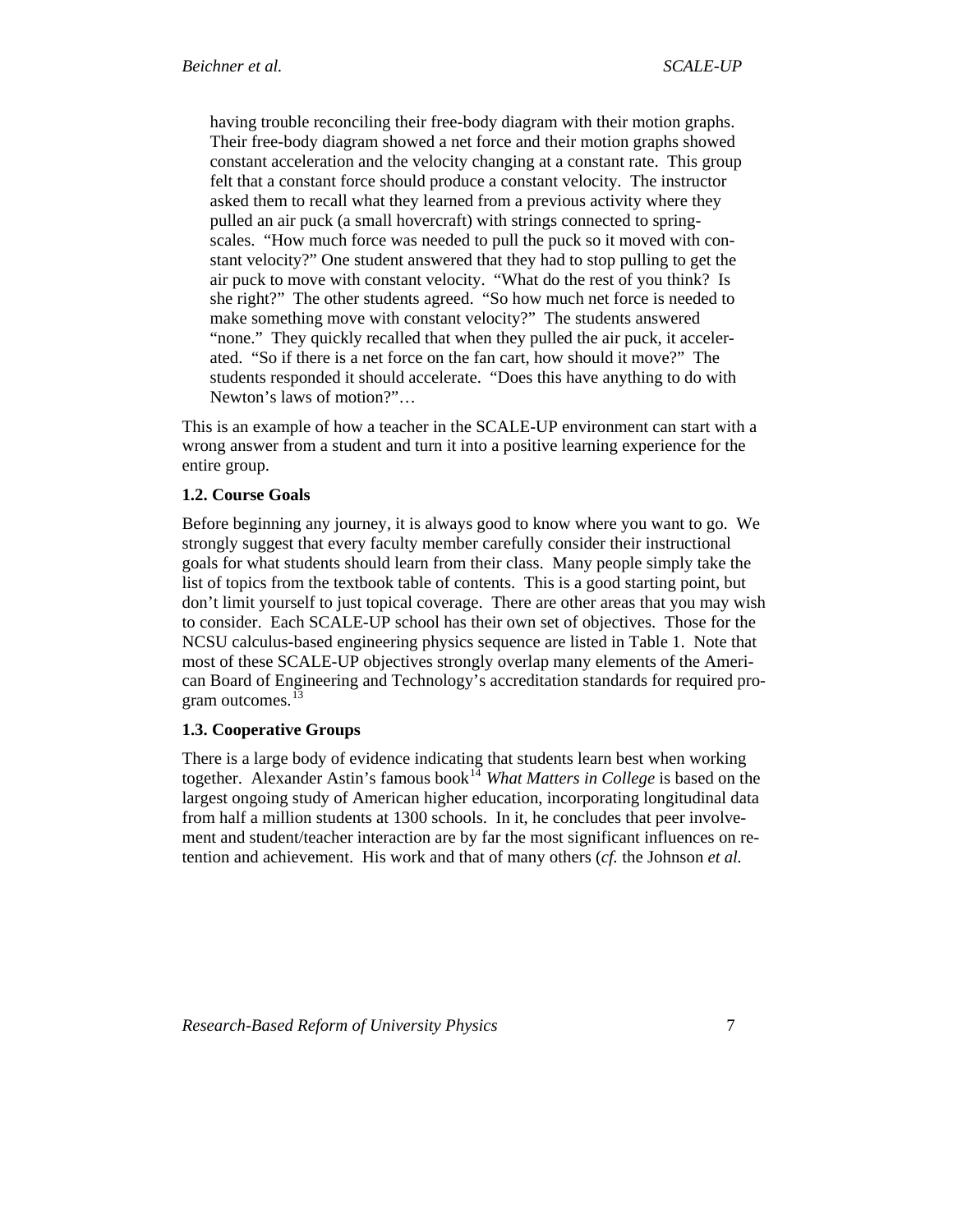meta-analysis of cooperative learning<sup>[15](#page-41-1)</sup>) indicates that the frequency and nature of interactions with peers and faculty have the most crucial influences on attitude and psychological change during college.

Table 1. SCALE-UP course objectives at North Carolina State University (left column) and ABET 2000 Criterion 3 requirements<sup>13</sup> (right column).

| <b>NCSU SCALE-UP Objectives for calculus-</b><br>based introductory physics | <b>ABET 2000 Criterion 3: Program Out-</b><br>come Requirements.                                                                   |  |  |  |
|-----------------------------------------------------------------------------|------------------------------------------------------------------------------------------------------------------------------------|--|--|--|
| Scale-up students should:                                                   | Engineering programs must demon-<br>strate their students have:                                                                    |  |  |  |
| develop a good functional understand-<br>ing of physics.                    | an ability to apply knowledge of<br>(3a)<br>mathematics, science, and engi-<br>neering                                             |  |  |  |
| begin developing expert-like problem<br>solving skills.                     | (3e) an ability to identify, formulate,<br>and solve engineering problems                                                          |  |  |  |
| develop laboratory skills                                                   | (3b) an ability to design and conduct<br>experiments, as well as to analyze<br>and interpret data                                  |  |  |  |
| develop technology skills.                                                  | (3k) an ability to use the techniques,<br>skills, and modern tools necessary<br>for engineering practice.                          |  |  |  |
| improve their communication, interper-<br>sonal, and questioning skills     | (3d) an ability to function on multi-<br>disciplinary teams                                                                        |  |  |  |
|                                                                             | (3g) an ability to communicate effec-<br>tively.                                                                                   |  |  |  |
| develop attitudes that are favorable for<br>learning physics.               | (3h) the broad education necessary to<br>understand the impact of engineer-<br>ing solutions in a global and socie-<br>tal context |  |  |  |
|                                                                             | (3i)<br>a recognition of the need for, and<br>an ability to engage in life-long<br>learning                                        |  |  |  |
| Should have a positive learning experi-<br>ence                             |                                                                                                                                    |  |  |  |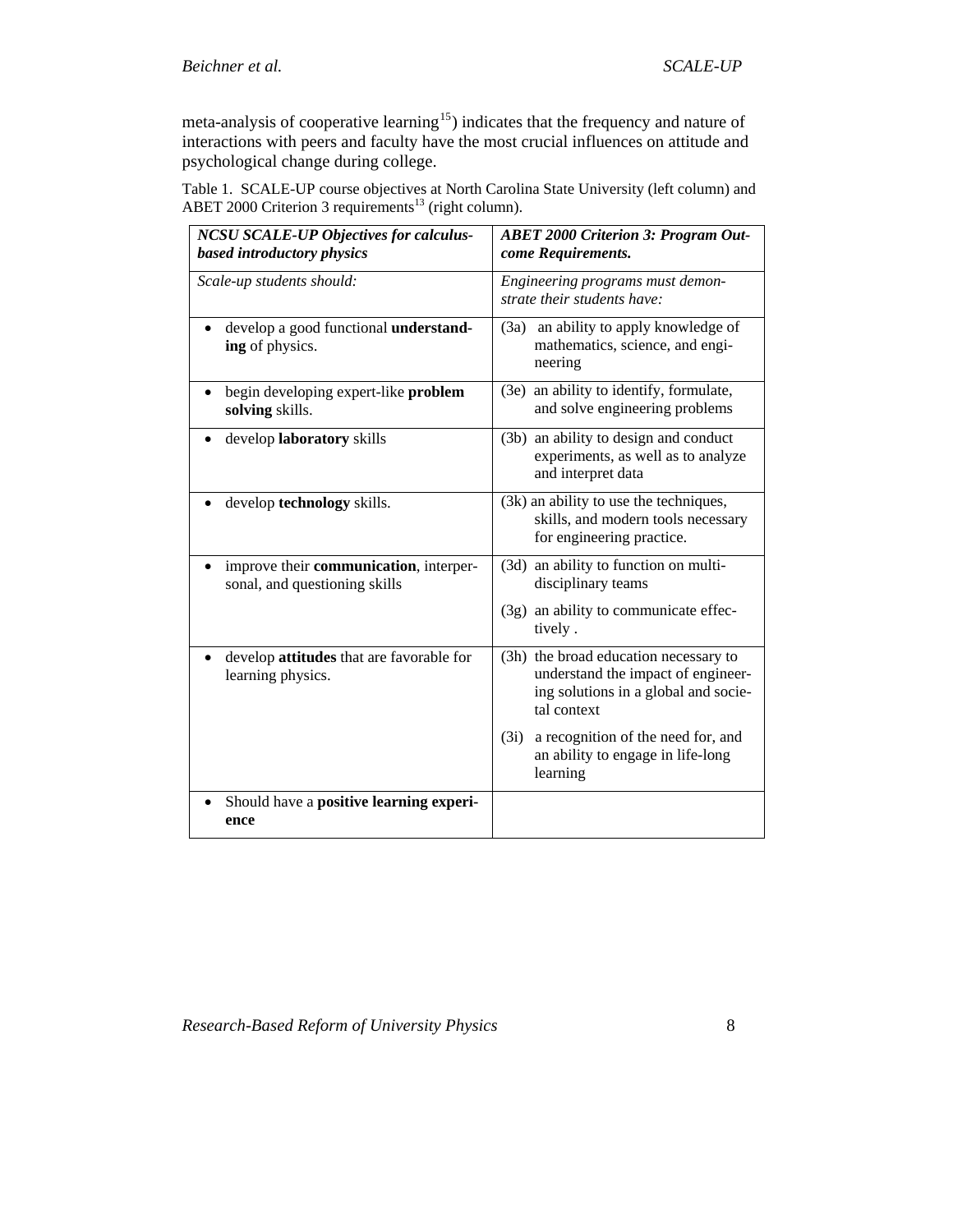Combining these research findings with employer surveys placing the highest priority on team skills led us to focus on promoting cooperative groups in our classrooms. Most schools have limited group size to three students. The three members are carefully chosen (based on criteria such as pretest scores or grades in previous coursework). We attempt to make each team heterogeneous in academic background, but with the same average ability as all the other groups. This is done by first ranking all the students by relevant criteria and splitting the class into top, middle, and bottom thirds. The very best students are evenly distributed around the room, one to each table. (The room layout will be described later.) These "star students" can act as resources for the rest of the students at his or her table. The remaining students are then randomly assigned to groups, subject to two constraints. First, we make sure every group has students from the top, middle, and bottom thirds of the class ranking. Second, we ensure that students who are commonly underrepresented in engineering are not alone in a group. For example, if there is one female in a group, at least one of the other two students in that group will also be female. Similar rules are applied to minorities. This is done because women and minorities are often not as influential in group settings as they should be. $16$ 

We switch groups three or four times per semester, typically after each exam. We have found if we don't do this, the class's groups become so comfortable with each other that their in-class discussion topics are no longer about physics, but rather about their out-of-class interactions like movies or sporting events attended together. In addition, there is often a two-week lull somewhere in the 8-12th week where class performance drops appreciably. Changing groups only once in the middle of the semester is traumatic because the students have formed strong friendship bonds that are now severed. However, rotating group membership every three or five weeks seems to avoid this problem. For the  $2^{nd}$  and  $3^{rd}$  assigned groupings, while we continue to fill groups with students from across the class's ranked thirds (which are now based on exam scores), it is no longer necessary to carefully match women and minorities. Somehow, students find a way to make their voices heard within a group after only a few weeks. This is an important result that we intend to investigate.

Early in the semester, students receive brief training in group functioning and create their own contracts of responsibility. (Each time new groups are formed, their first assignment is to develop new contracts.) We have a protocol so that teams can "fire" lazy group members. Some of the assigned tasks are simply too difficult to tackle individually, so students avoid being fired. In the eight years of this project and its precursor studies, only a few groups have had to fire a member. Some instructors encourage students at the other end of the spectrum – those who would feel "held back" by the rest of their classmates – to participate through the offering of teams-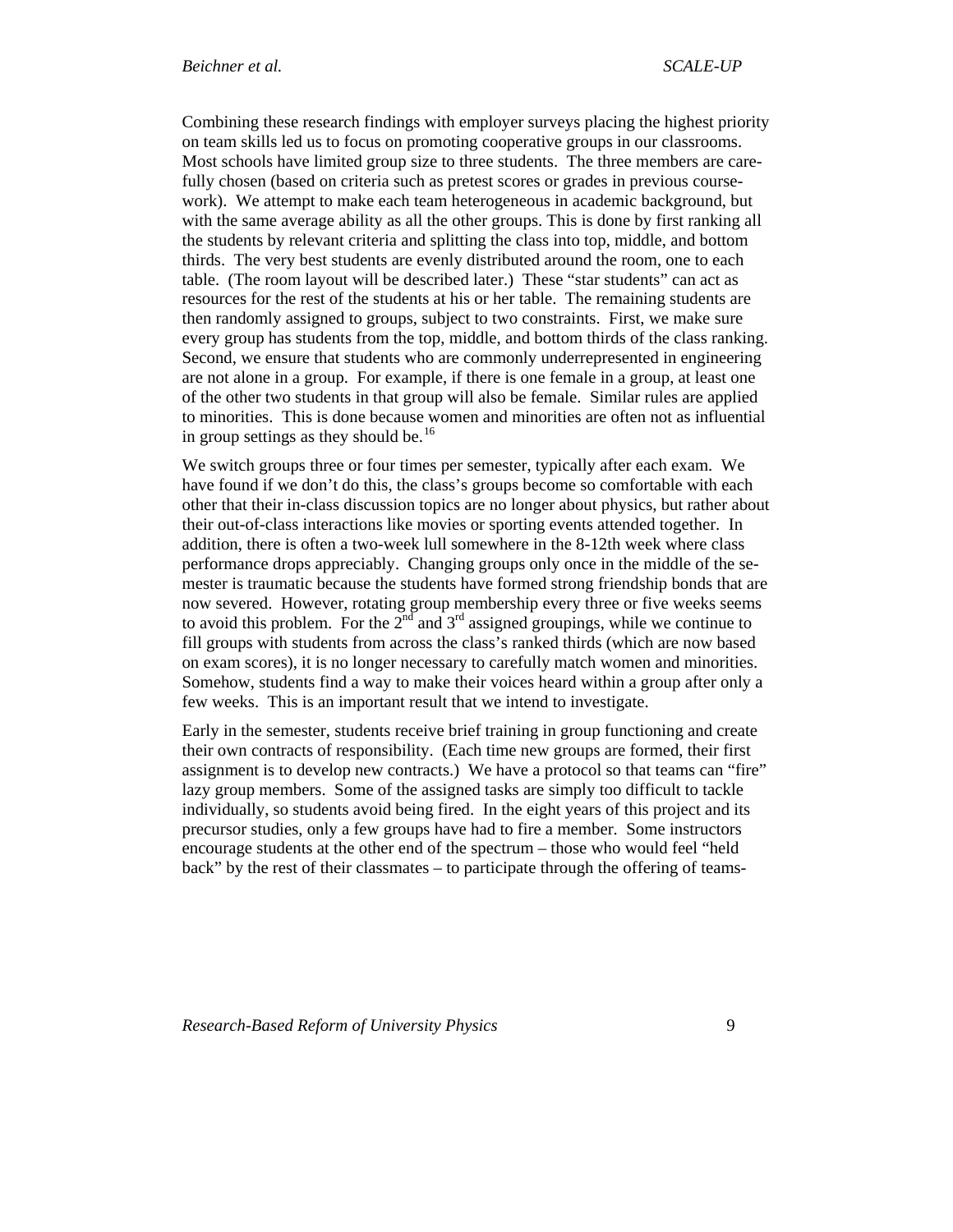<span id="page-9-0"></span>manship bonus points on exams. If the team average on any given test is "B" or better, each team member has 5 percent added to their score. Thus it is in the best interest of the top students to teach the others in their group. Since the best students are often highly motivated by grades, this has been quite successful.

According to Johnson, Johnson, and Smith, $17$  there are a few absolutely critical characteristics of successful cooperative learning. The five defining aspects are:

- 1) *Positive interdependence*. Team members have to rely upon one another and benefit from working together.
- 2) *Individual accountability*. Each member is responsible for doing his or her own fair share of the work and for mastering all the material.
- 3) *Face-to-face interaction*. Some or all of the group effort must be spent with members working together.
- 4) *Appropriate use of interpersonal skills*. Members must receive instruction and then practice leadership, decision-making, communication, and conflict management.
- 5) *Regular self-assessment of group functioning*. Groups need to evaluate how well their team is functioning, where they could improve, and what they should do differently in the future.

By the nature of how the SCALE-UP classes function, most of these aspects are intrinsically a part of the way students interact in the class.

### **1.4. Grading**

To encourage students to work together, grades are not curved (norm-based grading), but based on the achievement of well-specified objectives that are made available to the students (criterion-based grading). Curving tends to discourage student collaboration since someone has to do poorly for someone else to get an "A." Points can be earned through a variety of means, including tests, quizzes, homework, lab reports, and class notes. Homework is weighted heavier than normal (20-25%) to encourage students to put in the effort to do it. Midterm exams are weighted somewhat lower than normal (10-15% each) so that students can recover if they do poorly on an individual test. This is important as allowing students to drop a test prevents some students from giving their best effort for their group. Particularly, if they decide *a priori* to drop a test, this can limit group effectiveness in preparing for tests as well as the effectiveness of offering a group bonus. Peer pressure is quite effective at maintaining average attendance rates above 90%, even when attending class is not a course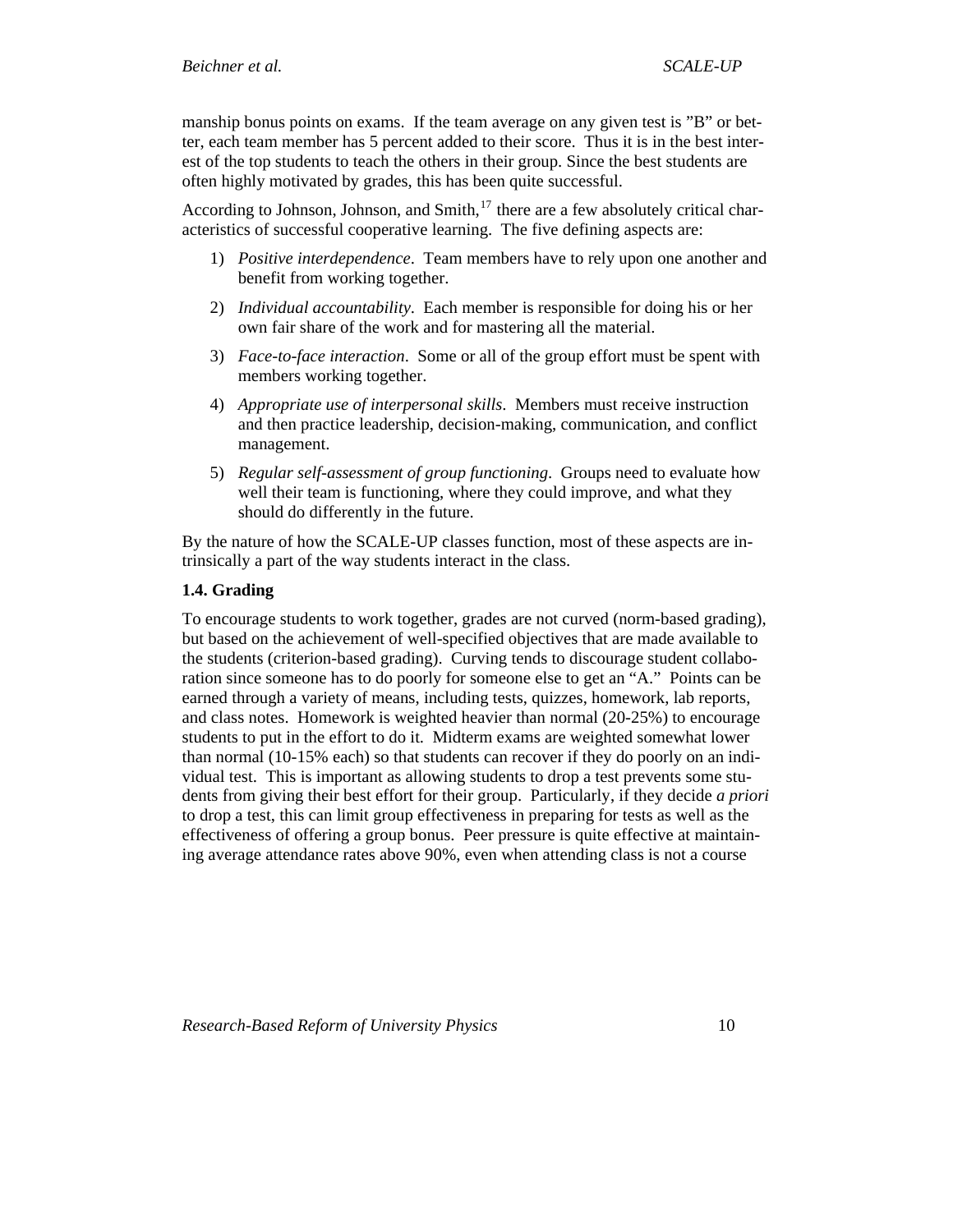<span id="page-10-0"></span>requirement. At NCSU a very detailed grading rubric is used to grade lab reports. This ensures fast, objective grading and also gives the students insight into what should be present in high quality work. The rubric is available at the SCALE-UP website.<sup>[18](#page-41-1)</sup>

# **2. Activities**

We are strong believers in the need for actively involving students in the classroom. Descriptions of current models of student intellectual development<sup>[19](#page-41-1)</sup> and implications for the classroom<sup>[20](#page-41-1)</sup> have been provided by Felder and Brent. Among other things, they explicitly recommend a student-centered learning environment where students are simultaneously challenged and supported, given clear expectations, and are presented with a variety of learning tasks. Edgar  $Dale^{21}$  $Dale^{21}$  $Dale^{21}$  provided a graphical display of different types of classroom tasks and how they impact learning. This is shown in Figure 1 and can be summarized as "the more you do, the more you learn." Carmean and Haefner<sup>[22](#page-41-1)</sup> describe the phrase "deeper learning" as social, active, contextual, engaging, and student-centered. Page 29 of their review of learning theories incorporates a nice table (included here as Table 2) which itself points to the work of Bransford, Ann L. Brown, and Cocking,  $^{23}$  $^{23}$  $^{23}$  John Seely Brown,  $^{24}$  $^{24}$  $^{24}$  Chickering and Ehr-mann,<sup>[25](#page-41-1)</sup> Marchese,<sup>[26](#page-41-1)</sup> and Merrill.<sup>[27](#page-41-1)</sup> This article and the second Felder and Brent paper [see ref. 20] provide an excellent summary of how classroom instruction should be modified to help students learn. We have attempted to incorporate most of their suggestions into the SCALE-UP approach.

An outline of each day's class is usually presented on a single web page. This brief overview usually fits onto a single computer screen and provides students with an advance organizer<sup>[28](#page-41-1)</sup> of the day's work. If a student wishes to review what was done in class, these pages are invaluable. A typical class is comprised of a series of different activities to build understanding on a single topic that actively involve the students in their learning. We have developed a large collection of what we call "tangibles" (short, hands-on activities) and "ponderables" (interesting questions to consider). Many of these tasks are based on known areas of student difficulty. In addition to these short activities, we have longer, more open-ended lab and problem solving activities.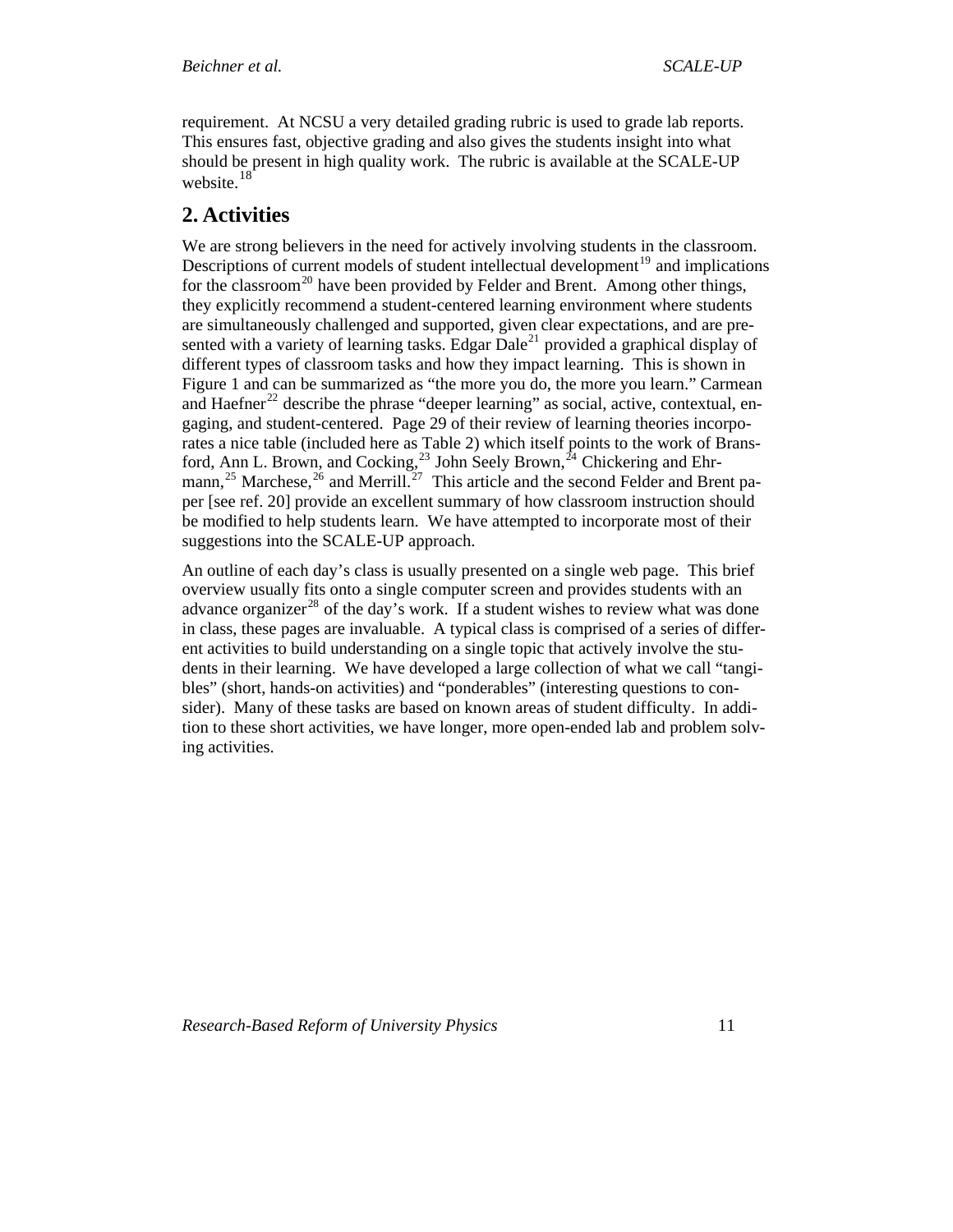| <b>Learning</b><br><i>is</i> | When                                                                                                                           |  |  |  |  |
|------------------------------|--------------------------------------------------------------------------------------------------------------------------------|--|--|--|--|
| Social                       | It involves cognitive apprenticeships <sup>23</sup>                                                                            |  |  |  |  |
|                              | It promotes reciprocity and cooperation among students <sup>24</sup>                                                           |  |  |  |  |
|                              | It offers prompt feedback <sup>24</sup>                                                                                        |  |  |  |  |
|                              | It encourages contact between students and faculty <sup>24</sup>                                                               |  |  |  |  |
|                              | It emphasizes rich, timely feedback <sup>25</sup>                                                                              |  |  |  |  |
| Active                       | It is engaged in solving real-world problems <sup>26</sup>                                                                     |  |  |  |  |
|                              | It is intertwined in judgment and exploration <sup>23</sup>                                                                    |  |  |  |  |
|                              | It is situated in action <sup>23</sup>                                                                                         |  |  |  |  |
|                              | It uses active learning techniques <sup>24</sup>                                                                               |  |  |  |  |
|                              | Practice, reinforcement and involvement in real-world tasks are empha-<br>sized <sup>25</sup>                                  |  |  |  |  |
| Contextual                   | New knowledge builds on the learner's existing knowledge <sup>26</sup>                                                         |  |  |  |  |
|                              | New knowledge is integrated into the learner's world <sup>26</sup>                                                             |  |  |  |  |
|                              | Knowledge is applied by the learner <sup>26</sup>                                                                              |  |  |  |  |
|                              | New knowledge is demonstrated to the learner <sup>26</sup>                                                                     |  |  |  |  |
|                              | Students have a deep foundation of factual knowledge <sup>22</sup>                                                             |  |  |  |  |
|                              | Awareness that students come to the classroom with preconceptions about<br>how the world works <sup>17</sup>                   |  |  |  |  |
|                              | Students understand facts and ideas in the context of a conceptual frame-<br>work $22$                                         |  |  |  |  |
|                              | Learning is concrete rather than abstract <sup>23</sup>                                                                        |  |  |  |  |
| Engaging                     | It respects diverse talents and ways of learning <sup>24</sup>                                                                 |  |  |  |  |
|                              | It communicates high expectations <sup>24</sup>                                                                                |  |  |  |  |
|                              | It is done in high-challenge, low-threat environments <sup>25</sup>                                                            |  |  |  |  |
|                              | It emphasizes intrinsic motivation and natural curiosities <sup>25</sup>                                                       |  |  |  |  |
| Student-<br>centered         | Students organize knowledge in ways that facilitate retrieval and applica-<br>tion <sup>22</sup>                               |  |  |  |  |
|                              | Students take control of their own learning: noting failures, planning ahead,<br>apportioning time and memory to tasks $^{22}$ |  |  |  |  |
|                              | It emphasizes time on task <sup>24</sup>                                                                                       |  |  |  |  |
|                              | It emphasizes learning independence and choice <sup>25</sup>                                                                   |  |  |  |  |
|                              | It allows time for reflection <sup>25</sup>                                                                                    |  |  |  |  |
|                              | It emphasizes higher-order thinking (synthesis and reflection) <sup>25</sup>                                                   |  |  |  |  |

Table 2. Deeper Learning Principles from Carmean and  $\text{Haefner}^{22}$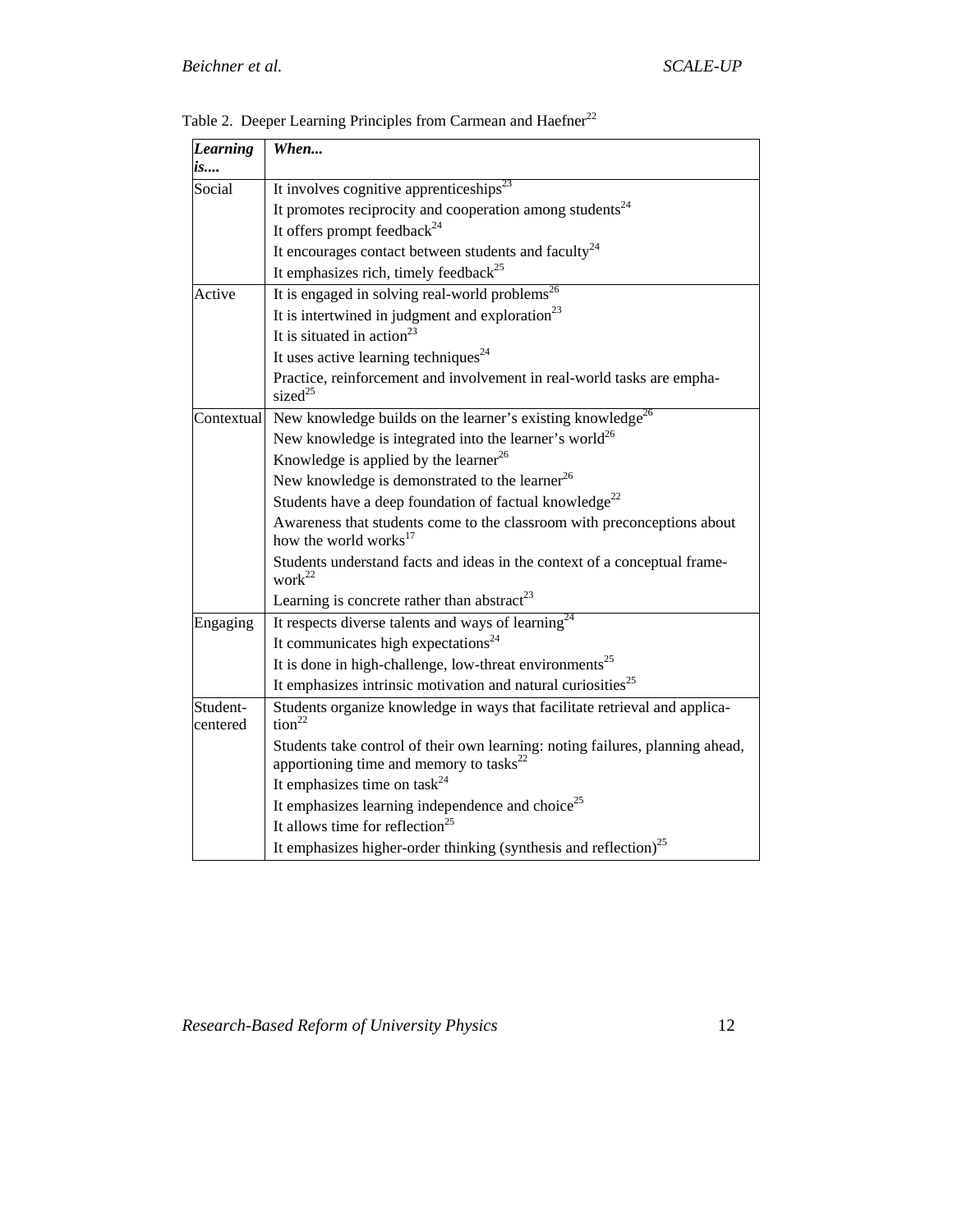<span id="page-12-0"></span>

Adapted from Edgar Dale, Audio-Visual Methods in Teaching (3rd Edn.), Hot, Rinchart, and Winston (1989).

Fig. 1: Dale's Cone of Learning

### **2.1. Tangibles and ponderables**

Tangible activities typically present a physical situation that requires some form of observation and often data collection. These activities vary from qualitative observations of a bouncing ball to brief MBL experiments with data analysis using *Excel*. Short experiments tend to use the predict-observe-explain model to address student conceptual understanding. Quite often order of magnitude calculations are required and students are encouraged to make reasonable estimates of information they cannot conveniently measure. For example, groups are given a piece of paper with a pair of concentric quarter-circle arcs. Their task is to roll a racquetball through a curved path between the arcs. Students sometimes tip the paper or spin or blow on the ball to accomplish the task. They are asked why they need to do this (and references are made to Newton's Second Law.) Once they state that they are applying a force to the ball to change the direction of its motion, they are asked to specify the direction of the force. Socratic dialoging eventually results in the recognition that the force is always directed toward the center of the concentric arcs. They quickly recognize this as a centripetal force and then have to approximate its magnitude from the mass of the ball and an estimate of its speed. Several more of these 10 to 15 minute activities are presented in Table 3.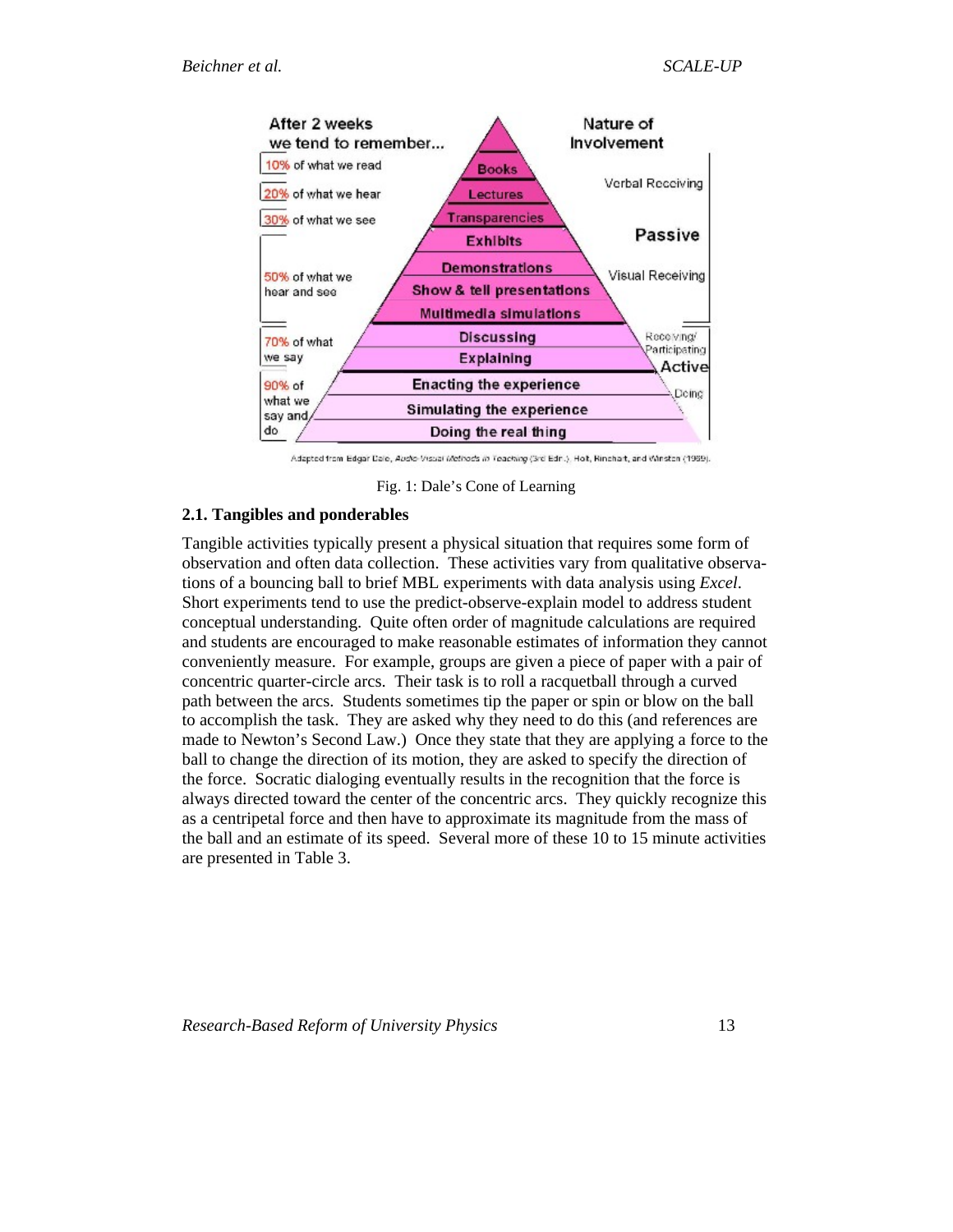Carefully worded conceptual questions are a key instructional tool for recognizing student difficulties with fundamental principles. Mazur's ConcepTests [see ref. 4] are a prime example of this pedagogy using short, multiple-choice questions. We have also been guided by McDermott's *Tutorials* [see ref. 9], which suggest qualitative elicit-confront-resolve "ponderable" activities to address student conceptual understanding. Of course, we also offer problems that require numerical answers so that students can see others' results and challenge their approaches.

Table 3. Sample Tangible and Ponderable Activities

#### **Examples of "Tangible" Activities**

1. "Find the thickness of a single page from your textbook. Use this result to find the diameter of a period at the end of a sentence in the book." Students invariably start by dividing the estimated or measured thickness of a large stack of the pages by the number of sheets of paper in the stack. Although they usually don't think of it in these terms until prompted, the reason for using many sheets at once is to increase the number of significant digits in the final answer. In a Socratic dialog, students are asked questions about why they tackled the problem as they did. (This is often done by having them consider what answers they would have gotten from a different approach). By recognizing for themselves how significant figures play a role in measurement, they are much more likely to continue to consider the uncertainty in their measurements throughout the course.

2. "Find the coefficient of kinetic friction between your book and the table." Here the students slide their books across the table, estimating initial velocity and measuring stopping distance.

3. "Determine the angular acceleration of a rotating racquetball as it spins to a stop on your table." or "What is the impulse that the floor applies to a bouncing racquetball?" These types of very brief activities help students build an intuitive understanding of otherwise abstract concepts.

4. "Find the number of excess charges on a piece of tape pulled off the table." This exercise, adapted from Chabay and Sherwood's textbook always prompts discussion as students compare the different answers written on the whiteboards surrounding the room.

5. "Use a laser pointer to determine the thickness of a single hair from your head" (or the spacing of the tracks on a CD). In what is essentially a mini-lab, students spend a few minutes deciding how they will approach the problem, making measurements, and sharing their results with others.

**Examples of "Ponderable" Activities**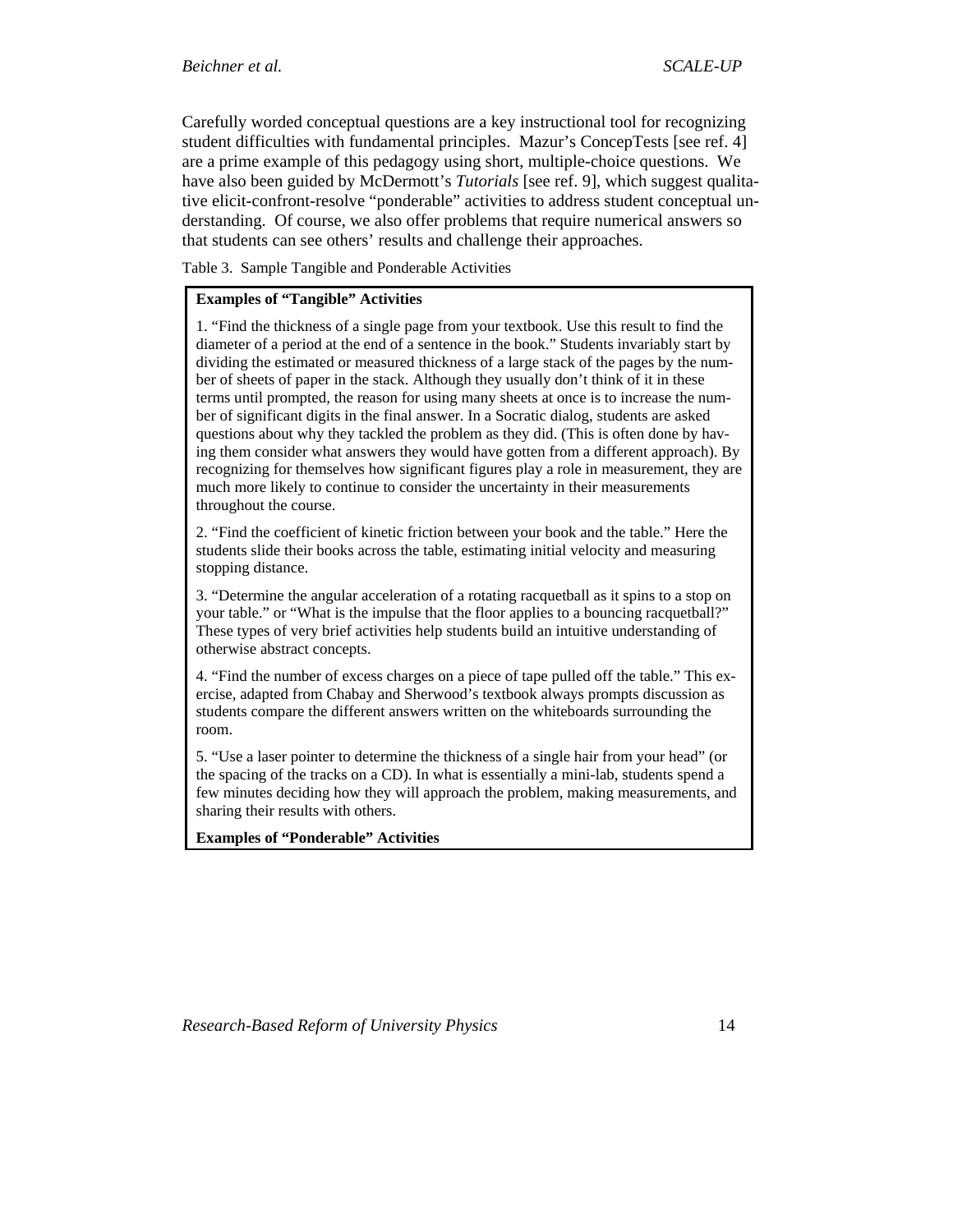1. "How many two-step paces is it across the US?" This activity is done the first day of class as an individual effort. After reporting the wide-ranging answers, students work in ad hoc groups to answer the same question. They are surprised to discover that the range of answers is much smaller, often within the same order of magnitude. This provides an opportunity to discuss the benefits of working in teams, as well as scientific notation, estimations, units, and standards. (The mile was originally defined as 1000 paces of a Roman Centurion.) Some students on their own initiative have started using route-mapping software on the Internet to make very accurate determinations of the distance.

2. "How far does a bowling ball travel down the lane before it stops skidding and is only rolling?" This is a very difficult problem and requires a lot of estimation. The insight students gain into what happens to the frictional force when skidding stops and pure rolling begins makes it worth the effort. An *Interactive Physics* simulation provided for the students gives them confidence in their answers.

3. "Design a car radio antenna optimized for your favorite FM station." This type of activity makes it easy for students to see how physics is involved in their everyday lives. It certainly is not difficult to get students involved in the problem when they have a chance to debate the merits of different radio stations! Many students come back to class the next day having made a measurement on their car that verifies their earlier calculation.

In all the activities, the underlying question is "Why are we doing this?" or "What am I supposed to learn from this?" At the end of a task, we will often stop class for a minute or two while students add comments to their notes (or their neighbors) that specifically address these questions. Having students explicitly deal with these questions is a basic component of the SCALE-UP curriculum. Requiring them to occasionally write these notes for their neighbors ensures they put careful thought into their work.

After students complete a Ponderable or Tangible activity, many concepts are still just partially formed. It is useful to bring the activity to closure. One way that has worked to get all of the students involved is to have an "in-class" assignment on *WebAssign*. This assignment is very short and asks questions directly related to the activity. The format of the questions is varied to keep students motivated. Computerized answer checking is turned off so students will discuss their approach in solving the exercises. This produces lively discussions at a table as students argue why their answer has to be correct. To keep students from jumping ahead and completing these assignments before class, students are unable to access an in-class assignment until the instructor has given them a password.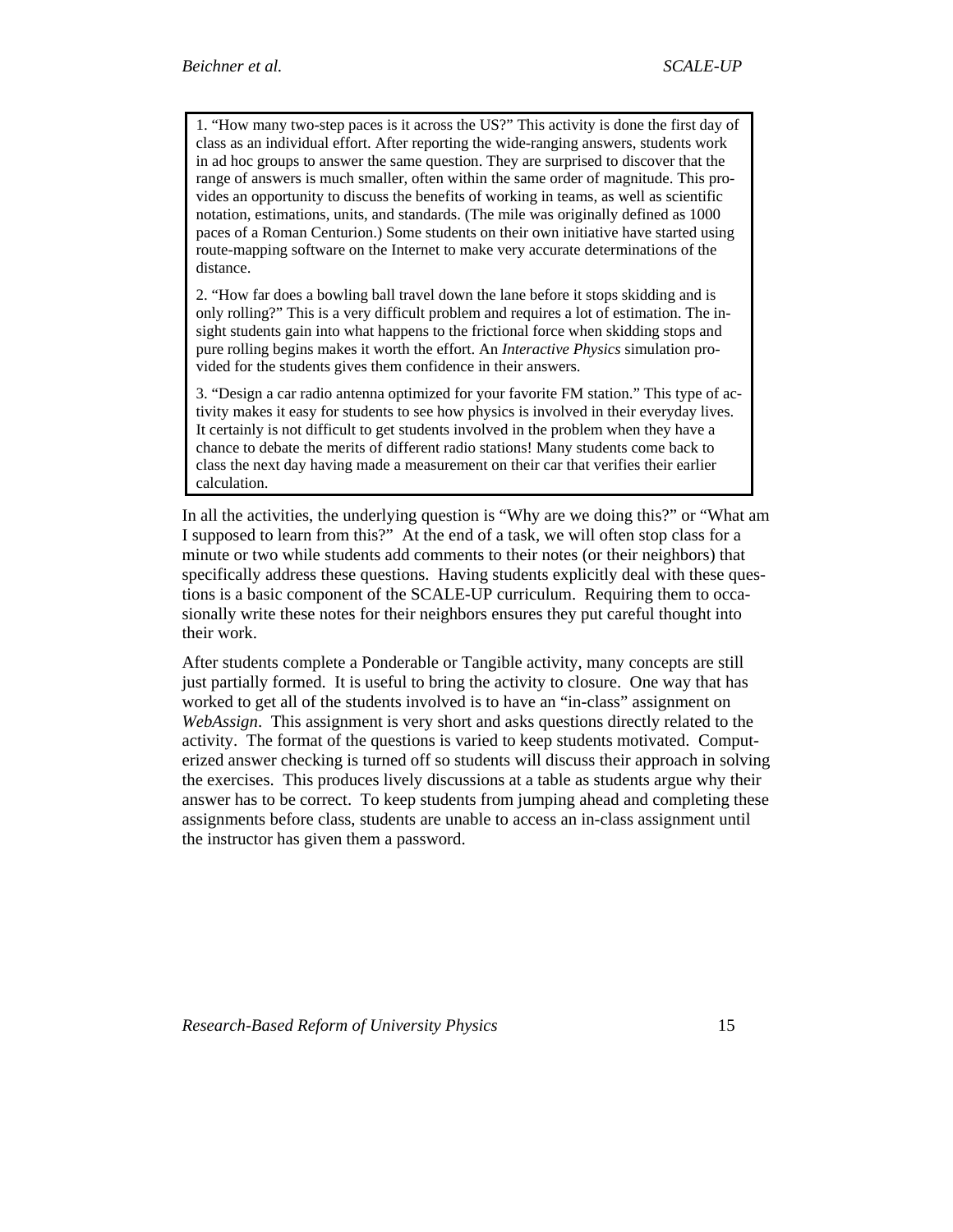<span id="page-15-0"></span>We often use individual electronic response units to poll students in class. This allows them to work individually at first to select an answer. After this is completed, the instructor displays a histogram of their choices. If there is disagreement (and there often is), students are given the opportunity to debate with each other and vote again. It is amazing to see how students rapidly converge to the correct choice. The logic of the correct answer "overpowers" that of the wrong choices. Engaging students in this type of evaluation and justification is a valuable cognitive exercise at the top of Bloom's taxonomy.[29](#page-41-1)

## **2.2. Labs**

In addition to the short tangible activities, at NCSU we have more extensive, groupbased laboratory work that requires a formal report. Equipment for the labs is kept nearby so that students can gather what they decide they need. Following suggestions from the cooperative learning literature [see ref. 15] each individual examines the teamsmanship of themselves and their group mates. The quality of the justifica-tions, which focus on each student's performance of their assigned team role<sup>[30](#page-41-1)</sup> (manager, recorder, or skeptic), is worth 10% of the lab grade. We also have created practical lab exams where each student must demonstrate key skills required for the labs. This insures that everyone gets an opportunity to use the equipment and learn how to take and analyze data. Individual accountability and group responsibility (critical components for successful cooperative learning) are built into the lab activity.

Because of the active nature of the classes, we do not rely exclusively on the labs to provide hands-on experience with physical phenomena. This allows us to focus some attention on hypothesis generation, student design of data collection, and uncertainty considerations (how to tell if one number is different from another). We increase our expectations during the semester instead of believing students know how to write a complete, detailed report right from the start. By the end of the course, the reports are often extensive, following the style of scientific and engineering articles. The best of these can be quite impressive, as seen in Fig. 2.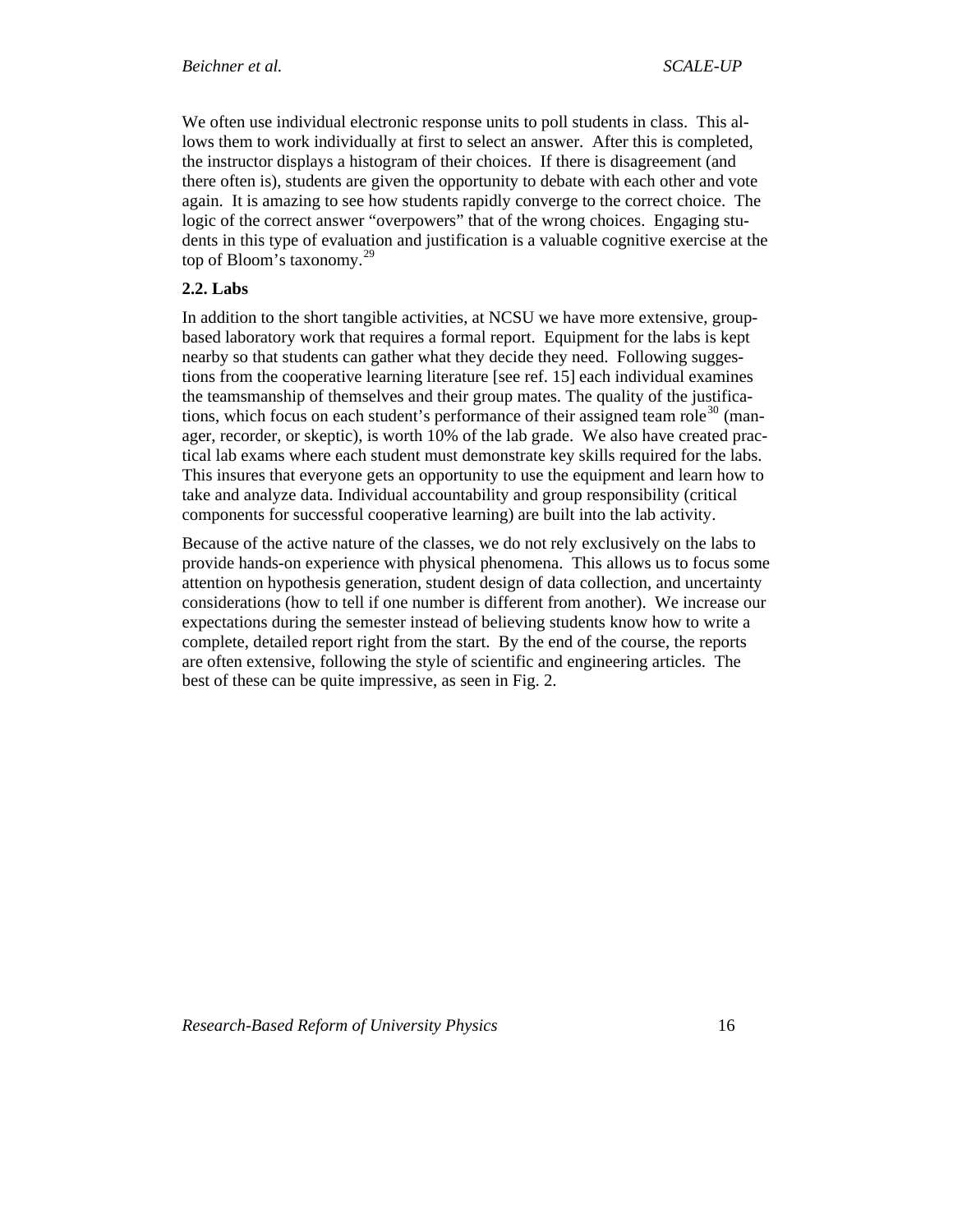NCSU PHYSICS 205 SECTION 11

LAB II

9 FEBRUARY 2002

#### Spring Force Constant Determination as a Learning Tool for **Graphing and Modeling**

# Newton, I.<sup>12</sup>, Galilei, G.<sup>17</sup>, & Einstein, A.<sup>17</sup><br>(1. PY205\_011 Group 4C: \* Manager, † Sheptic, † Reporter)

One of the goals of science is the development of physical and mathematical models to describe physical systems by using observational and experimental data. We then use these models to<br>either explain previously observed data or to predict results that have not actually been observed where the quality of the model determines its predictive value. In this experiment, we focused on developing a mathematical model relating the applied force on a spring and the resulting change in length (or stretching). We suspended weights of known masses (ranging from 0 g up to 270 g) from a randomly chosen spring and measured the changes in length of the spring. We then<br>plotted the change in length (m) against the force (N) exerted by the mass on the spring for all<br>our data points. From our data, we sa displacement. Using linear regression, we determined our spring force constant, F, to be 21.3 N/m and the initial tension, This, of our spring to be approximately 0.5 N. Our results correlated nicely with Hooke's Law, which provides a general mathematical model for springs<br>under compression and extension, but we further refined the prevailing mathematical model by incorporating Time

#### I. INTRODUCTION

This lab focuses on generating a model relating the<br>force applied to a spring and the distance the spring stretches from its original length, or rest length. This relationship is well understood as Hooke's Law and states 1) extension of a spring is proportional to the applied force and 2) a spring will return to its rest length when the force is removed so long as the elastic limit has not been exceeded. Beyond the elastic limit, springs exhibit plastic behavior where additional force causes deformation of the spring such that the original or rest length is altered. Hooke's Law is illustrated in Fig.  $1^{(1)}$ 

Mathematically, Hooke's Law can be described in

Eqn. 1<sup>(3)</sup> where  $F_{i,w}$  is equal in magnitude to both  $N_{w,i}$ and  $W_{e}$ . (the applied force), k is the spring's force constant, which is unique for any given spring and is a<br>measure of the spring's stiffness, and d is the displacement change in length of the spring from its rest position.

$$
|F_{x\to y}| = |W_{x\to y}| = (k * d) = (m_{\text{scalar}} * g)
$$
 (1)

The free body diagrams describing the elements in this system are in seen Fig. 2. Notice that  $F_{\xi,\mathbf{w}}$  and  $N_{\mathbf{w},s}$  are Newton 3<sup>nd</sup> law pairs.

We are specifically interested in experimentally determining the spring constant,  $k$ , for our given spring. This spring constant arises from various physical



Fig. 2: Example of an exceptional student lab report. (Names were changed to protect anonymity.) Note from the title that the students recognized the real educational purpose of the lab, beyond a simple verification of Hooke's Law.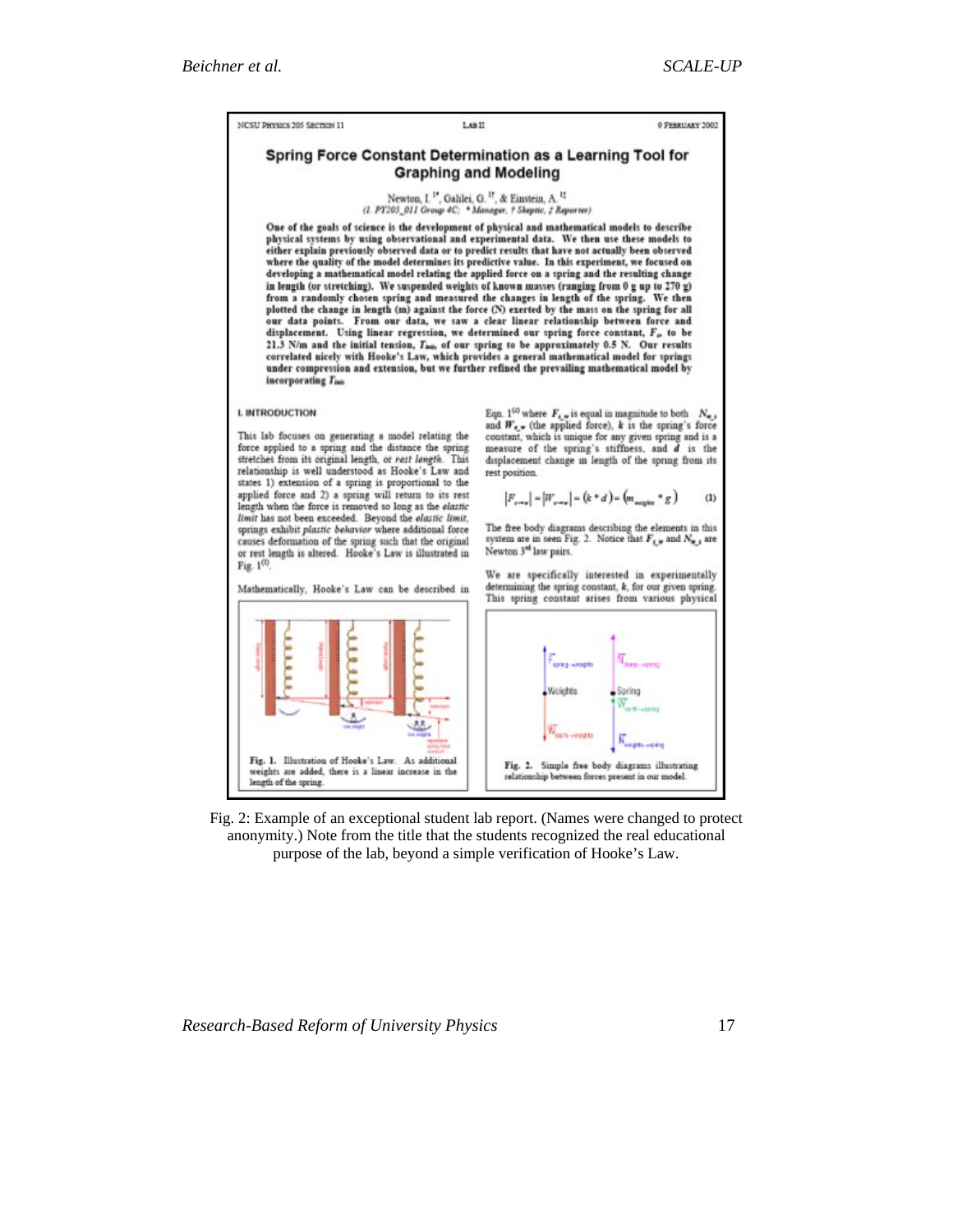### <span id="page-17-0"></span>**2.3. Real world problems**

SCALE-UP implementations at NCSU and UCF have also adapted a problemsolving activity called Real World Problem Solving based on the Cooperative Group Problem Solving (CGPS) approach developed by the Physics Education Group at the University of Minnesota [see ref. 30]. Real World Problem Solving uses a problem-solving protocol based on the work of Polya.<sup>[31](#page-41-1)</sup> The protocol is represented by the acronym GOAL: Gather information, Organize and plan, perform the Analysis, and Learn from your efforts. The CGPS group roles are used to promote better group interactions and help group decision-making. Without the groups roles, a few groups get stuck when two approaches are proposed. Some of our Real World Problems are modified from the Context Rich Problems created by the Minnesota PER group [See Ref. 30] and the Activity-Based Physics Thinking Problems created by the University of Maryland PER group.<sup>[32](#page-41-1)</sup> Others we have created in-house. In every case we are trying to give students challenging, realistic situations that are best analyzed by working in groups and following a problem-solving protocol. Several examples of Real World Problems are given in Table 4. A student solution to an exam problem is displayed in Figure 3. Notice how much easier the problem is to grade because of the organization provided by the GOAL protocol.

As implied by the title of a frequently cited paper by Alan van Heuvelen,  $33$  teaching students to "think like a physicist" is an important goal. Because SCALE-UP students often use whiteboards as a public "thinking space," there are many opportunities for them to critically evaluate each other's work. We feel this is one of the most valuable aspects of our approach. A critical distinction was pointed out by Brown [see ref. 24]: "The developmental psychologist Jerome Bruner made a brilliant observation years ago when he said we can teach people *about* a subject matter like physics—its concepts, conceptual frameworks, its facts—and provide them with explicit knowledge of the field, but *being* a physicist involves a lot more than getting all the answers right at the end of each chapter. To be a physicist, we must also learn the practices of the field, the tacit knowledge in the community of physicists that has to do with things like what constitutes an 'interesting' question, what proof may be 'good enough' or even 'elegant,' the rich interplay between facts and theoryformation, and so on. Learning to be a physicist (as opposed to learning about physics)…" In the SCALE-UP setting, students have many opportunities to act as true scientists-in-training. Unfortunately, this cannot be said for most traditionally taught courses.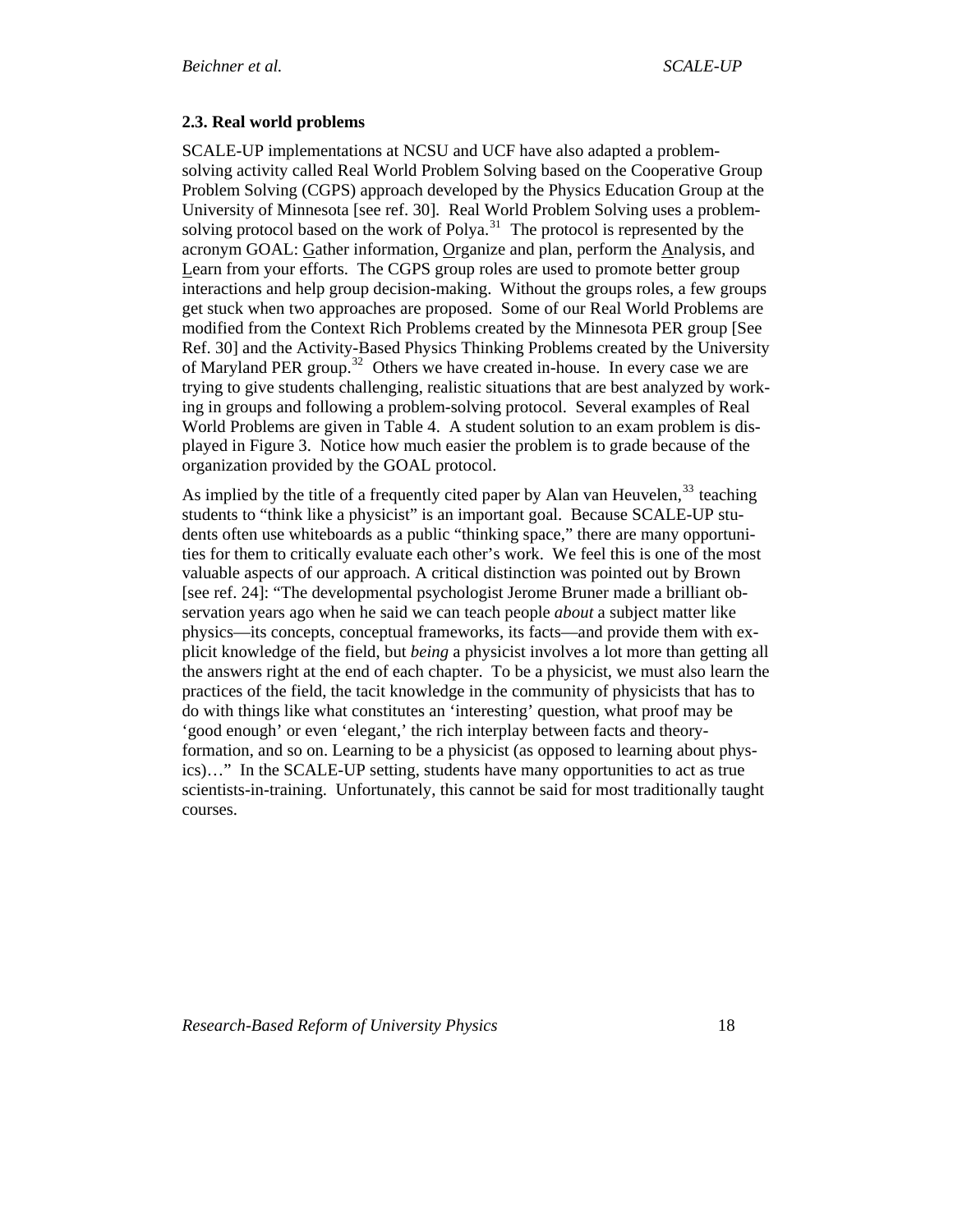#### Table 4. Sample Real World Problems

#### **Some involve student interests:**

1. You are at a Durham Bulls baseball game, waiting for another home run by the Bulls so you can see the giant "bull board" flash its red eyes, blow smoke through its nose, and swing its tail. You have been watching the digital display that shows the speed of each pitch as measured by the radar gun behind the catcher. That gets you wondering how fast the ball travels off the bat when one of the players hits a home run over the 8-foot outfield wall. You notice the distance markers at the end of the left, center, and right-field lines: respectively 305, 326, and 400. With this information, you realize that you can use the physics you have learned to answer your own question.

#### **Some relate to technical jobs:**

2. You have a job with a semiconductor processing lab that uses MBE (molecular beam epitaxy) to make transistors and other multi-layer electronic devices. A quartz crystal oscillator is used to measure the thickness of a thin film being deposited on a sample in the vacuum chamber. The crystal monitor is vibrated by a frequency generator and operates essentially like a mass on a spring so that the 6 MHz characteristic resonant frequency of the crystal is reduced as more material is deposited on its surface, which is exposed to the same conditions as the sample. The crystal has an exposed diameter of about 1 cm and a mass of about 0.1 g. The digital display for the instrument shows 4 digits. What is the resolution (smallest change in thickness) of this instrument? (Hint: How does a change in mass correspond to a change in the frequency of oscillation?)

#### **Some are just fun:**

3. You are a technical advisor to the David Letterman Show. Your task is to design a circus stunt in which Super Dave Osbourne, who weighs 170 pounds, is shot out of a cannon that is elevated 40 degrees from the horizontal. The "cannon" is actually a 3 foot diameter tube that uses a stiff spring and a puff of smoke rather than an explosive to launch Super Dave. According to the manufacturer, the spring constant of the cannon is 1800 N/m. A motor compresses the spring until its free end is level with the bottom of the cannon tube, which is 5 feet above the ground. A small seat is attached to the free end of the spring for Super Dave to sit on. When the spring is released, it extends 9 feet up the tube. The seat does not touch the sides of the 12-foot long tube. After a drum roll, the spring is released and Super Dave will fly through the air amidst sound effects and smoke. There is a giant airbag 3-feet thick and 10 feet in diameter for Super Dave to land on. Where should this airbag be placed for a safe landing?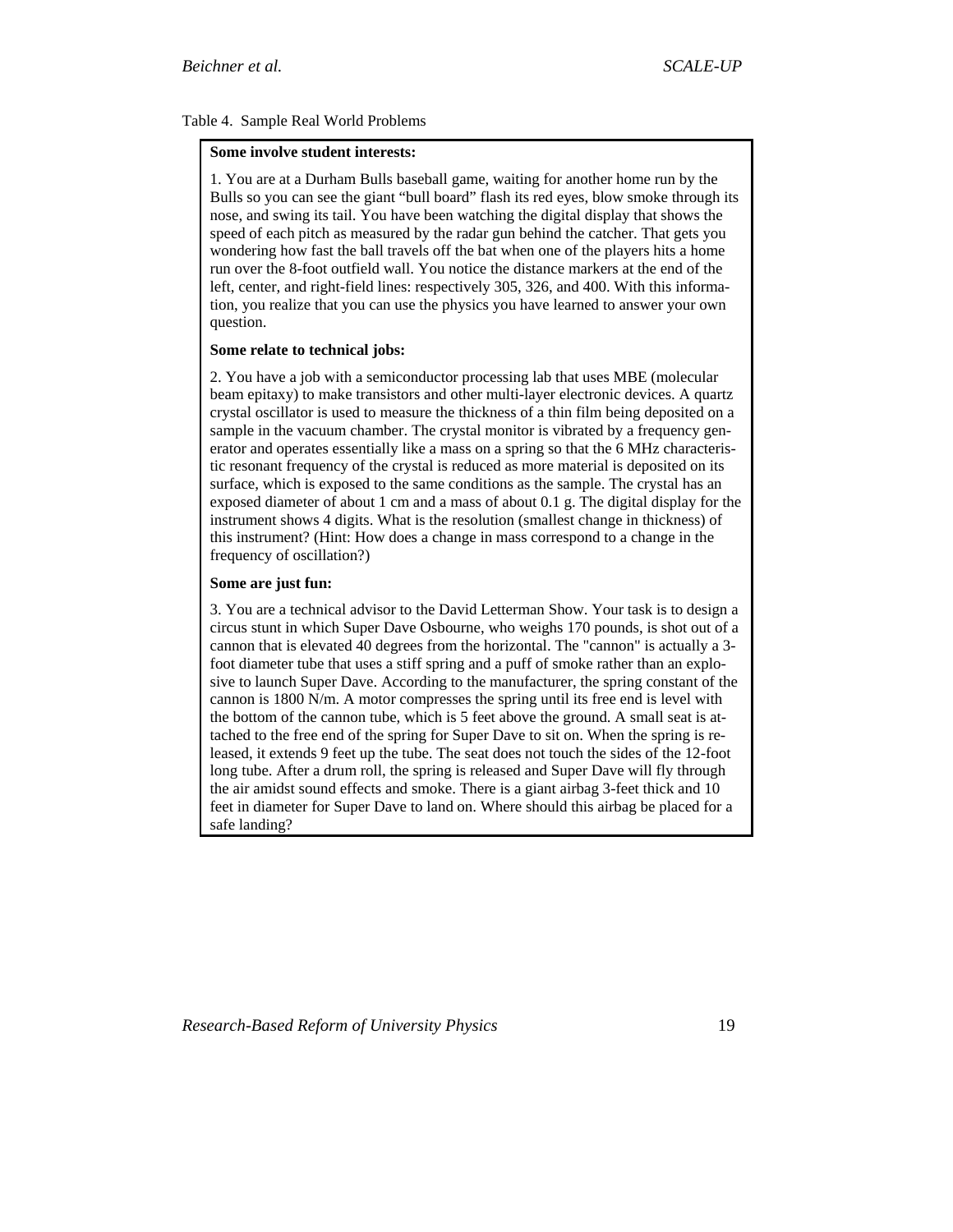4. Super Dave has just returned from the hospital where he spent a week convalescing from injuries incurred when he was "shot" out of a cannon to land on an airbag which was too thin and improperly placed for a safe landing. Undaunted, he decides to celebrate his return with a new stunt. He intends to jump off a 100-foot tall tower with a bungee cord tied to one ankle, and the other end tied to the top of the tower. This elastic cord is very light but very strong and stretches with a linear spring force so that it can stop him without pulling his leg off. For dramatic effect, Dave wants to be in free fall as long as possible, but you know that his maximum acceleration should not exceed 5g for his own safety. As technical advisor, you have been assigned to purchase the cord for the stunt, so you must determine how long the bungee cord should be and the elastic force constant that characterizes the cord. Before the calculation, you carefully measure Dave's height to be 6.0 ft and his weight to be 170 lbs.



Fig. 3: Example of a typical, student-written solution to an exam problem. Notice that the student recognized the true purpose of the problem, which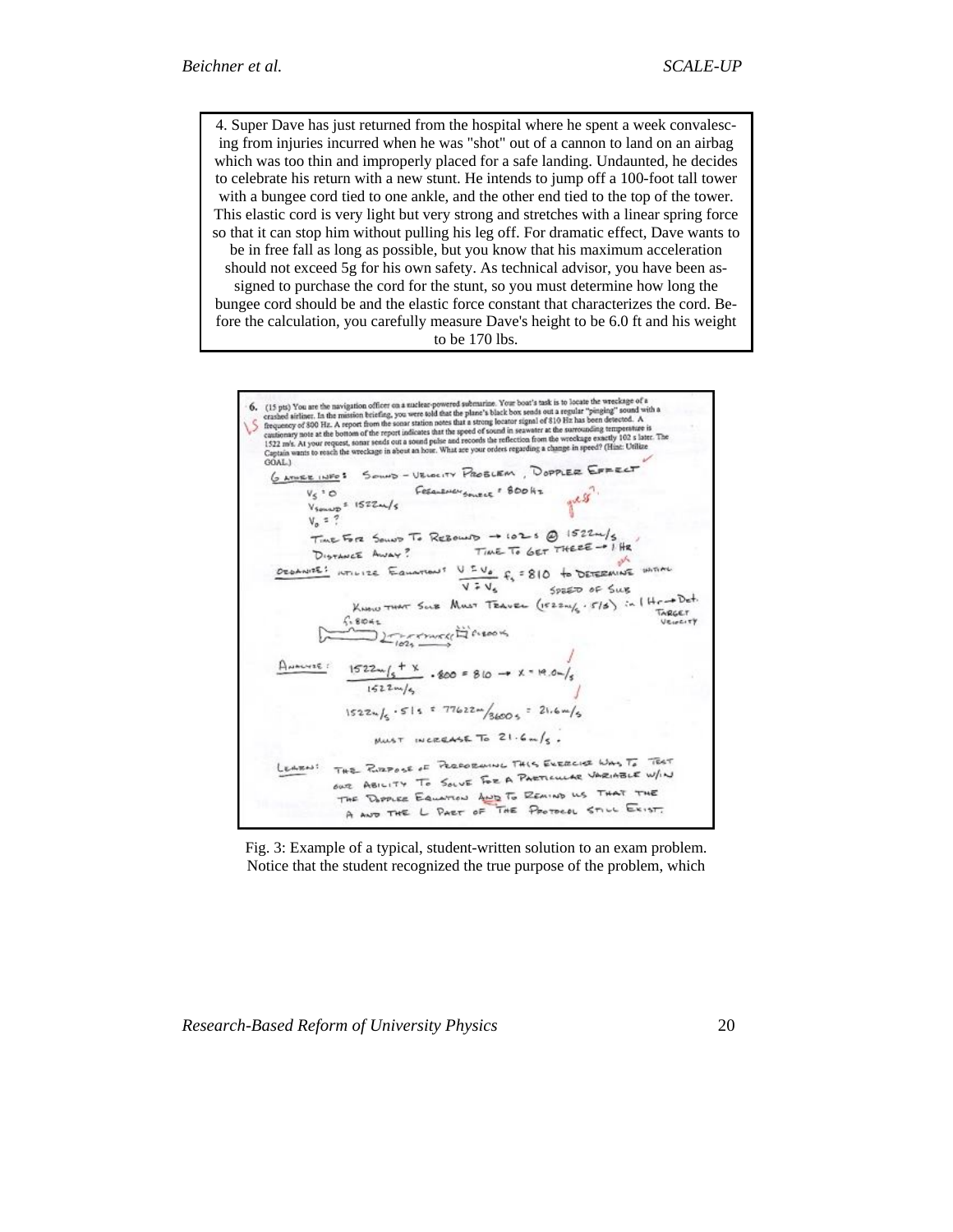was to test their ability to apply the full GOAL protocol. (An earlier test had only asked students to complete the Gather and Organize steps.)

#### <span id="page-20-0"></span>**2.4. Homework**

We take full advantage of the *WebAssign* web-based homework delivery system. A principal benefit of this technology is that it persuades students to prepare in advance for class and motivates students to keep up with the class material. By asking students to do a few straightforward problems before coming to class, we encourage most of them to read the textbook before material is covered in class. This allows us to focus the activities on areas of difficulty rather than spending valuable class time on the basics. This is critical since we have found that active learning usually takes longer than simple lecturing. Even so, by using reading quizzes, SCALE-UP topic coverage parallels that of the traditional lecture sections. (Although it should be noted that some sections are now being taught using the *Matter and Interactions* cur-riculum<sup>[34](#page-41-1)</sup> of Chabay and Sherwood.)

Evaluation studies at UCF found evidence that students really do read the book ahead of class when reading quizzes are used. We have observed several examples of student groups using representations such as energy bar graphs and electric field lines in activities in class without prior discussion. In one case, the class was using a new edition of the textbook and used a representation that was new to that edition, which took the instructors by surprise when half the groups used the new representation. In addition, over half of the students interviewed in focus groups at UCF commented that they get much more out of a particular class when they've done the assigned reading.

We also use *WebAssign* for follow-up homework with more challenging problems. Because we put so much emphasis on a systematic approach to solving problems, we often collect written solutions to the homework assignments. *WebAssign* ensures that everyone completes the problems. So that we do not have to grade stacks of papers from our large numbers of students, homework is randomly selected by the rolling of a 12-sided die. The selected random table hands in their detailed solutions or other assigned work. Thus all the students have to be thorough in their work, but only a few papers need grading. At the next class meeting the instructor will often display actual student work that exemplifies the desired problem solving techniques while the student describes what they did. In our large room with 11 tables, if a "12" is rolled, all students get credit for the homework. This takes what could be a resented situation—having to turn in homework to the teacher—and turns it into what students view as a fun lottery. A similar scheme allows us to check the quality of the class notes. This has worked so well for some instructors that within a few weeks students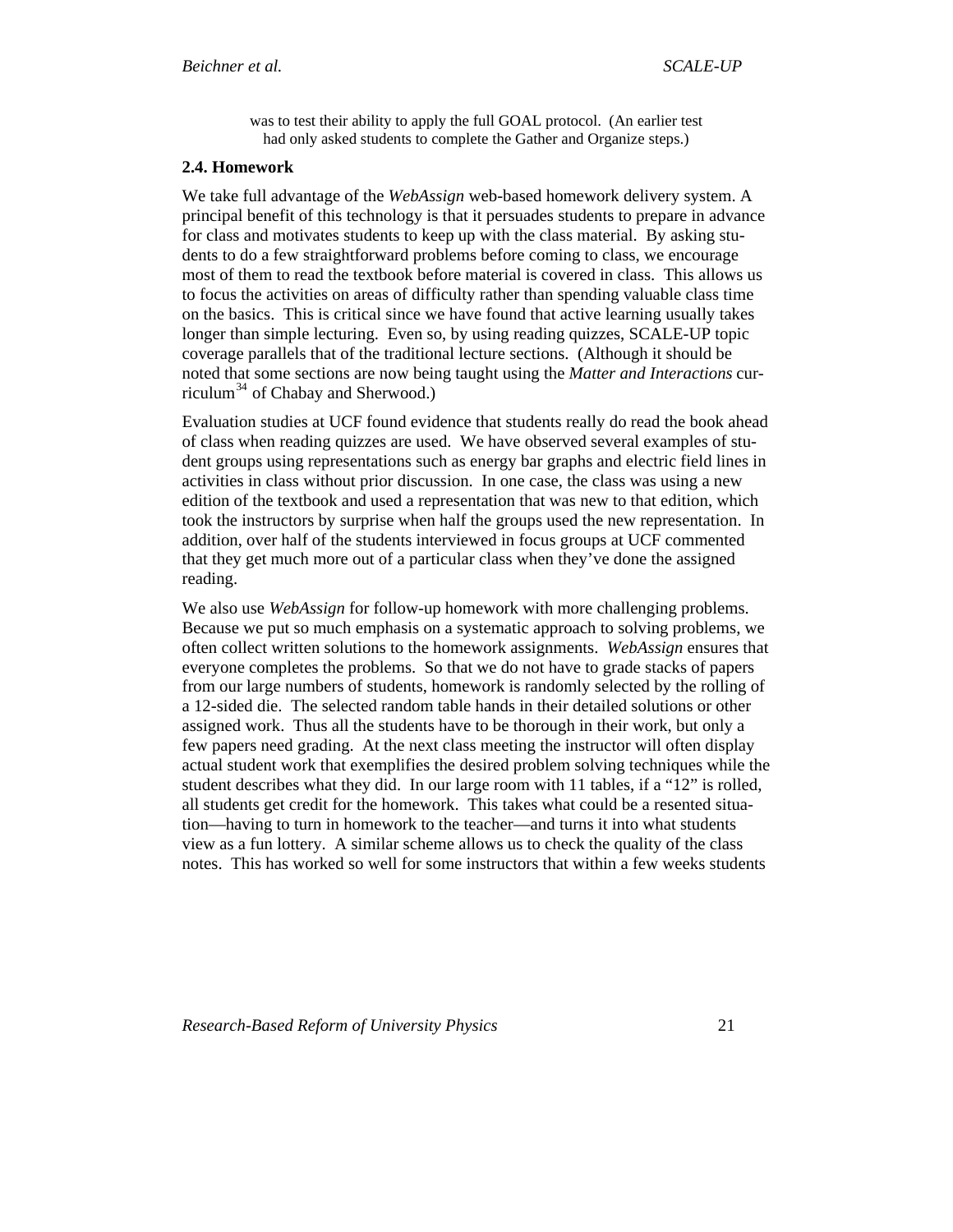<span id="page-21-0"></span>are asking to hand in their notes because they know they have done such a good job on them.

# **3. Scheduling and Staffing**

Although we had to match the overall contact hours of our traditional course offerings (five hours per week at NCSU and six hours per week at UCF), the SCALE-UP class combines the lecture and lab times together. At NCSU, the class meets on Mondays and Wednesdays for two hours, with a short break in the middle of class, and Fridays for one hour. On Mondays and Wednesdays, a graduate teaching assistant and sometimes an undergraduate assistant join the lead faculty member in the 99 student classes. On Fridays, the two assistants give quizzes, go over homework, and occasionally guide students through short activities. In smaller classes (up to 54 students) we were able to have students present their solutions to Real World Problems on quiz days. Since our lecturers normally have only three contact hours per week, asking them to come to all five or six hours of SCALE-UP classes seemed excessively demanding. Instead, the faculty members do not come to class on Fridays. In exchange for the extra hour per week of teaching, they get extra flexibility for research, travel, or other work during the latter half of the week. At UCF, the 72 student class meets for 2 hours Monday, Wednesday, and Friday. On Mondays and Wednesdays the lead faculty member is joined by two graduate teaching assistants. On most Fridays the class is run by the TAs and are used for weekly quizzes and Real World Problem Solving, including student presentations.

Note that the TA support for SCALE-UP is comparable or slightly less than that of typical physics labs. For example at NCSU, a lecture section of 99 students would need 4 lab sections, which would require 2 graduate TAs to teach them compared with the graduate and undergraduate TA used in the SCALE-UP classes. At UCF, 72 students would need 3 lab sections taught by 1.5 TAs, which is the same number used in their SCALE-UP classes (one of the SCALE-UP TAs at UCF is a half TA with mostly teaching and minimal grading responsibilities). The contact time for the TAs is similar to teaching a lab. Rather than teach 2 lab sections for 4-6 hours per week, SCALE-UP TAs assist in the classroom for 5-6 hours per week. Several of the TAs at UCF have mentioned that working with SCALE-UP classes helped them improve their understanding of the introductory course material.

# **4. Classroom Environment**

The design of the classroom is an important consideration for teaching large studio/workshop-style classes. Since in SCALE-UP physics all classtime is held in a single classroom, the room must support both lecture and group work including ex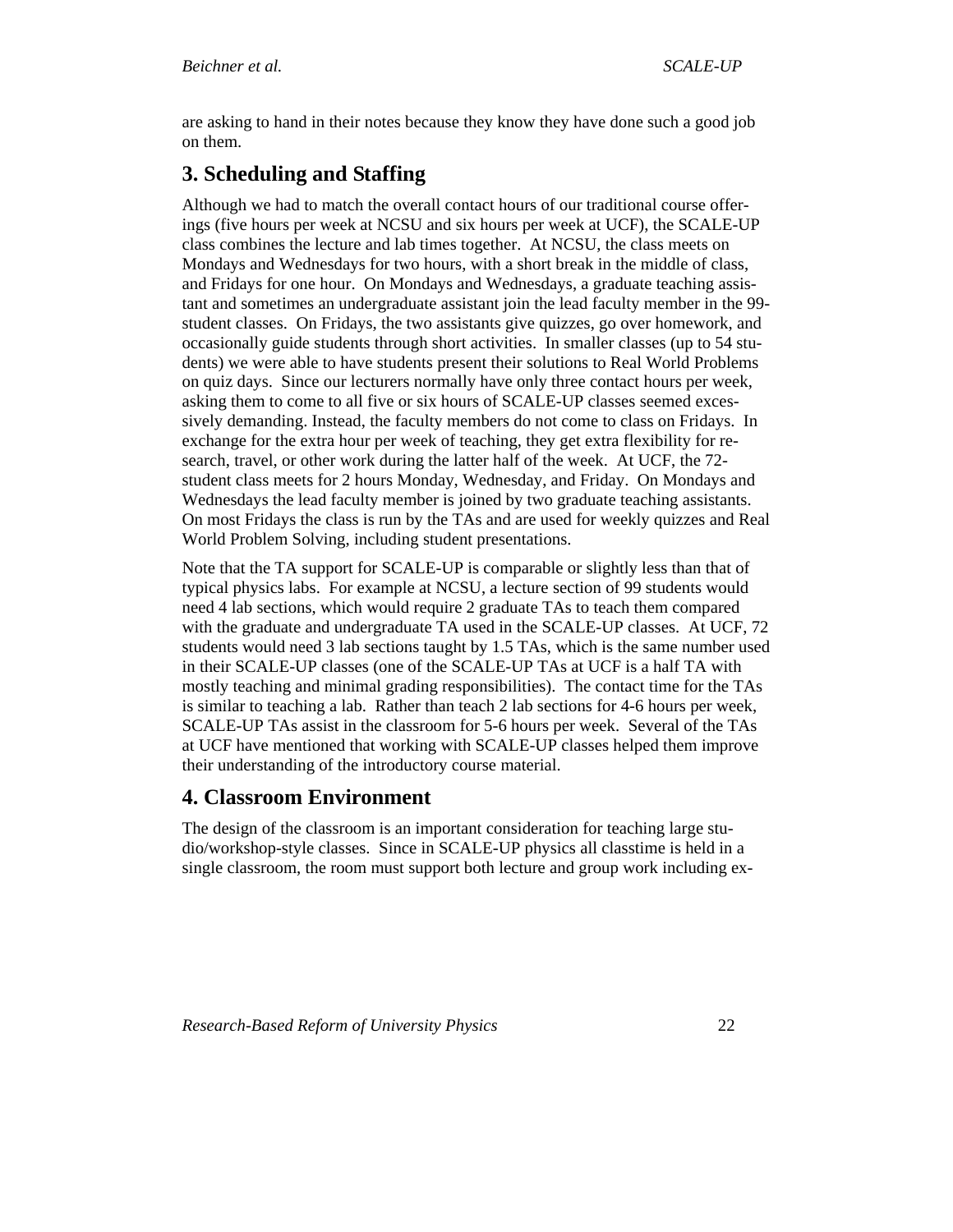periments. Thus, studio/workshop multimedia classrooms need students to be able to do the following:

- Work in groups of 2-4 students
- Have access to computers and the internet
- Have access to equipment to perform experiments
- Participate in class discussions
- To be able to display work to peers

Because of the larger student to faculty ratio in SCALE-UP classes of 50-100 students, classroom management is greatly aided if the classroom design also encourages collaboration within groups and between groups, particularly when a group needs help and the instructors are working with other groups (a key to managing large studio/workshop classes). Also, the classroom layout facilitates distributing and collecting materials such as assignments or lab equipment, and the room has the ability to display demonstrations for set-ups that are too expensive, dangerous, or time consuming for students to do themselves.

A great deal of effort went into designing, testing, and modifying the classroom space. There were three separate phases to the process. Figure 4 shows how the development of the room evolved between 1997-2001 at NCSU. Phase 1 was located in a fairly traditional lecture hall (see Figure 4a). The paddle-top seats were replaced with long, narrow tables and fixed chairs. This was far from ideal, but allowed us to see what the possibilities and limitations of the space might be. In this classroom we were not able to utilize student computers, but students were assigned to groups and they could do simple "string and sticky tape" activities. Nonetheless, we were not satisfied with the room. Students could not easily share their work with the class and if students did not want to interact with the instructors, they would sit in the center of the room where they were nearly inaccessible. The experienced instructor who taught in this room felt frustrated because of the inability to control a large number of students doing activities without being able to make contact with each student individually.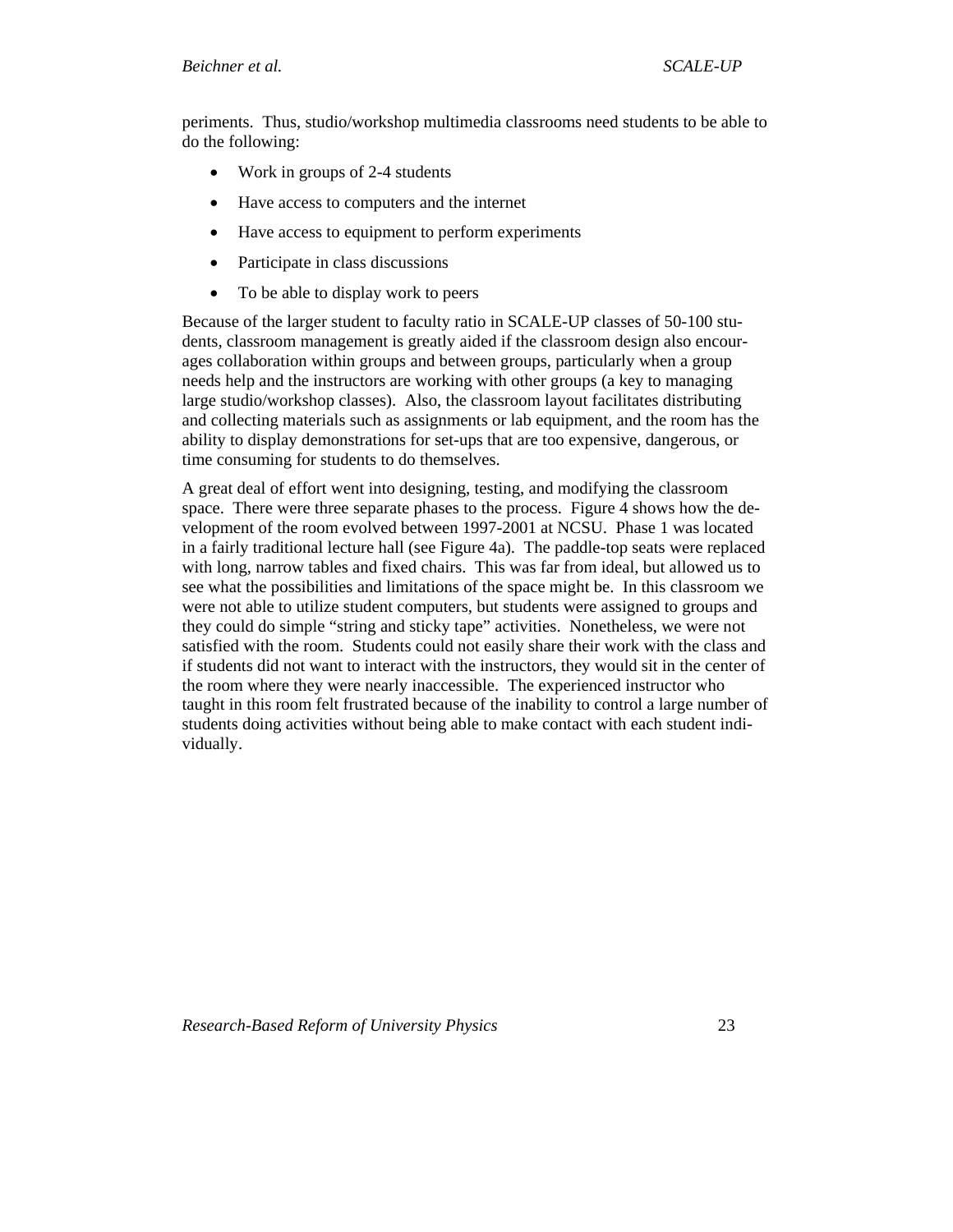#### *Beichner et al. SCALE-UP*



Fig. 4: Phases of NCSU SCALE-UP room development (a) The Phase I SCALE-UP classroom, a lecture hall with long tables. (b)The Phase II classroom, seating 55 before renovation. (c)The Phase II SCALE-UP classroom, seating 54 after renovation. (d) The Phase III classroom, seating 99 students.

The second and third phases involved a specially designed room layout to create a multimedia, collaborative classroom that can be used for group activities, class discussions, and laboratory experiments. These rooms include additional features to encourage collaboration and allow students access to multimedia technology. Figure 4b shows the Phase II room before renovation. It was a small (21 by 36 feet), crowded, traditional classroom with 55 desks. Figure 4c shows the dramatic change in the appearance of the room after renovation, which now holds 54 chairs. Each 6´ round table supports interactions between and within three teams of three students each, with each team sharing a laptop computer. The flexible seating allows students to arrange themselves for the most convenient working space. This is important because of the wide variety of activities they work on during class. We utilize the tables as an organizational system. Each table is numbered and each group at a table is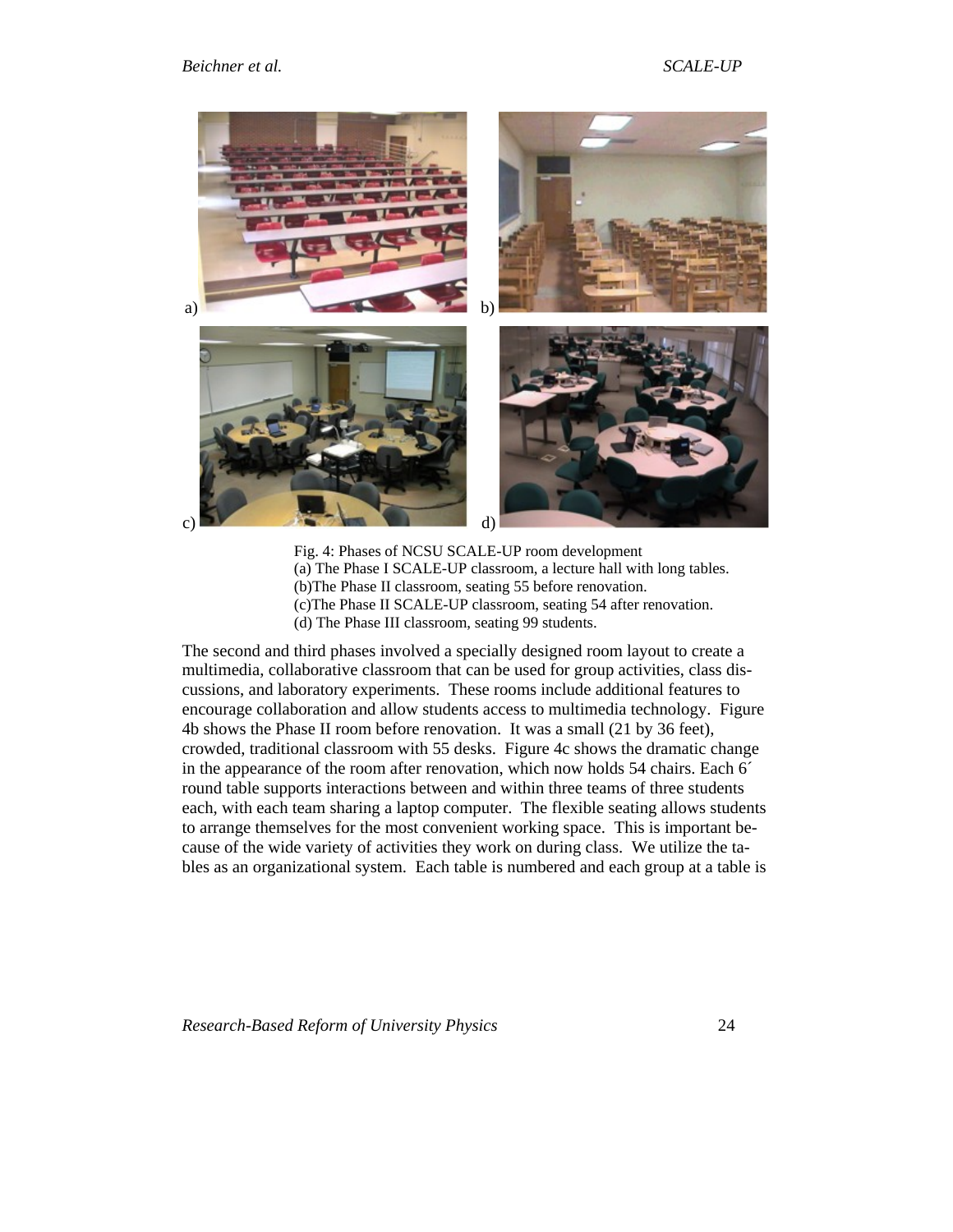assigned the letter A, B or C. This allows a single table to be selected to turn in homework, present their work, or be assigned part of a task. Similarly, asking all the "B" groups to work on something disperses the effort across the entire room. Paper collection and distribution is greatly facilitated by maintaining the table-level grouping.

Figure 4d shows the Phase III classroom for 99 students. For larger rooms like this one, 7´ round tables provide more workspace for each student group. During the IMPEC project, 9 and 10´ tables had more space for students to work and interact, but were found to be too large to be placed into normal-sized classrooms and made it difficult for students to communicate across the table. Tables should be placed so that instructors can freely circulate between them. Laptop computers are preferred, even though they are more expensive than desktop units. Laptops take up a minimum of desk space and can easily be moved out of the way when not needed. Unlike desktop computers or even desktop LCD monitors, laptops don't obstruct sightlines and are easy to talk over so they don't isolate a group from the rest of the table. In addition, with laptops, the instructor can tell the class to put the "lids down" at times when attention should not be diverted by sending instant messages or web surfing. (Note that there are additional laptops visible in Figure 4d because other classes use the room. Most instructors agree with our original recommendation of only one laptop per group of three students. Sharing key resources promotes group cohesion. Other instructors note that one computer for each student is ideal if you give many individual in-class assignments, quizzes, and tests. There are activities that can utilize more than one computer per group, such as taking data and analyzing it at the same time. Also, spare computers are handy when a laptop breaks down.)

In addition to a laptop, each group has access to lab equipment for experiments. The circular tables provide sufficient space to run all but a few of the standard and PERbased introductory physics experiments. Even the 6' tables can support force and motion experiments with low-friction carts and a 1.2 m track, typically one of the most space-demanding experiments.<sup>[35](#page-41-1)</sup> Thus the redesigned Phase 2 and Phase 3 classrooms allow SCALE-UP classes to use almost any kind of instructional mode the instructor can think of including but not limited to lecture, Peer Instruction, class discussions, demonstrations, simulations, programming, *Excel* analysis, video analysis, and experiments with or with out MBL. It is quite possible in a single class period to have a mini-lecture, a simulation activity, a demonstration, and a short experiment. Classes can switch from a lecture or a class discussion to an experiment in a few minutes, even in the NCSU phase two classroom where no equipment could be stored in the classroom, necessitating placement of a previously prepared equipment box on each table. Since instructors can use any activity at any time, activities can be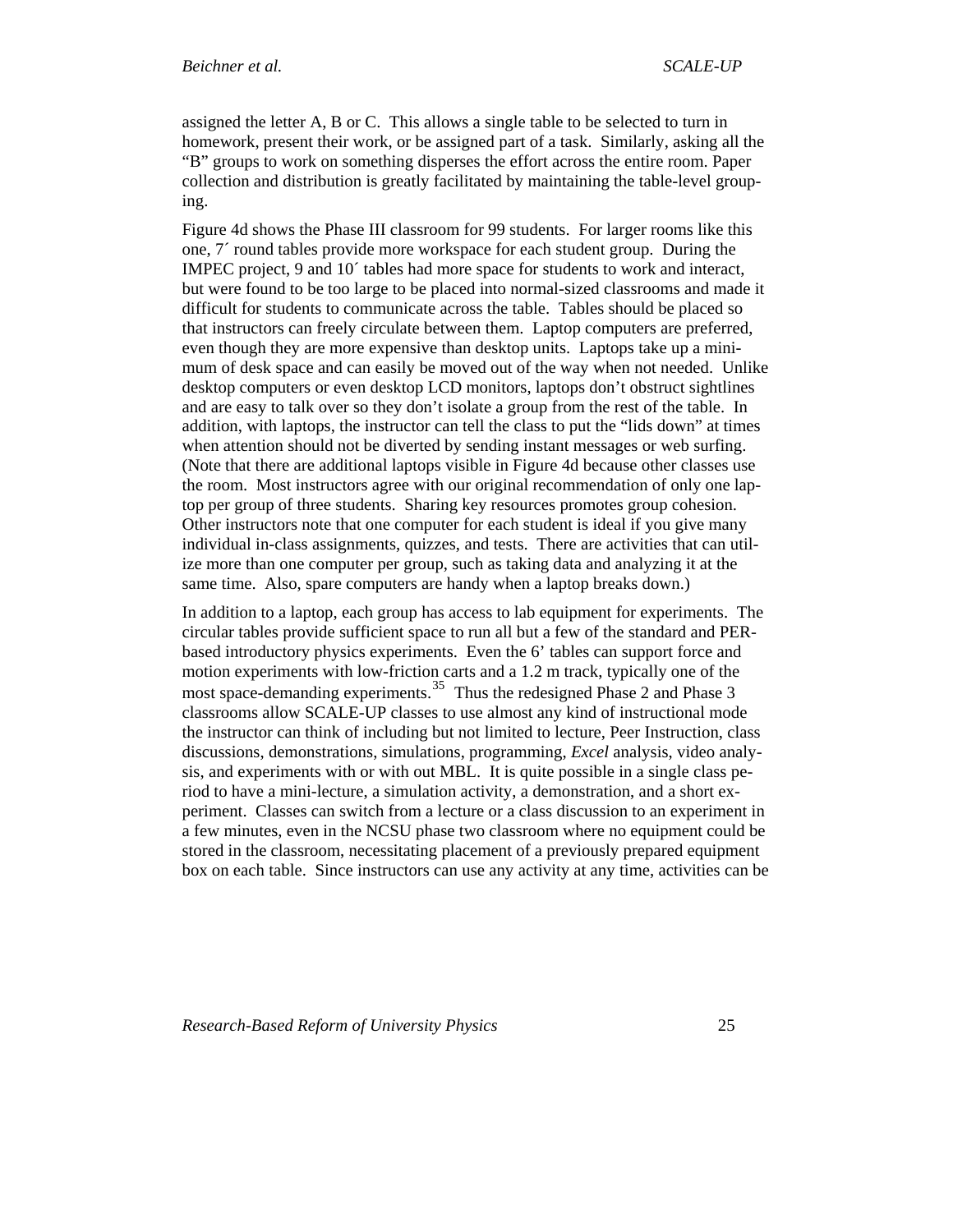selected and ordered for greater educational impact. As one of the MIT SCALE-UP faculty, Dourmashkin says, "*Traditionally in large lectures, you do what is possible to do in front of 500 people, not because it's what you should do. Now we're asking the question: What do we really want our students to learn?*" [36](#page-41-1)

The ceiling-mounted projectors and the document viewer (essentially a video camera on a stand) have worked well in the NCSU classrooms. The viewer's camera can be aimed at the whiteboards, zooming in for better display of student work. At UCF, a separate video camera is used to project student work or demonstrations in addition to computer displays. The classrooms shown in figure 4 also include multiple projectors so students can see what's being projected no matter where they are sitting. This works quite well but some SCALE-UP schools are redesigning their rooms so that students can easily view two different screens at the same time, for example, to be able to view the problem and its solution at the same time. Another piece of equipment that has proven surprisingly valuable is a wireless microphone. Because of the long, narrow shape of the Phase III room at NCSU, an instructor at one end of the room is often ignored by groups at the opposite end who are concentrating on an engaging activity. With a wireless microphone, the instructor's voice is not localized and everyone stops to see what the instructor wants since he or she could be nearby.

In addition, the redesigned classrooms have been very successful in establishing the desired learning environment. The circular tables are quite effective for promoting group work and encouraging inter-group communication. Students readily work in their own teams of three as well as in table-sized groups of nine. Each table of students seems to become its own little society and develops a unique personality. Students particularly enjoy having each table work on a problem and then sharing their efforts with the rest of the class by either using the whiteboards that surround the room or by presenting from handheld whiteboards shared within each group. Each student has a nametag (which are color-coded by table for easy distribution) so that no one is anonymous, even in a room with 99 students. One of the strongest reasons that students give for preferring a SCALE-UP class is the ability to work and get to know others in the class. Often students say that SCALE-UP is their favorite class.

Technology is used both as a learning tool and a course organizer. Nearly all materials are available on the web, including the syllabus, a calendar, daily activities, and examples of notes and lab reports. The technology used in the SCALE-UP classroom provides a focus for the students, bringing their attention to bear on the physical phenomenon being examined, whether that study is conducted through data collection and analysis, constructing mathematical models, running a simulation, or gathering other relevant information. This frees the instructors to interact with the students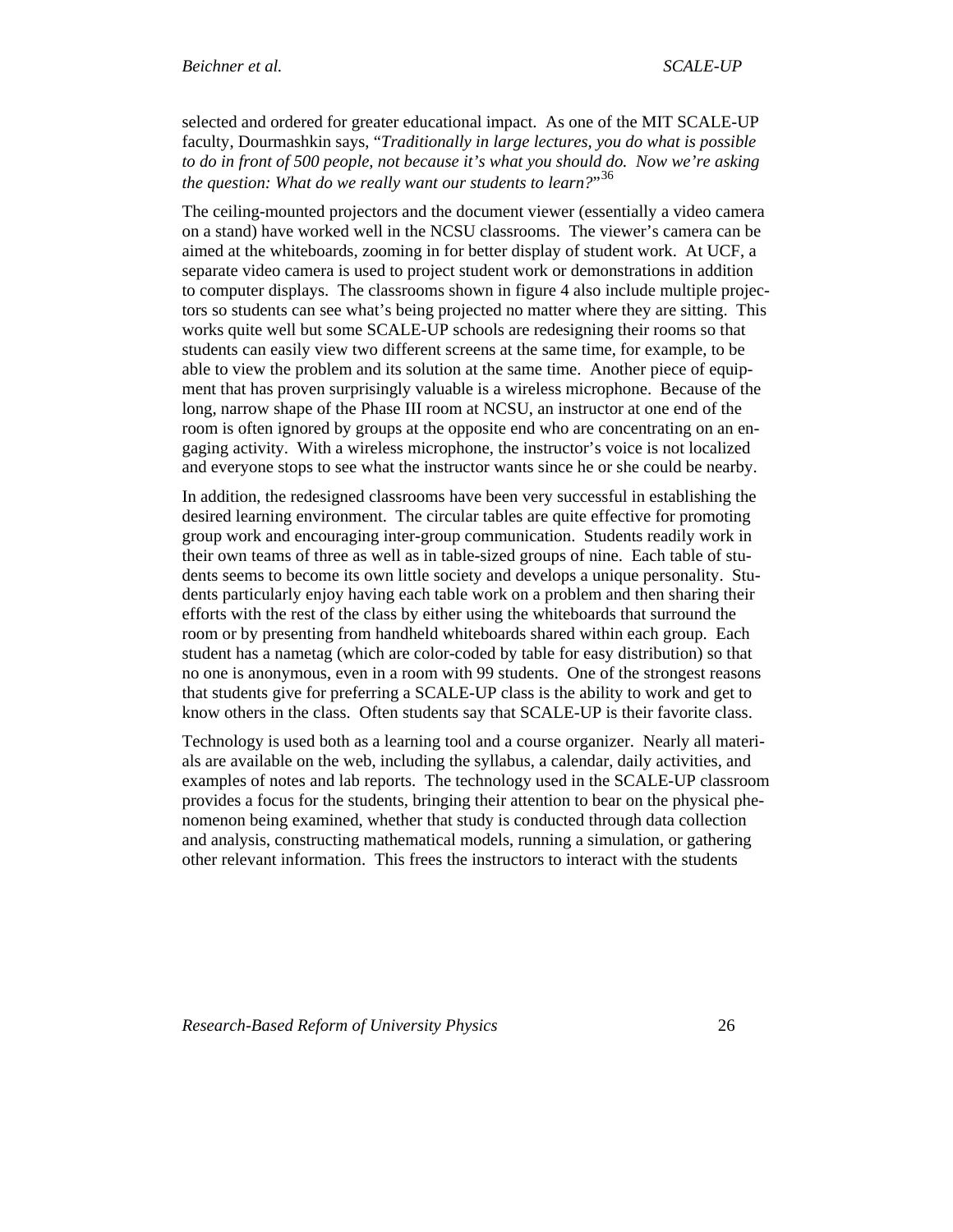<span id="page-26-0"></span>since they do not have to always be "on stage" in front of the classroom. As mentioned earlier, *WebAssign* is used both during and outside of class time to present questions and problems for consideration with instant feedback for student responses. *Excel* analysis, Java applets<sup>[37](#page-41-1)</sup> (mostly Physlets®), video analysis (using *Video-Point*<sup>[38](#page-41-1)</sup>) and simulations are a major part of our instructional methodology. In sections using the *Matter and Interactions* curriculum [see ref. 34], student programming in *VPython*<sup>[39](#page-41-1)</sup> has nearly replaced simulation development using *Interactive Physics*<sup>[40](#page-41-1)</sup> software. While students work on these activities, the instructor and assistants are able to move about the room, asking and answering questions in a semi-Socratic style [see ref. 12].

# **5. Dissemination**

### **5.1. Instructor materials**

In an effort to move these ideas into the "mainstream," some original SCALE-UP materials have been incorporated into Serway and Beichner's *Physics for Scientists and Engineers.*[41](#page-41-1) The tangibles are called "QuickLabs" while the ponderables take the form of a series of "Quick Quiz" questions. The textbook and the accompanying *Instructor's Manual* and *Student Guide* also incorporate the GOAL problem solving protocol that is utilized throughout the SCALE-UP curriculum.

In addition, we are creating a large library of detailed lesson plans. (An example is given at the end of this chapter.) These activities are designed to be modular and somewhat interchangeable so that faculty can pick and choose both which activities and how many activities to implement in their classroom. Many activities can be implemented in lecture either as ponderables or as interactive demonstrations. Each activity in the library is described in a step-by-step document with information on timing, objectives, known areas of student difficulty, etc. Associated computer files, student handouts, suggested equipment lists, etc. are described in the lesson plans. We also provide guidelines for collaborative grouping, problem-solving suggestions, grading rubrics, and other materials that are of interest to faculty using the SCALE-UP approach. Materials continue to be developed, tested, and modified. As more schools adopt active learning pedagogies, we hope to add their materials to the collection. A database of the instructional materials developed to date is available online [see ref. 18]. All of the questions associated with labs, in-class activities, quizzes, and tests used in *WebAssign* are available for other teachers.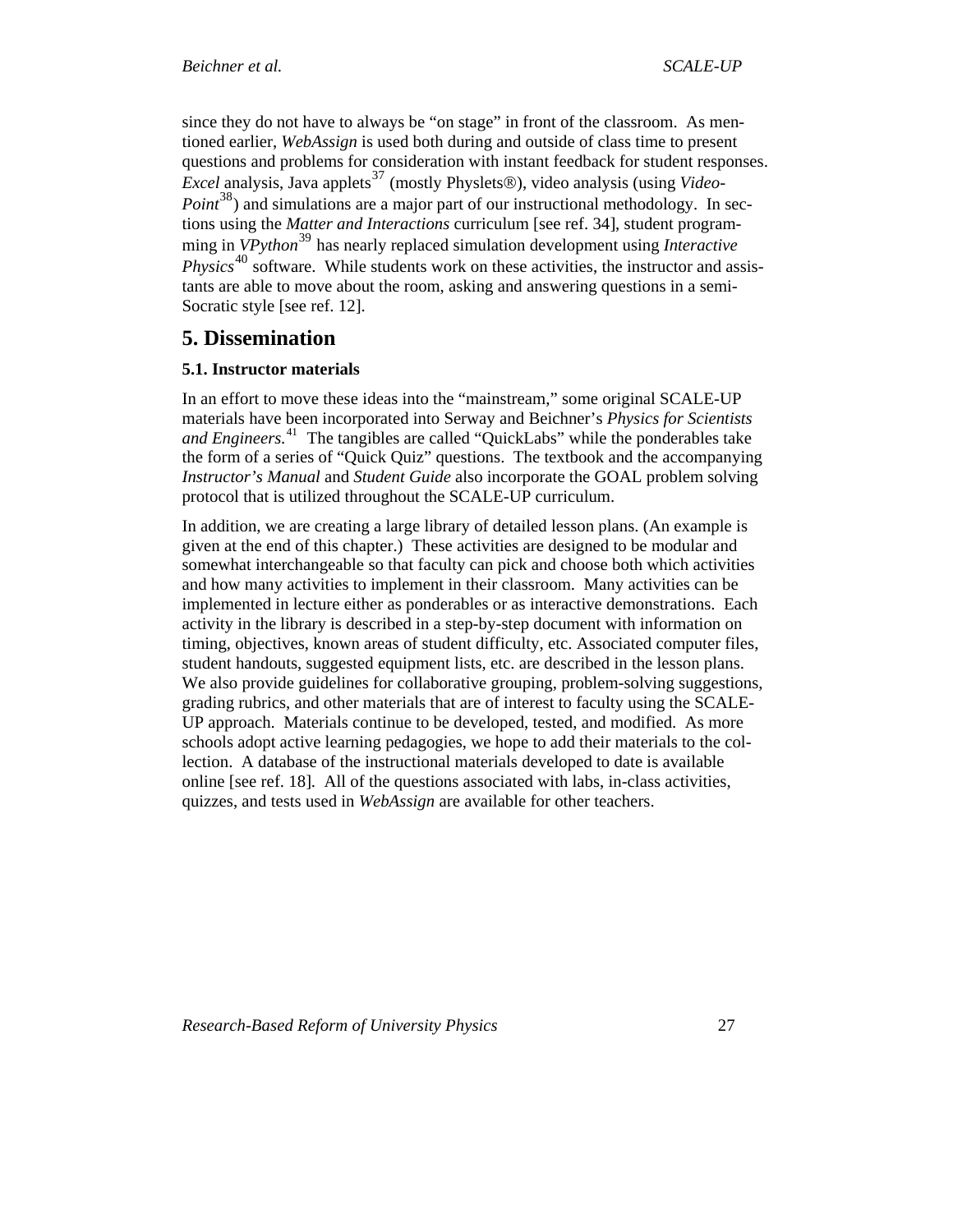## <span id="page-27-0"></span>**5.2. Visits and workshops**

We have had more than 40 visitors each academic year, including faculty from quite a few foreign countries. Members of the project staff have given many colloquia as well as consulted with architects and planning teams at other institutions. We continue to give half-day introductory workshops at several AAPT meetings and also two-day workshops for faculty from adopting schools.

## **5.3. Secondary implementations**

There are now over 50 secondary implementations of SCALE-UP classes at colleges and universities across the country. Some, like UCF, follow the details described here closely and use many of the activities developed at NCSU. Others, like MIT's TEAL Project use the SCALE-UP approach and the SCALE-UP classroom design, but have modified the classroom management techniques and developed their own group activities to suit their own situations. For example, when moving from pilot projects to full implementation, some schools decide not to use some of the SCALE-UP techniques for creating structured cooperative groups such as group contracts and group roles. (Observations found that this strengthened the table groups but weakened the smaller 3-4 student groups except when they were doing experiments.) Based on our experience with SCALE-UP and other PER-based curricula, we find that the less structured the student activities, the more structured the student groups need to be. The common elements of these secondary implementations are the following:

- A classroom renovated to emphasize group work with 2-3 groups of 3-4 students each per table
- the majority of class time is spent on learning physics through activities done by groups of 3-4 students each,
- the activities tend to be short (5-20 minutes) and followed by a class discussion,
- the activities are based-on or at least informed by PER,
- all components of the class are tightly integrated, and
- the instructor is more of a coach or a guide rather than the source of knowledge.

Not surprisingly, most of these are common elements of PER-based curricula in general.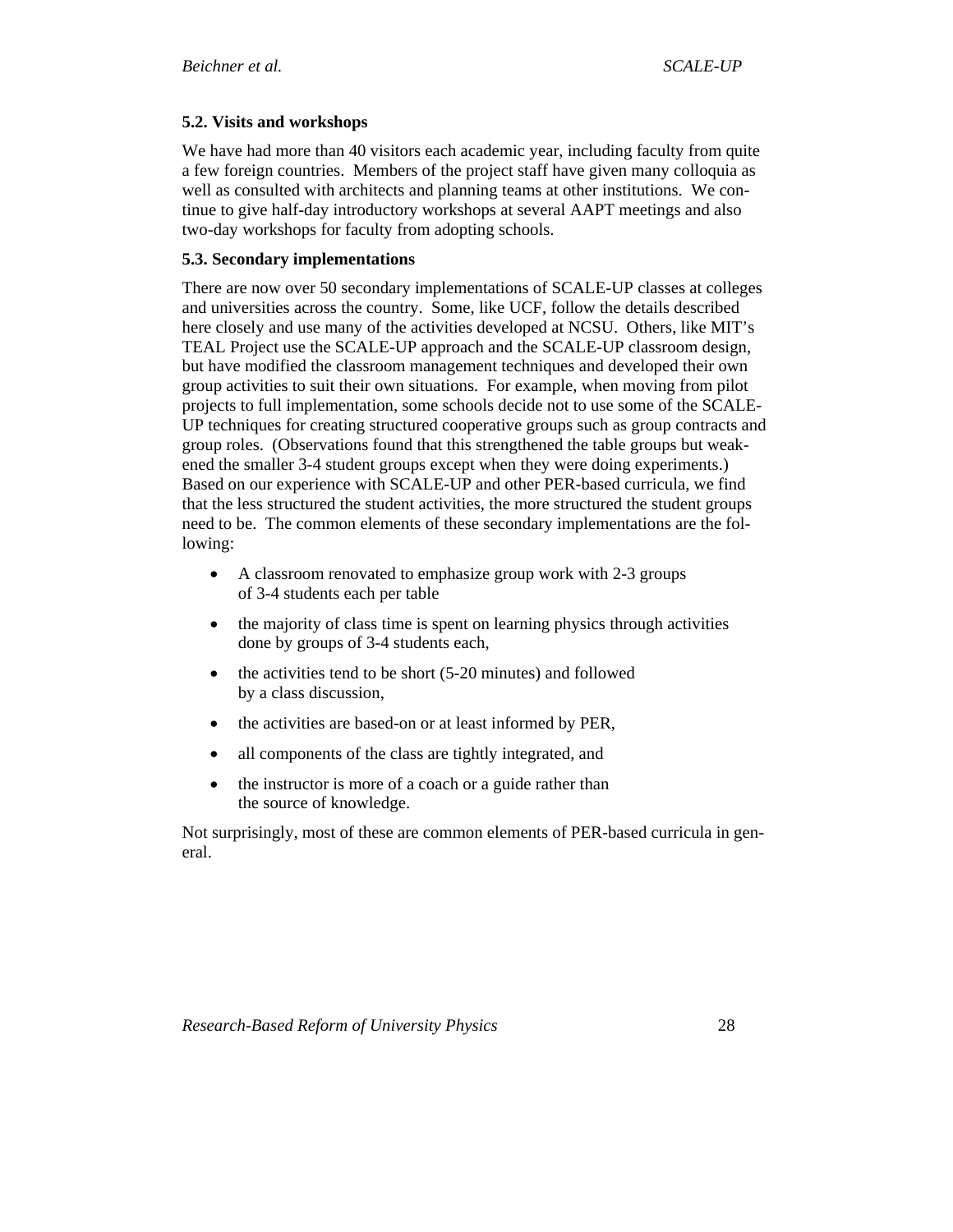<span id="page-28-0"></span>SCALE-UP Physics classes are taught with class sizes ranging from 25-100 students. At UCF, MIT, and RIT, some SCALE-UP university physics classes are taught by regular department faculty and TAs who are not PER specialists and were not part of the development team at their school. While many of the SCALE-UP faculty at these schools attended our 2-day implementer's workshop, they and the TAs attend preparation meetings during the semesters where the pedagogy and the activity details of the next day or week of classes are discussed. In some cases, the faculty and the TA do the activity in groups like students to better understand how to teach it. They also discuss the main student learning difficulties and what questions are useful to address them.

#### **5.4. Implementation challenges**

### *Implementing SCALE-UP with non-PER Faculty*

The first step in implementing SCALE-UP classes is getting individual faculty and departments to accept a new way of teaching introductory classes. Some faculty don't see the need to change and some don't want to spend time learning a new way to teach a course, particularly when they have years of experience teaching it as a traditional lecture course. Small departments (1-5 faculty) find adopting SCALE-UP by consensus easier (in part because they already teach both lecture and laboratory components and there is more emphasis on teaching) while larger departments (20 or more faculty) are often willing to allow a small group of motivated faculty freedom to experiment with sections taught in parallel with regular lecture/laboratory sections. At RIT and MIT, the latter led to full implementation of all but honor sections.

The second step is finding faculty to teach SCALE-UP classes. Many faculty with a strong interest in teaching are interested in trying something new with the potential to improve student learning. For these faculty, the main obstacle to teaching SCALE-UP is time. In studies of non-PER faculty teaching SCALE-UP classes for the first time at UCF and RIT, these faculty need 8-13 hours of preparation time to teach 4-6 hours per week, roughly 2 hours of preparation for every hour of class. Some faculty, even those who have attended a 2-day workshop and expressed a strong interest in teaching a SCALE-UP are reluctant to make that much of a time commitment. What is interesting is that some of them later spend at least that much time developing new courses. This suggests that the key may be in getting these faculty to see teaching a SCALE-UP class as teaching a new class rather than a new version of a familiar class. Note that by the  $2<sup>nd</sup>$  year, the preparation time typically drops to 1 hour of preparation for each class hour. At NCSU, preparation time has dropped to 1 hour per week to teach 4 hours in class, for one of the original implementers.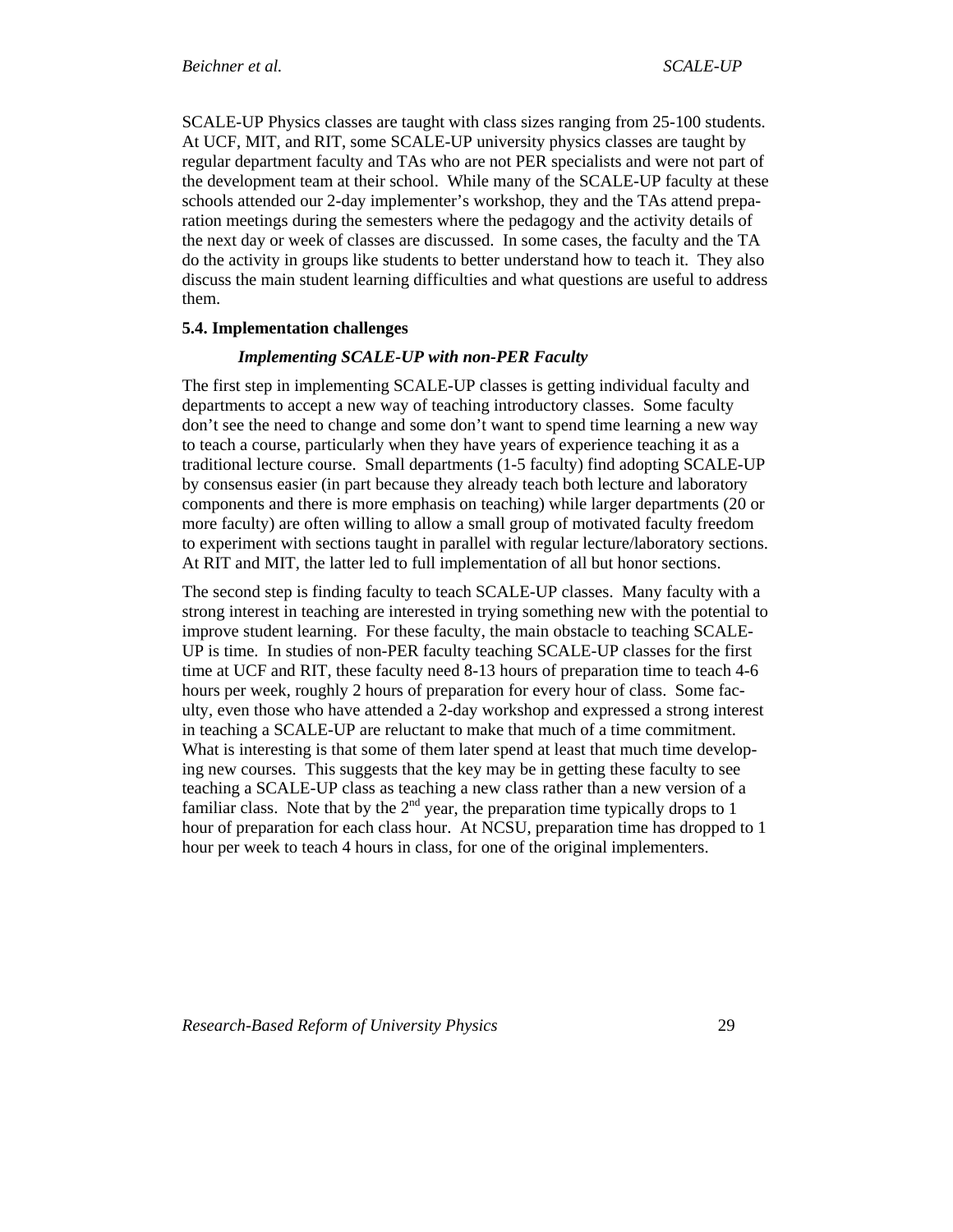The next step is helping faculty teach their first SCALE-UP classes. From our own experience and from working with non-PER faculty at the secondary implementations, teaching a SCALE-UP class as lead instructor for the first time can be a very daunting, uncomfortable experience, even for those who have taught interactive engagement activities in lecture, lab, or discussion sections. Most faculty do not start to feel comfortable with the new teaching format until sometime in their  $2<sup>nd</sup>$  term teaching a SCALE-UP class. The main challenge faced by first-time SCALE-UP faculty is that it is very different from a traditional lecture class. Coaching student groups through activities and guiding class discussions require different skills than lecturing. For example, a good lecture requires faculty to make a good presentation, highlight key points, use relevant examples, and keep students' attention. A good SCALE-UP class is more like teaching a lab section where it is important for instructors to know the activity, know where students can go wrong and how to steer them back, how to keep the students engaged, and what questions to ask them to see if they understand. Time on task no longer depends on the instructor's presentation but on how the students go through the activity. In addition, SCALE-UP instructors need to know how to lead class discussions so that the students present the key points and to keep the class together. Some faculty are surprised that the format also encourages students to ask more questions. (At NCSU, an evaluator, who had previously taught physics there, was quite surprised at the number and depth of questions being asked by students in class.)

The lead instructor must time the activities so that most but not necessarily all students finish each activity, keep students attention and coach the class discussion to cover key points and common difficulties, and keep the student groups engaged. The instructors (faculty and TAs) need to learn to work together so that every table is visited at least once during all but the shortest activities. However, the classroom design helps keep students engaged by making it easy for them to work together and by making it clear on the first day as they walk in that this is a different learning environment. It also helps that with multiple groups at each table, the groups help each other when instructors are busy helping students at other tables. Class observations at NCSU and UCF find few if any students off task during activities; although sometimes instructors will have the whole class close their laptops if they find someone off task using the computer before their group has finished an activity. At RIT, computers are only passed out when they are needed to run an experiment or a simulation. Several other methods have been developed to help keep students groups engaged and on-task. One example is to call on students or groups who are off-task to present their results to the rest of the class and gently question them to see what they have done or learned from the activity before going on to another group (NCSU and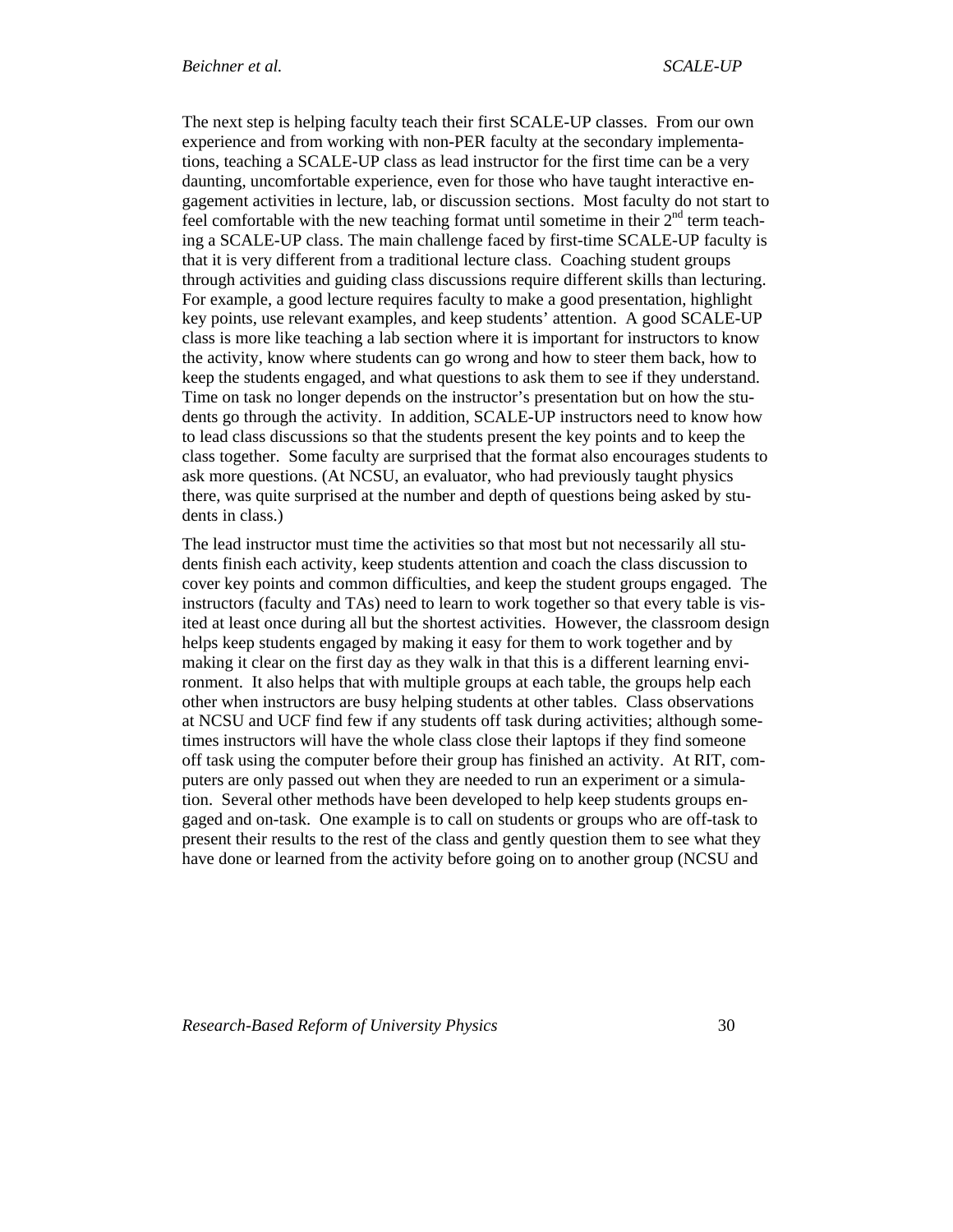<span id="page-30-0"></span>UCF). Another is to collect worksheets for grading from random members of a group (RIT).

At first, some instructors find they are only be able to do 2-3 activities in a two-hour class. These instructors may find it necessary to lecture more to maintain the pace of coverage. With more experience, most instructors can manage to complete 4-5 activities in a two-hour class. Time pressure can make it tempting to cut an activity short or tell students the answers. However, more experienced SCALE-UP instructors learn it is better to cut activities rather than cut them short and have students miss the point. And while it is tempting for instructors to present "the answer" for each activity to the students, the students learn more when they present their results. $42$ 

One additional challenge non-PER faculty have teaching a SCALE-UP class for the first time is that, like with other PER-based curricula, it may take teaching an activity a few times before faculty understand why an activity is designed a particular way. First time SCALE-UP faculty sometimes find it hard not to tinker with the activities before they have actually used them with students. The new faculty who spent the most time on preparation were the ones who tinkered with the activities the most before implementing them. This can cause problems as they often don't understand what makes the activity work and they sometimes make changes based on assumptions of how they think students will react that may not be accurate.

At UCF, RIT, and MIT, although three different techniques were used to help non-PER faculty adopt a SCALE-UP approach, each approach had common elements. At each school, weekly instructor meetings were held to go over materials provided by the development team and how to implement them as intended. Instructors were then advised to use the materials as they saw fit.<sup>[43](#page-41-1)</sup> At UCF, materials were provided a few days before they were to be used. The non-PER faculty discussed changes with the PER group before implementing them.

From our experience at these schools, it is recommended that faculty intending to teach SCALE-UP classes observe several classes before trying to teach it. Weekly instructor team meetings to practice and discuss how to teach activities as intended are also recommended. This way, new SCALE-UP faculty can be introduced to the how and the why of SCALE-UP activities while still having the freedom to tweak them.

### *Developing a SCALE-UP classroom*

While small SCALE-UP classes can be taught in regular large rooms, larger SCALE-UP classes need to be designed to facilitate group work and encourage groups to help one another when an instructor is not available.<sup>[44](#page-41-1)</sup> Although operating expenses for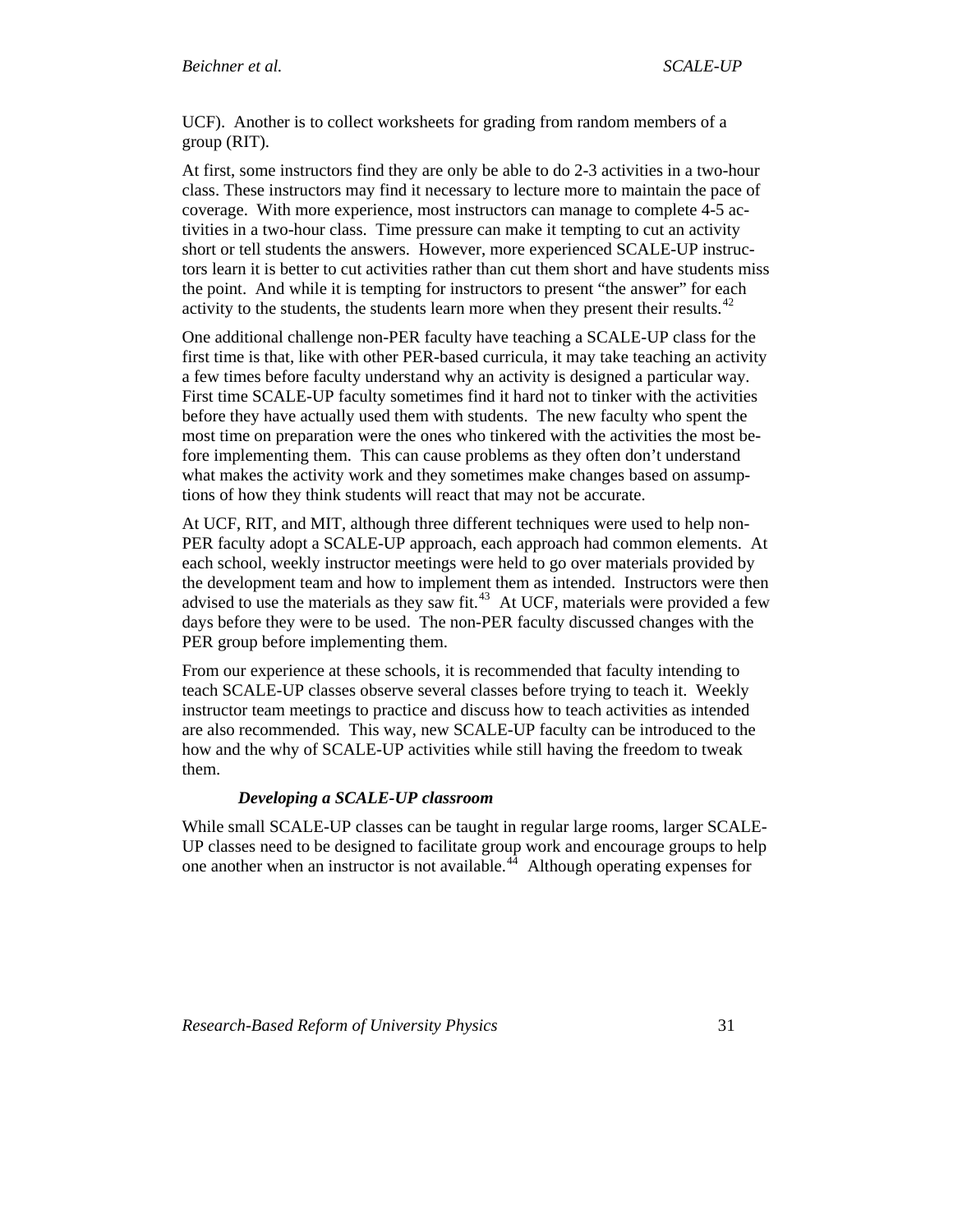<span id="page-31-0"></span>SCALE-UP classes are comparable to regular lecture/laboratory sections, the initial capital expense for SCALE-UP classrooms for large classes is much larger. Outfitting each group for a two-semester introductory sequence can cost \$4,000-5,000 per group (including tables, chairs, and computers). This does not include the cost of renovating the space. Surprisingly, most of the schools adopting SCALE-UP were able to find internal funds to create SCALE-UP rooms such as start-up funds, educational improvement awards, or dean's initiatives. Some schools used CCLI grants from NSF as leverage to build their SCALE-UP classrooms. One school was able to obtain funding from their dean by showing pictures of SCALE-UP rooms to other departments and asking them, how would you like to teach in a room like this? Four departments requested a SCALE-UP room from their dean and the room was online in less than one year. In another case, the majority of funding came from a private foundation.

The common elements of the SCALE-UP rooms are having at least one computer for each group of students, lab equipment for each group, an instructor station with projector so that students can see the screen wherever they sit, and ample white boards. They also have 2-3 groups per table, although this is less necessary in small SCALE-UP classes. At UCF, small SCALE-UP classes (25 students each) were offered in a traditional lab room at first until space could be renovated for a larger SCALE-UP room. (Using existing furniture and equipment can greatly reduce costs.)

Because the large start-up cost was likely to be an obstacle to other schools adopting SCALE-UP, the NCSU group looked at ways to reduce costs. One way is to use more low-tech activities. Another way is to have three-part lab experiments, where one group at a table does an actual experiment, one group does a simulated experiment, and the third group does a video experiment or paper and pencil activity. The groups rotate through each of the three experiments so each group does each activity.

### *Student and Faculty Acceptance*

Overall student acceptance has been mostly positive. End of term evaluations are typically as good or better than those of regular lecture/laboratory sections. End-ofterm evaluations and small focus group interviews at NCSU, RIT, and UCF found while almost all students felt the SCALE-UP classes were more work, more than half (typically 2/3) believed it was worth it because they felt they learned more. For example, in one large focus group of NCSU students in a second semester SCALE-UP class conducted by an outside evaluation team, the twelve students stated they felt they were learning the material at a deeper conceptual level and there was much less rote memorization on their part. Despite the fact that all 12 students had taken their first semester physics class in the lecture format and that they all felt that SCALE-UP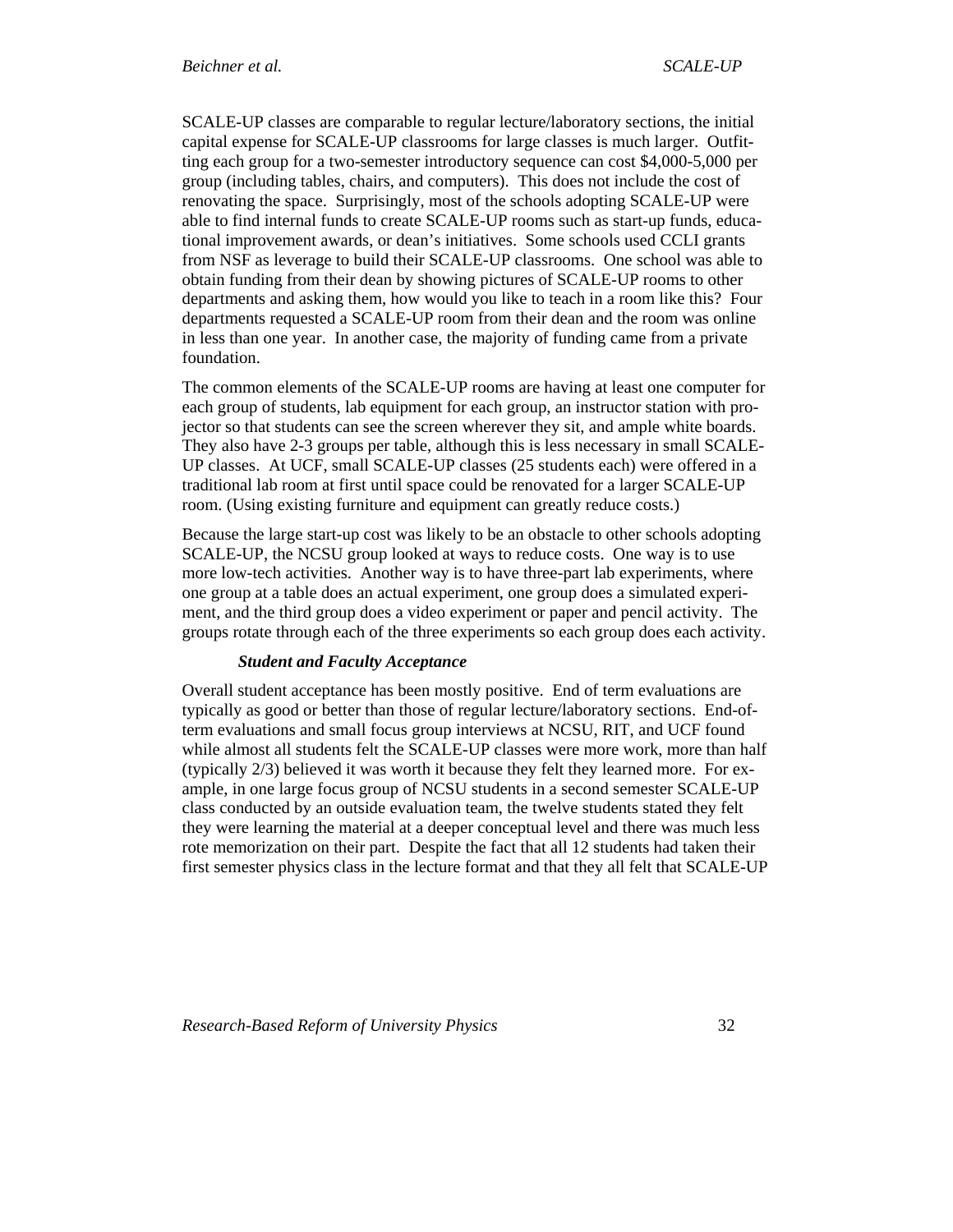<span id="page-32-0"></span>required about 3 hours more effort per week, only 2 of the 12 preferred the lecture format. When asked about why they preferred lecture, one stated that he thought he could get an "A" in the class with less effort. The other had difficulty expressing the reasons for his preference. The others preferred SCALE-UP and thought the extra time was worth it because they were learning the material so much better.

The student reaction to TEAL (MIT's SCALE-UP project) has been more mixed although the student reaction appears to be more positive over time. Although the project has been able to document improved learning and reduction of failure rates, the main challenge at MIT is a student culture that dislikes courses where you have to come to class. Similar attitudes have been observed in other studies of studio physics classes for students, like pre-medical majors, who are often very successful with passive lecture instruction. They, like the NCSU student above, feel they can get a bet-ter grade with less effort in a lecture format.<sup>[45](#page-41-1)</sup> MIT continues to make adjustments to their TEAL classes to improve student acceptance.

Faculty acceptance varies between generally positive at small schools or small teams in large departments to more of a fifty-fifty mix for full implementation in large departments. At MIT, a recent faculty vote on continuing with TEAL classes decided to stay with the program primarily because the students were getting more out of it than the lecture/recitation classes it replaced. At RIT, the faculty voted in favor of full implementation but initially went with a modified SCALE-UP format with 2 hours of lecture and 5 hours of workshop (a lab for doing SCALE-UP activities) per week. After two years, the lecture sections were found to be ineffective and were dropped. The main faculty concerns for those who are willing to try something new are the time commitment, how can you teach without lectures, and is this really a good thing to do for our best students. One of the more interesting reactions from a non-PER faculty member teaching a SCALE-UP class resulted from his becoming much more aware of how students were thinking and their difficulties. He was no longer able to ignore his students' learning difficulties and was spending much more time thinking about how to address them.

### **5.5. Expansion into other areas**

Efforts are underway at NC State to apply the SCALE-UP pedagogy to large enrollment chemistry classes. Students work with very tiny quantities of materials ("microchemistry") during many of the tangible activities. At UCF, a collaboration of physics and education faculty are applying SCALE-UP methods to physics and physical science classes for pre-service and in-service K-12 teachers. Western Kentucky University is teaching algebra-based physics. Other schools have plans or are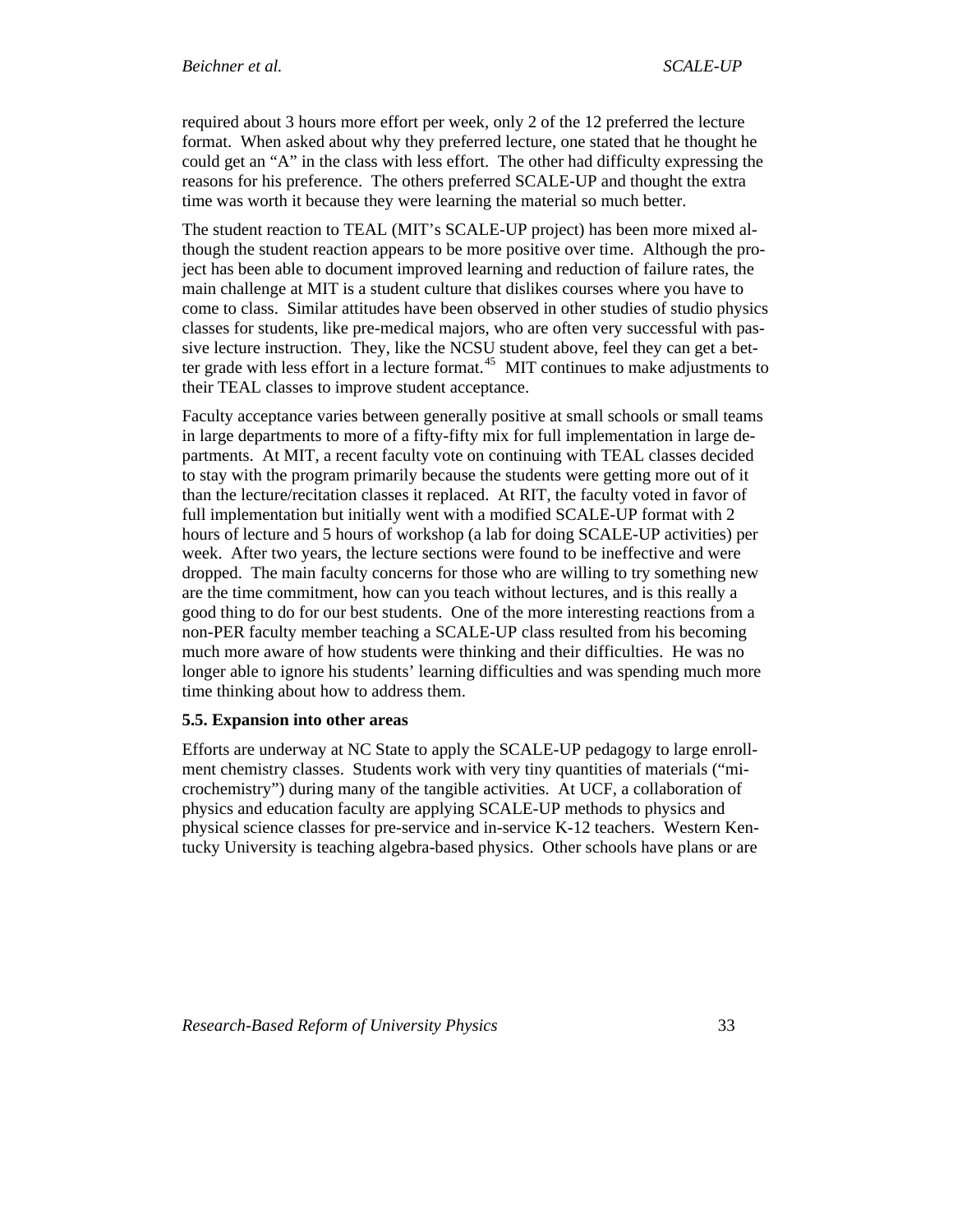<span id="page-33-0"></span>in the process of expanding into biology, astronomy, physical oceanography, physical geology, and mathematics.

# **6. Educational Impact**

A great deal of research has been done while iteratively refining the SCALE-UP pedagogical approach, classroom layout, and activities. Besides hundreds of hours of classroom video and audio recordings, we have conducted numerous interviews and focus groups, carried out many conceptual learning assessments (using nationallyrecognized instruments in a pretest/posttest protocol), and collected portfolios of student work. We have data comparing over 16,000 students over more than five years of instruction in traditional and SCALE-UP settings. A sample of our results is shown in Figures 5 to 7 and Tables 5-6.



Fig. 5: The SCALE-UP class demonstrated better improvement in conceptual understanding than Lecture/Laboratory classes by achieving higher normalized gains for the Mechanics semester pre/post force and motion concept tests at Coastal Carolina University (CCU), North Carolina State University (NCSU), University of Central Florida (UCF), University of New Hampshire (UNH), and Rochester Institute of Technology (RIT). FCI is the Force Concept Inventory developed by Hestenes, *et al.* [46](#page-41-1) FMCE is the Force and Motion Conceptual Evaluation developed by Thornton and Sokoloff.  $47$  The FCI national average is from Hake's 6,000 student study com-paring Interactive Engagement classes with traditional Lecture/Laboratory classes.<sup>[48](#page-41-1)</sup>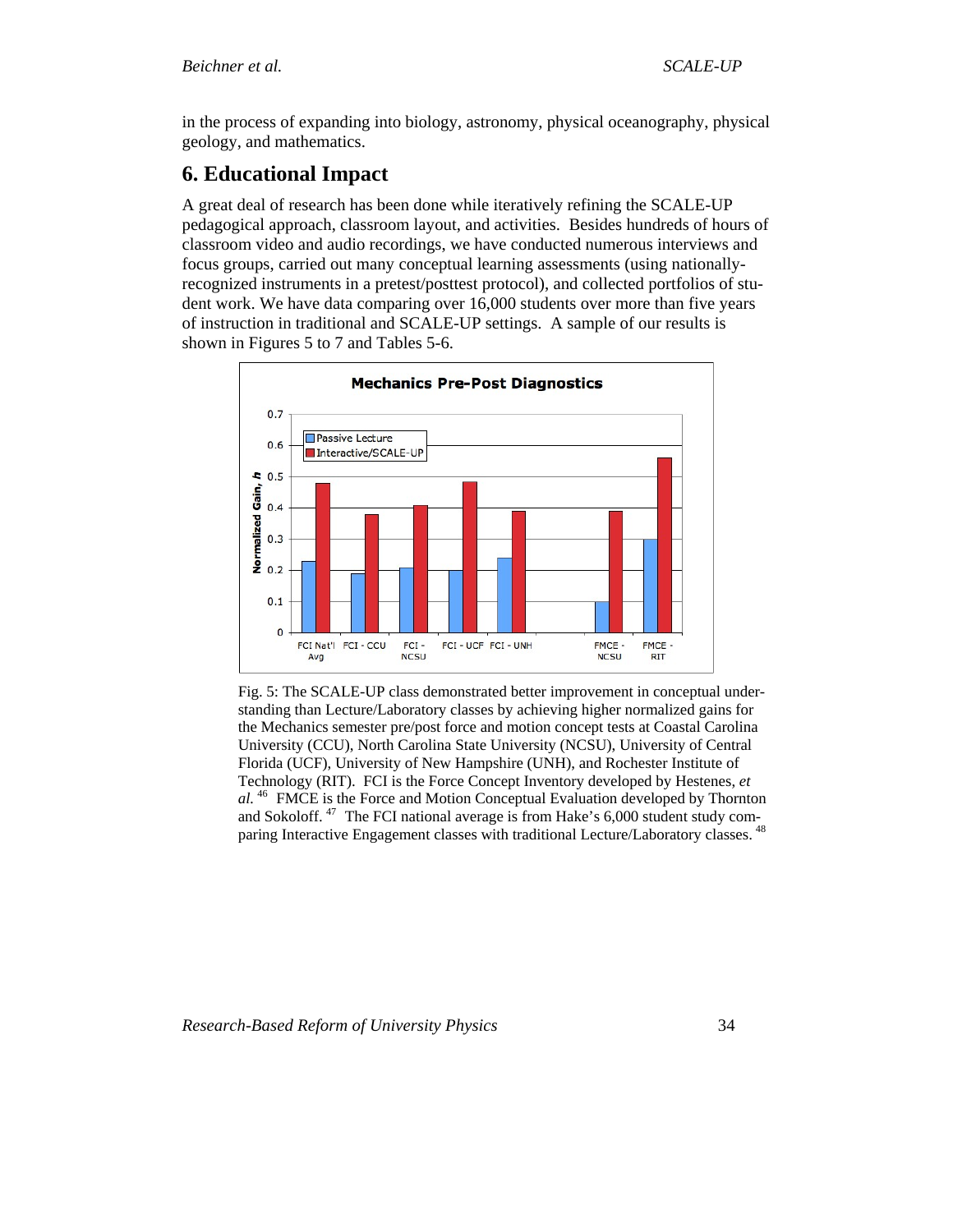

**E & M Pre-Post Diagnostics by Class Ranking** 

Fig. 6: Students in the top third of their classes gained the most from the SCALE-UP experience in improving their conceptual understanding, possibly because they were teaching their peers. CSEM is the Conceptual Survey of Electricity & Magnetism developed by Maloney, *et. al.,* [49](#page-41-1) ECCE is the Electric Circuit Conceptual Evalua-tion developed by Thornton and Sokoloff.<sup>[50](#page-41-1)</sup> The MIT E  $\&$  M test was developed at MIT for their SCALE-UP implementation.<sup>[51](#page-41-1)</sup>



Fig. 7: Ratio of failure rate percentages for NCSU physics classes found by dividing the percentage of students failing in Lecture/laboratory sections divided by the percentage failing in SCALE-UP sections. Here, failing means receiving a grade lower than  $C$  – in the mechanics course or less than a  $D$  – in the E & M course, the grades needed to receive credit for taking the course. The Hispanic rate cannot be calculated because no Hispanic students have failed in an NCSU SCALE-UP section. Error bars represent standard error of the mean. More details are provided in Table 6.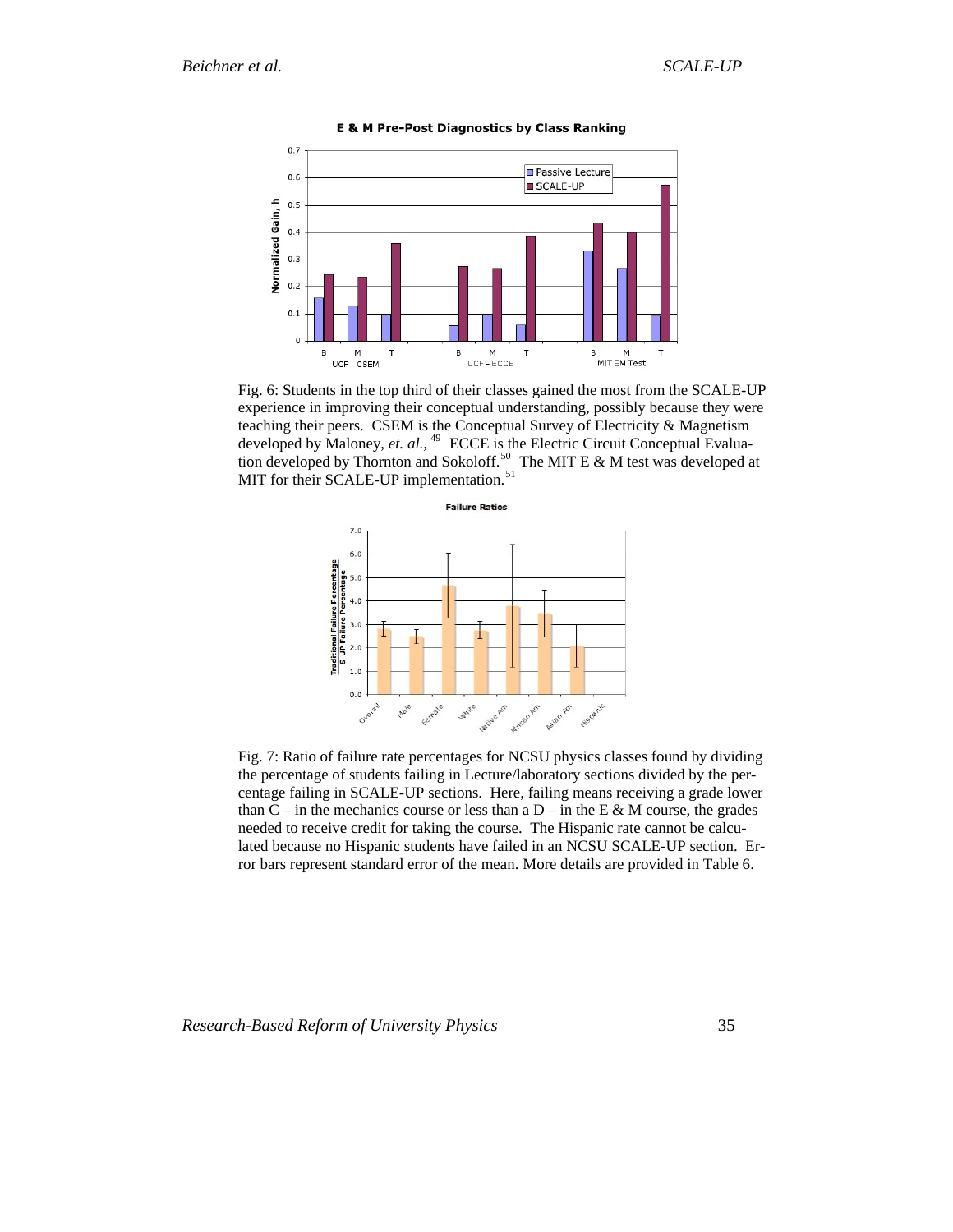Table 5. Pre, Post, and Normalized Gain Force Concept Inventory (FCI) results for regular Lecture/Laboratory classes, Honors Lecture classes, and SCALE-UP classes at UCF. The second column gives the number of classes and the average class size after midterm withdrawals. Honors classes are offered to students in the honors college taking an honors section. The proportion of physics majors is the same as in a regular class. Note that the SCALE-UP classes start within  $1 \sigma$ of the regular classes and end within  $1 \sigma$  of the honors sections.

| <b>Type of Class</b> | number/avg.     | $FCI$ avg. Pre $(\%)$ | $FCI$ avg. Post $(\%)$ | <b>Normalized</b> |
|----------------------|-----------------|-----------------------|------------------------|-------------------|
|                      | size of classes | $&$ Std. Error $(\%)$ | $\&$ Std. Error $(\%)$ | gain, h           |
| $Lec/Lab$ (Reg)      | 13/70           | $42.6\% \pm 3.3\%$    | $54.3\% \pm 4.1\%$     | 0.204             |
| $Lec/Lab$ (Hon)      | 2/19            | $65.3\% \pm 5.5\%$    | $71.4\% \pm 5.7\%$     | 0.176             |
| $SCALE-UP$ (all)     | 6/47            | $40.5\% \pm 3.5\%$    | $69.2\% \pm 6.0\%$     | 0.483             |
| <b>SCALE-UP</b>      | 3/62            | $39.9\% \pm 4.8\%$    | $68.6\% \pm 5.8\%$     | 0.477             |
| (n > 60)             |                 |                       |                        |                   |

Table 6. Numbers of students and failure rate with uncertainty for students in calculus-based NCSU Physics 1 (Mechanics) and Physics 2 (E & M, Optics & Modern Physics). Ratio of failure rate percentages for NCSU physics classes found by dividing the percentage of students failing in Lecture/laboratory sections divided by the percentage failing in SCALE-UP sections. Here, failing means receiving a grade lower than  $C$  – in the mechanics course or less than a  $D$  – in the E & M course, the grades needed to receive credit for taking the course. The Latino rate cannot be calculated because no Latino students have failed in an NCSU SCALE-UP section. Uncertainty is calculated from binomial probability for passing or failing and then using propation of uncertainty for the ratio to calculate the standard error of the mean. The last column is the statistical significance of the ratio. This is calculated by subtracting 1 from the ration (a ratio of 1 indicates the failure rates are the same) and dividing by the standard error. \*Note that the failure rates for Native American, Asian American, and Hispanic students in SCALE-UP classes are not statistically different ( $\lt$  2.0  $\sigma$ ) from lecture instruction.

| Group                      | # of Students<br>(Lec/Lab) | # of Students<br>$(SCALE-UP)$ | <b>Failure</b><br><b>Rate Ratio</b> | $\sigma$<br>(Std.<br>$Err.$ ) | Stat.<br>Sig. $(\sigma)$ |
|----------------------------|----------------------------|-------------------------------|-------------------------------------|-------------------------------|--------------------------|
| Overall                    | 14804                      | 1150                          | 2.8                                 | 0.3                           | 5.7                      |
| Male                       | 11473                      | 888                           | 2.5                                 | 0.3                           | 4.9                      |
| Female                     | 3331                       | 262                           | 4.7                                 | 1.4                           | 2.6                      |
| White                      | 12009                      | 922                           | 2.8                                 | 0.4                           | 4.8                      |
| <i>Native</i><br>American* | 109                        | 23                            | 3.8                                 | 2.6                           | 1.1                      |
| African<br>American        | 1361                       | 114                           | 3.5                                 | 1.0                           | 2.5                      |
| AsianAmerican*             | 1026                       | 65                            | 2.1                                 | 0.9                           | 1.2                      |
| Hispanic*                  | 299                        | 25                            | No failures                         |                               |                          |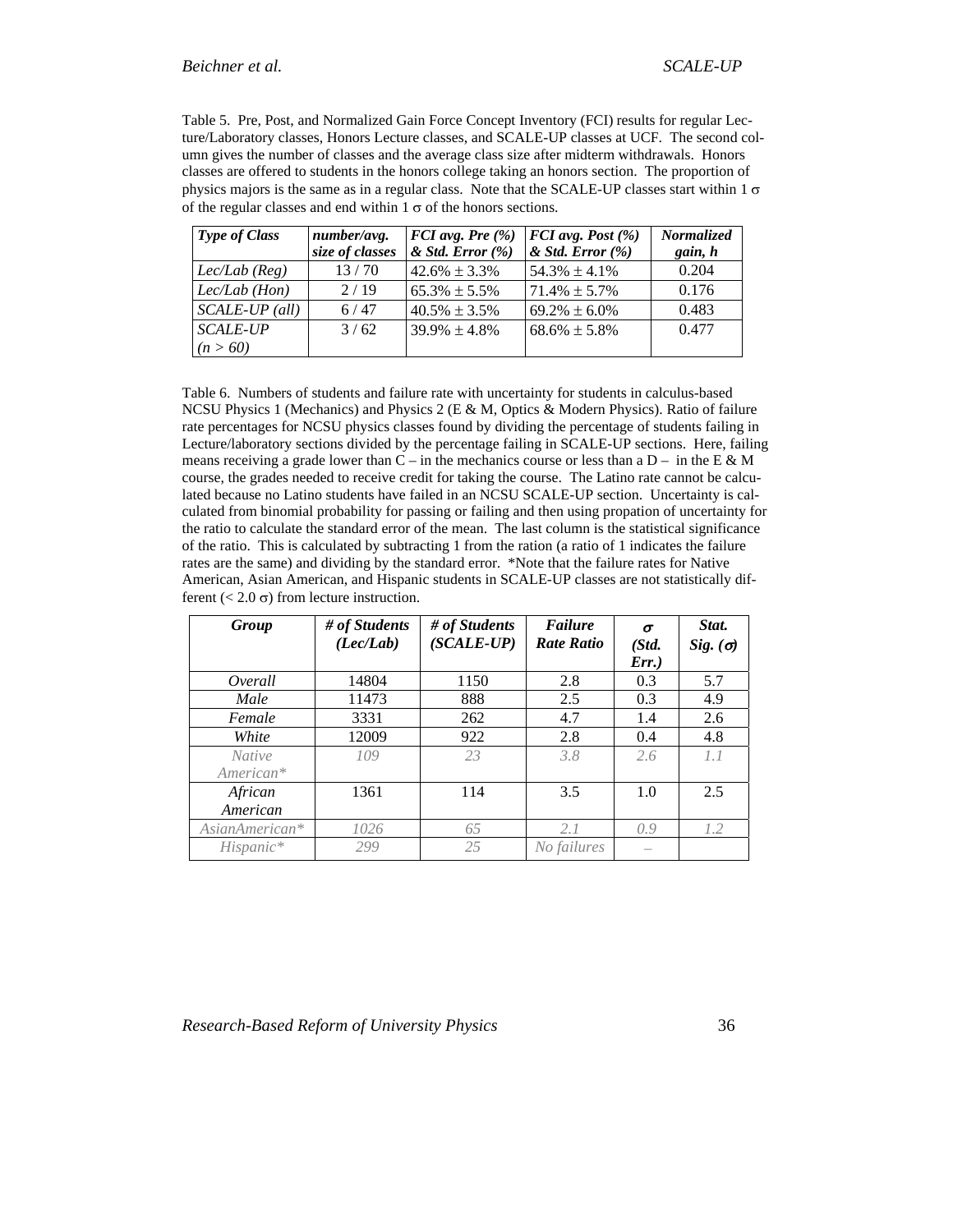<span id="page-36-0"></span>Our comparison findings can be summarized as the following:

- Conceptual understanding is increased
- The top third of the class show the greatest improvement in conceptual understanding.
- Ability to solve problems is as good or better
- Attitudes are improved
- Class attendance is higher, typically  $> 90\%$
- Failure rates are drastically reduced (typically 50%), especially for women and minorities [see Figure 7 and Table 6]
- Performance in the second semester physics class is improved, whether taught traditionally or in SCALE-UP
- Failure of at-risk students in a later Engineering Statics class is cut in half

Many of these findings have also been observed at the secondary implementation sites in their introductory physics classes. They report a 2-3x improvement in normalized gain on pre/post conceptual learning assessments such as the Force Concept Inventory, the Force and Motion Conceptual Evaluation, Conceptual Survey of Electricity and Magnetism, and the Electric Circuit Conceptual Evaluation [see Figures 5 and 6]. This is similar to the results found in Hake's study of interactive engagement classes vs. traditional lecture instruction. On common problems on a final exam at UCF, the SCALE-UP students outperformed their peers in parallel lecture sections on the problem where the topic was covered with multiple activities and performed comparably when topic coverage was less than that in the lecture sections, typically a mini-lecture and a short ponderable. The secondary implementations also report greater than 90% attendance, and 40-60% reductions in failure rates in their pilot SCALE-UP classes compared with traditional lecture/laboraory classes in their program. These findings and the associated research methodologies will be discussed in detail in a later publication. Dori and Belcher describe similar studies carried out in their SCALE-UP adaptation at MIT.

# **7. Conclusion**

In summary, we have found ways to maintain an active learning environment, even with large numbers of students. Collaboration is possible (and desirable) in these large classes and provides many of the benefits normally seen only in smaller classes. While learning a great deal about the importance of careful design of classroom set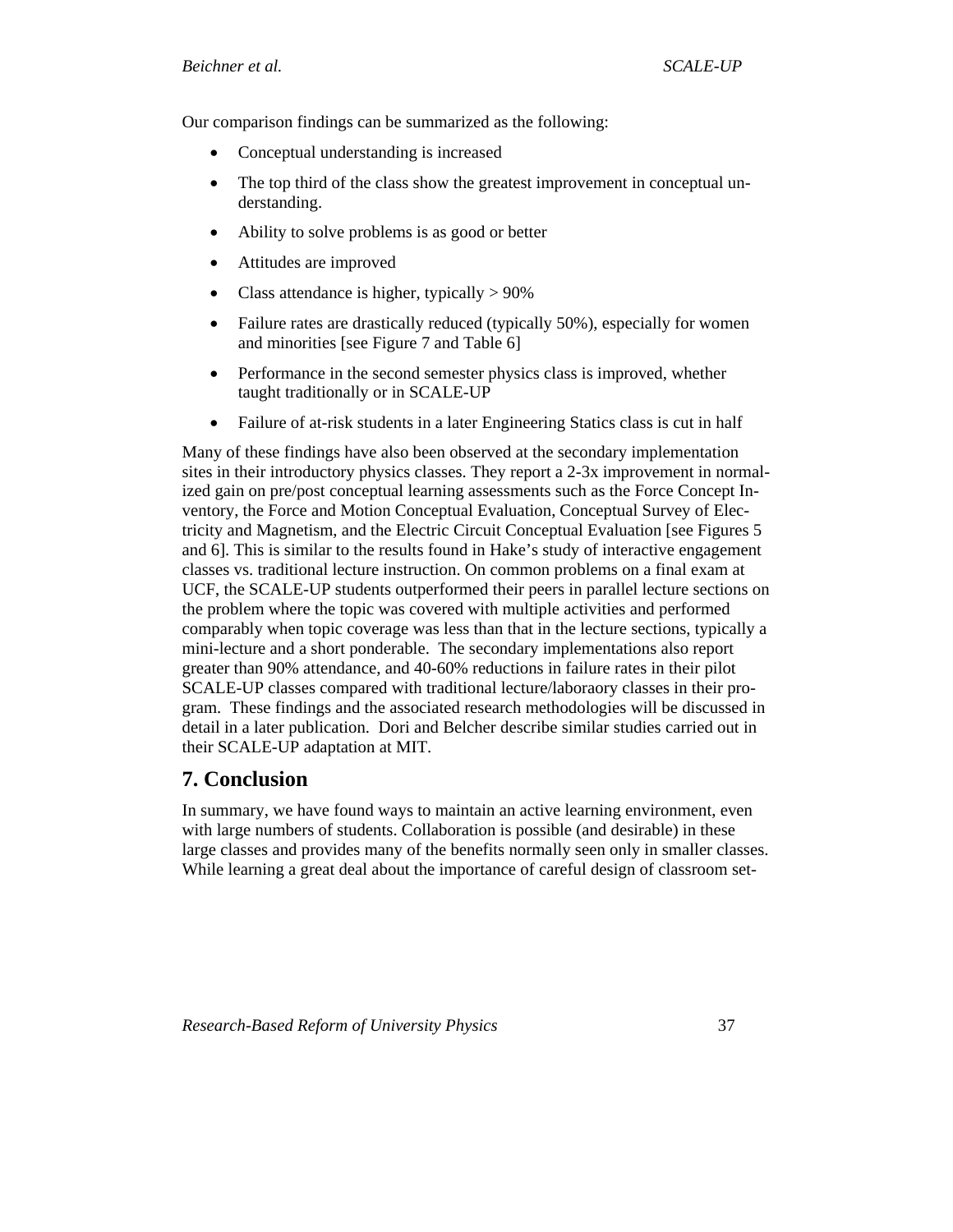<span id="page-37-0"></span>tings, we have been able to help students add new skills like note taking, group work, project planning, evaluation, presentation, and practical lab skills to the more typical objectives of an introductory physics course, without reducing topic coverage. Students are learning substantially more than in traditional settings, in terms of conceptual understanding and demonstrating problem solving ability as good or better than their peers in lecture sections. Other universities are adopting and adapting our curriculum and learning environment and we have established a website for materials distribution.

# **Acknowledgements**

The authors would like to thank the FIPSE program of the U.S. Department of Education (PB116B71905 and P116B000659), the National Science Foundation (DUE-9752313, DUE-0127050, and DUE-9981107), Hewlett Packard, Apple Computer, and Pasco Scientific for their support. We especially appreciate the hard work of the many people who have played an important part in making the classroom work, including John Gastineau, Peg Gjertsen, Rich Felder, Joni Spurlin, Robert Egler, Chris Gould, and the teachers at the secondary implementation sites.

# **References**

<sup>1</sup> A. Arons, *Teaching Introductory Physics* (John Wiley and Sons, New York, 1997), vii.

<sup>2</sup> These are common elements of all successful research-based physics curricula. For example see R. Knight, *Five Easy Lessons: Strategies for Successful Physics Teaching* (Addison Wesley, San Francisco, 2002), E. Redish, *Teaching Physics with the Physics Suite* (John Wiley & Sons, Hoboken, 2003, or L. McDermott and E. Redish, "Resource Letter: PER-1: Physics Education Research," *Am. J. Phys*. **67**, 755 (1999). The latter paper is available online at

<http://www.phys.washington.edu/groups/peg/pubs.html>and at [http://www.physics.umd.edu/rgroups/ripe/perg/cpt.html.](http://www.physics.umd.edu/rgroups/ripe/perg/cpt.html)

<sup>3</sup> Jack Wilson coined the term "studio physics" for his classroom at Rennsaeler Polytechnic Institute. See J. Wilson, "The CUPLE physics studio," *Phys. Teach,* **32**, 518 (1994). Also see P. Laws, *Workshop Physics Activity Guide* (John Wiley & Sons, New York, 1997) and " A direct comparison of conceptual learning and problem solving ability in traditional and studio style classrooms," C. Hoellwarth, M. Moelter, and R. Knight, *Am. J. Phys.* **74**, 374 (2005).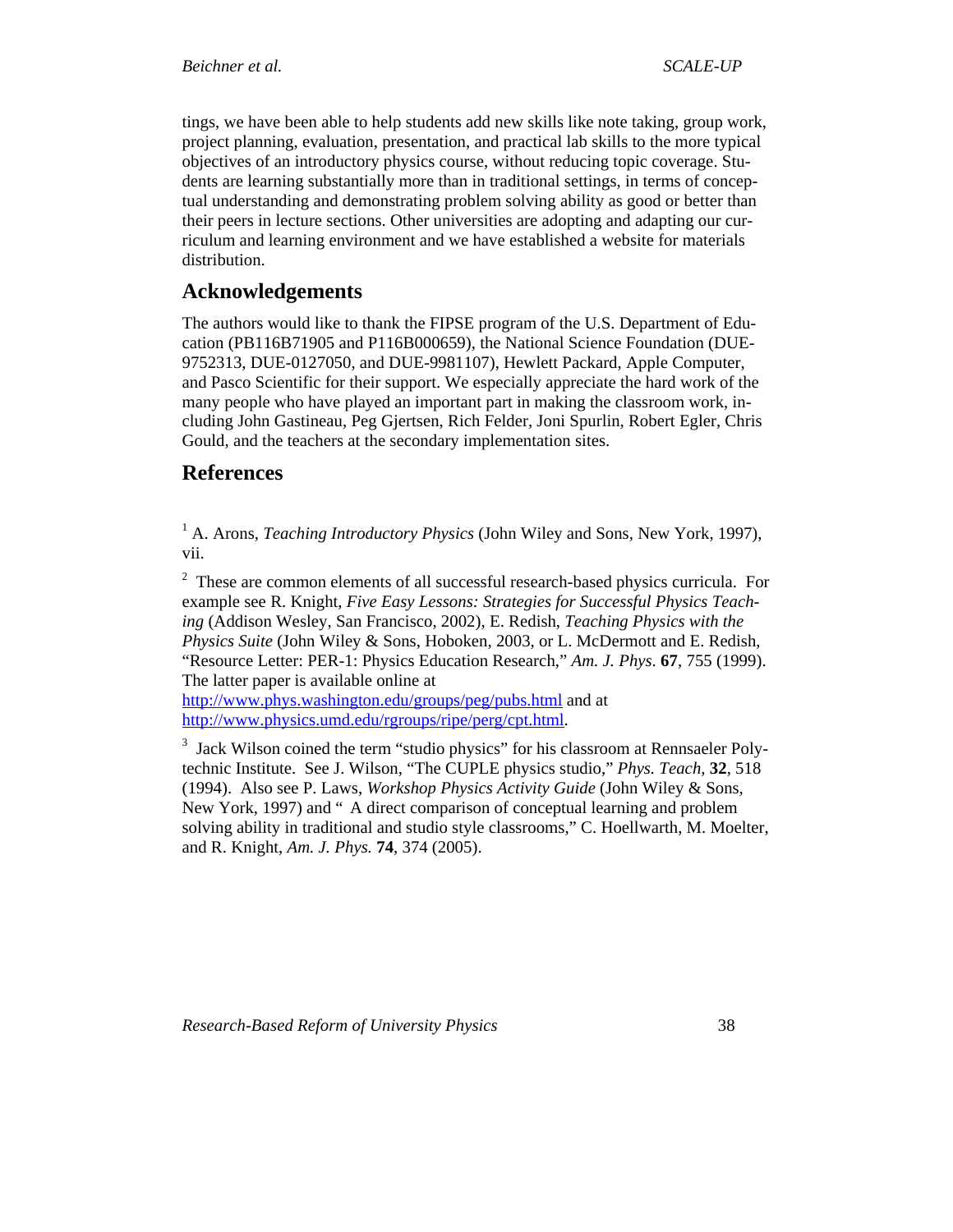4 E. Mazur, *Peer Instruction: A User's Manual* (Prentice-Hall, Upper Saddle River, 1997); C. Crouch et al., "Peer Instruction: Engaging students one-on-one, all at once," this volume.

<sup>5</sup> D. Sokoloff and R. Thornton, "Using interactive lecture demonstrations to create an active learning environment," *Phys. Teach.* **35**, 340 (1997).

 $6$  H. Roy, "Studio vs. interactive lecture demonstration – effects on student learning," *Bioscene: J. Coll. Bio. Teach*. **29**, 3 (2003).

<sup>7</sup> R. Beichner, L. Bernold, E. Burniston, P. Dail, R. Felder, J. Gastineau, M. Gjertsen, and J. Risley, "Case study of the physics component of an integrated curriculum," *Am. J. Phys. (Supplement)* **67**, S16 (1999).

 $8$  Another reason why the project was suspended was that it was not thought to be possible to enlist other schools to adopt the curriculum because of the faculty time commitment. The IMPEC faculty met weekly and often participated in each other's courses to keep the separate courses tightly integrated. They believed it would be difficult to find many other faculty willing to invest the time and energy required.

9 L. McDermott and P. Shaffer, *Tutorials in Introductory Physics* (Prentice Hall, Upper Saddle River, 2002).

10 R. Morse, "The classic method of Mrs. Socrates," *Phys. Teach,* **32**, 276 (1994).

 $11$  WebAssign is available from [http://webassign.net.](http://webassign.net)

12 R. Hake, "Socratic pedagogy in the introductory physics laboratory," *Phys. Teach.* **30**, 546 (1992).

13 Available online at<http://www.abet.org/criteria.html>.

14 A. Astin, *What Matters in College? Four Critical Years Revisited* (Jossey-Bass, Inc., San Francisco, 1993).

<sup>15</sup> D. Johnson, G. Maruyama, R. Johnson, D. Nelson, and L. Skon, "Effects of cooperative, competitive, and individualistic goal structures on achievement: A metaanalysis," *Psychological Bulletin* **89**, 47 (1981).

16 L. Carli, "Gender and social influence," *J. Soc. Issues* **57**, 725 (2001).

17 D. W. Johnson, R. T. Johnson, and K. A. Smith, *Cooperative Learning: Increasing College Faculty Instructional Productivity* (The George Washington University,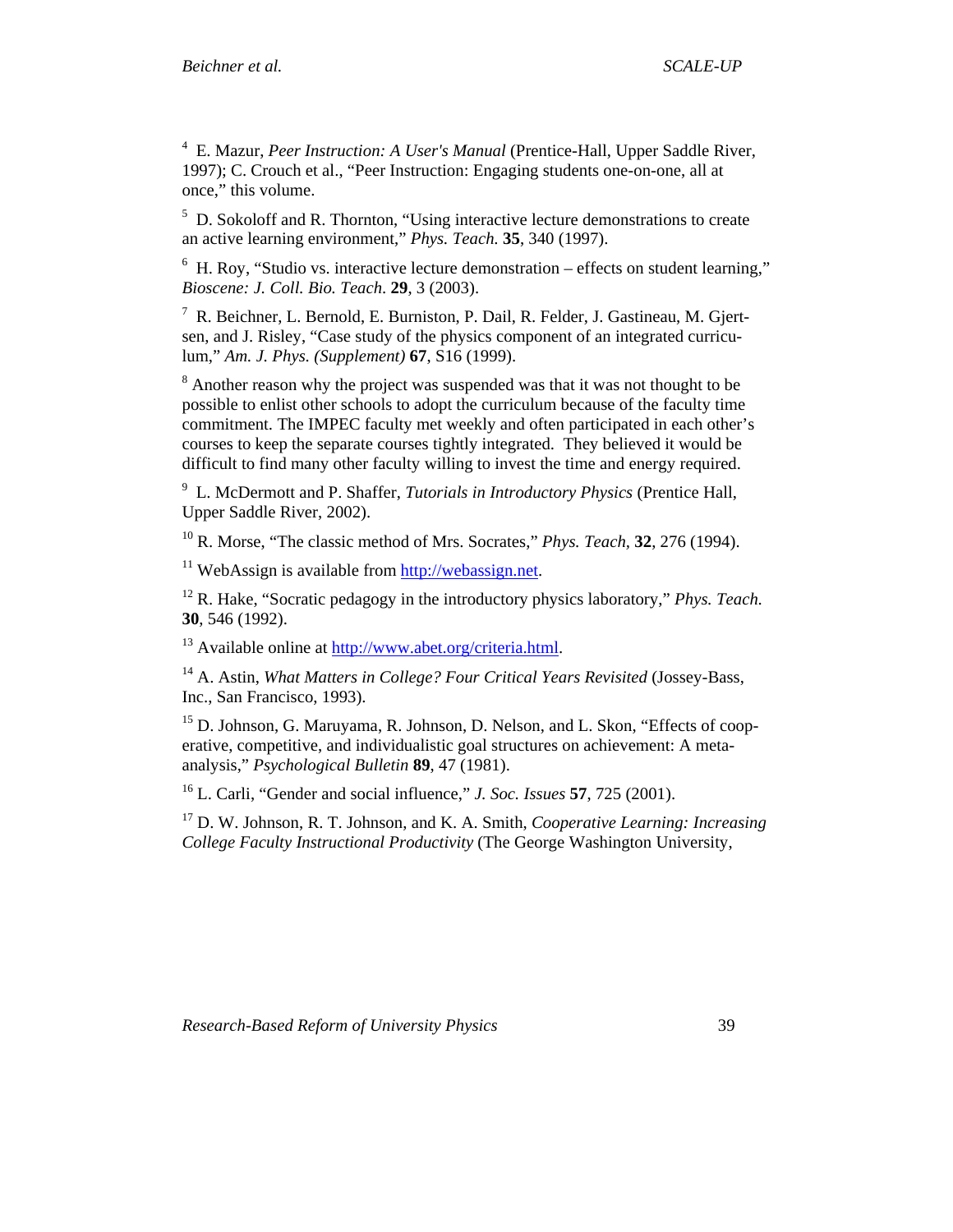School of Education and Human Development, ASHE-ERIC Higher Education Report No.4. Washington DC, 1991).

18 Found at<http://scaleup.ncsu.edu>.

 $19$  R. Felder and R. Brent, "The intellectual development of science and engineering students. I. Models and challenges," *J. Eng. Ed.* **93**, 269 (2004).

 $^{20}$  R. Felder and R. Brent, "The intellectual development of science and engineering students. II. Teaching to promote growth," *J. Eng. Ed.* **93**, 279 (2004).

21 E. Dale, *Audio-Visual Methods in Teaching* (Holt, Rinehart, & Winston, 1969).

 $22$  C. Carmean and J. Haefner, "Mind over matter: Transforming course management systems into effective learning environments," *Educause Rev.* **37** (6), 26 (2002). Available online at<http://www.educause.edu/apps/er/erm02/erm026.asp>.

23 J. Bransford, A. Brown, and R. Cocking, *How People Learn* (National Academy Press, Washington DC, 1999), p. 346.

 $24$  J. S. Brown, "Growing up digital: How the web changes work, education, and the ways people learn," *Change* **32**, 11 (2000). Reprint available online at [http://www.usdla.org/html/journal/FEB02\\_Issue/article01.html.](http://www.usdla.org/html/journal/FEB02_Issue/article01.html)

 $25$  A. Chickering and S. Ehrmann, "Implementing the seven principles: Technology as lever," *AAHE Bull.* **49**, 3 (1996).

26 T. Marchese, in *Assessing Impact: Evidence and Action* (American Association for Higher Education, Washington DC, 1997).

27 M. Merrill, "First principles of instruction," *Ed. Tech. R. & D.* **50**, 43 (2002).

28 D. Ausubel, "In defense of advance organizers: A reply to the critics," *Rev. Ed. Res.* **48**, 251 (1978).

29 B. Bloom, *Taxonomy of Educational Objectives Handbook: Cognitive Domain* (Longmans Green, New York, 1956).

 $30$  For more information on cooperative group problem solving and group roles, see the website of the Physics Education Research and Development Group at University of Minnesota at

<http://groups.physics.umn.edu/physed/Research/CGPS/CGPSintro.htm>.

31 G. Polya, *How to Solve It: A New Aspect of Mathematical Method* (Princeton University Press, Princeton, NJ, 1973).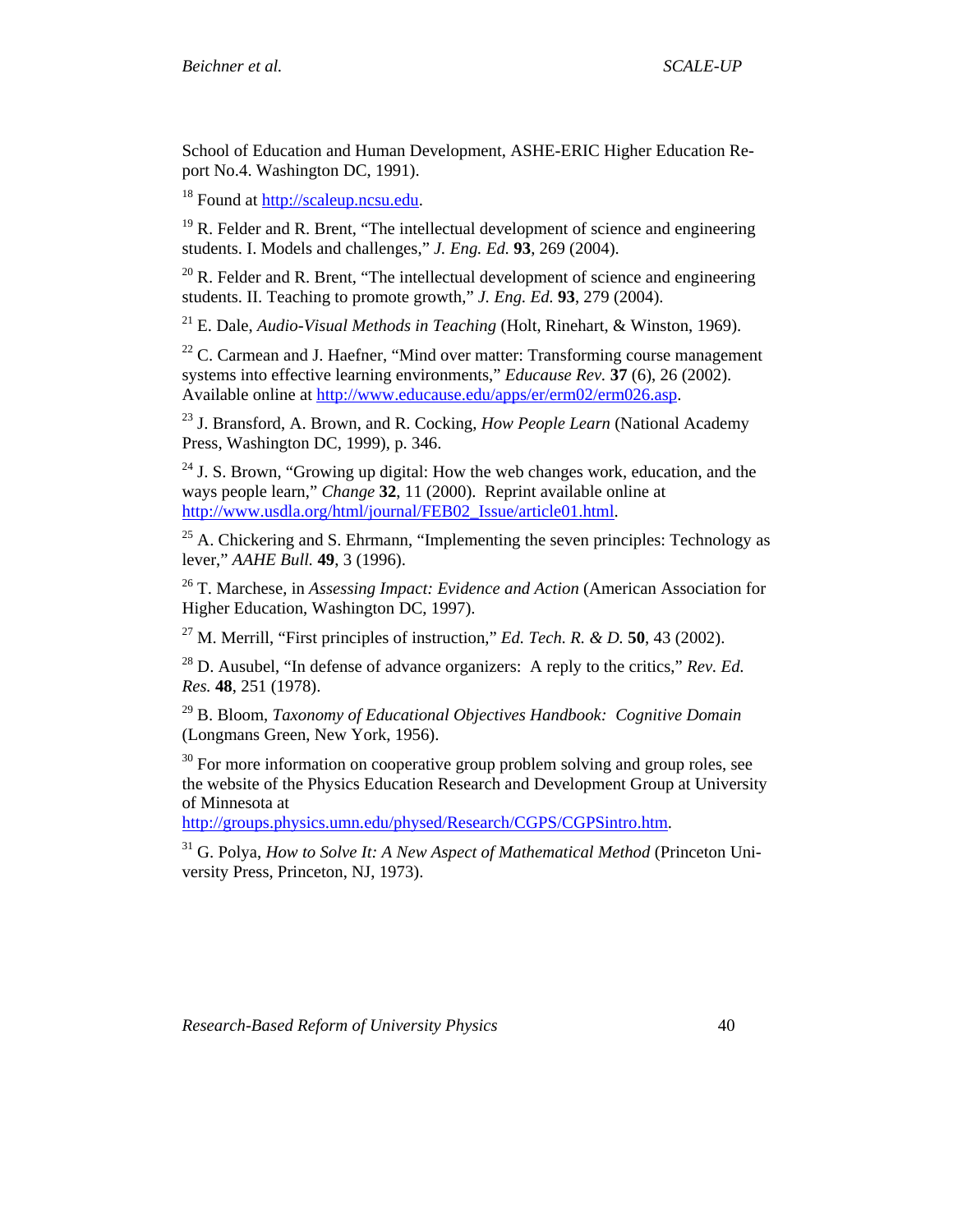$32$  Available online at<http://www.physics.umd.edu/perg/abp/think/mech/>.

33 A. Van Heuvelen, "Learning to think like a physicist: A review of research-based instructional strategies," *Am. J. Phys.* **59**, 891 (1991).

34 R. Chabay and B. Sherwood, *Matter and Interactions* (Wiley, New York, 2002); R. Chabay and B. Sherwood, "Matter & Interactions," this volume.

<sup>35</sup> Note that experiments with motion sensors require the newer models, which reduce the minimum measurement distance from 40 cm to 15 cm reducing crosstalk and allowing experiments to be run at least a meter on the 1.2 m track.

<sup>36</sup> D. Brehm, "First-year physics course being transformed through experiment," in *TechTalk* (MIT News Office, Cambridge, 2001).

37 W. Christian and M. Belloni, *Physlets: Teaching Physics with Interactive Curricular Material* (Prentice Hall, Upper Saddle River, 2001).

38 Available from [http://www.lsw.com/videopoint/.](http://www.lsw.com/videopoint/)

39 Available at <http://www.vypthon.org>.

40 Available at <http://www.interactivephysics.com/>.

41 R. Serway, R. Beichner, and J. Jewett, *Physics for Scientists and Engineers* (Saunders College Publishing, Forth Worth, 2000).

 $42$  This was observed using nationally-normed pre/post conceptual learning assessments for a series of  $2^{nd}$  semester physics classes (E & M) at one school. Normalized gains did not significantly improve ( $> 2\sigma$ ) from regular instruction until instructor presentation of results was dropped.

<sup>43</sup> Early attempts at UCF telling faculty to teach the activities a particular way resulted in one of two non-PER faculty having an unsatisfactory experience and leaving the program.

<sup>44</sup> At least one secondary implementation started with small classes of 24 students in a traditional laboratory classroom.

<sup>45</sup> J. Saul and E. Redish, "An evaluation of the Workshop Physics Dissemination Project," Final Project Evaluation for FIPSE Grant #P116Pf0026 (1998). Available online at [http://www.fiu.edu/~sauj/perg/Articles/WP-FIPSE\\_Rprt.pdf](http://www.fiu.edu/%7Esauj/perg/Articles/WP-FIPSE_Rprt.pdf) .